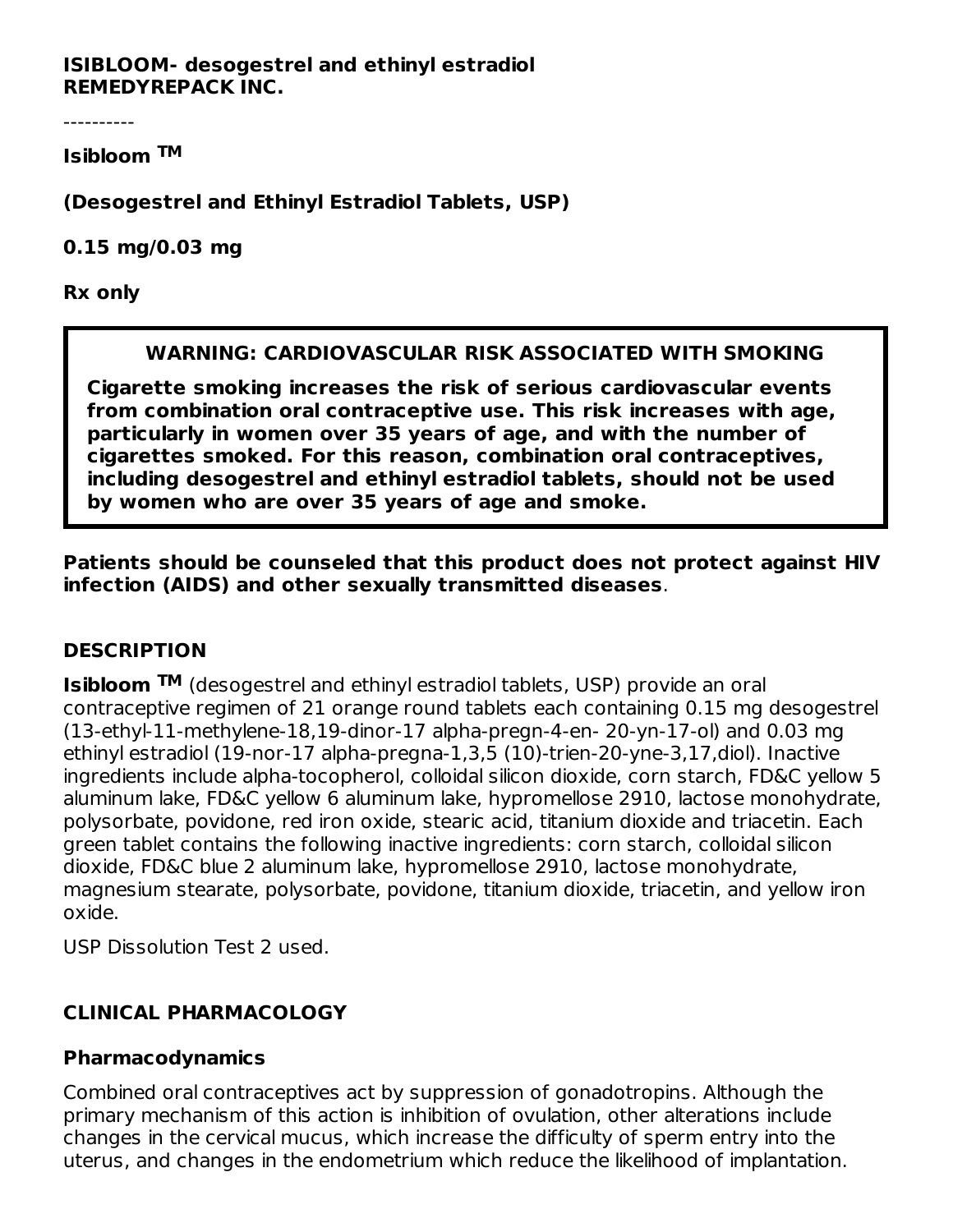Receptor binding studies, as well as studies in animals, have shown that 3-ketodesogestrel, the biologically active metabolite of desogestrel, combines high progestational activity with minimal intrinsic androgenicity. <sup>91,92</sup> The relevance of this latter finding in humans is unknown.

### **Pharmacokinetics**

Desogestrel is rapidly and almost completely absorbed and converted into 3-ketodesogestrel, its biologically active metabolite. Following oral administration, the relative bioavailability of desogestrel, as measured by serum levels of 3-keto-desogestrel, is approximately 84%.

In the third cycle of use after a single dose of desogestrel and ethinyl estradiol tablets, maximum concentrations of 3-keto-desogestrel of 2,805  $\pm$  1,203 pg/mL (mean  $\pm$  SD) are reached at  $1.4\pm0.8$  hours. The area under the curve (AUC  $_{0\text{-}\infty}$ ) is 33,858  $\pm$   $11,043$ pg/mL∙hr after a single dose. At steady state, attained from at least day 19 onwards, maximum concentrations of 5,840  $\pm$  1,667 pg/mL are reached at 1.4  $\pm$  0.9 hours. The minimum plasma levels of 3-keto-desogestrel at steady state are  $1,400 \pm 560$  pg/mL. The AUC  $_{\rm 0\text{-}24}$  at steady state is 52,299  $\pm$  17,878 pg/mL•hr. The mean AUC  $_{\rm 0\text{-}x}$  for 3keto-desogestrel at single dose is significantly lower than the mean AUC  $_{\rm 0\text{-}24}$  at steady state. This indicates that the kinetics of 3-keto-desogestrel are non-linear due to an increase in binding of 3-keto-desogestrel to sex hormone-binding globulin in the cycle, attributed to increased sex hormone-binding globulin levels which are induced by the daily administration of ethinyl estradiol. Sex hormone-binding globulin levels increased significantly in the third treatment cycle from day 1 (150  $\pm$  64 nmol/L) to day 21 (230  $\pm$ 59 nmol/L).

The elimination half-life for 3-keto-desogestrel is approximately 38  $\pm$  20 hours at steady state. In addition to 3-keto-desogestrel, other phase I metabolites are 3α-OHdesogestrel, 3β-OH-desogestrel, and 3α-OH-5α-H-desogestrel. These other metabolites are not known to have any pharmacologic effects, and are further converted in part by conjugation (phase II metabolism) into polar metabolites, mainly sulfates and glucuronides.

Ethinyl estradiol is rapidly and almost completely absorbed. In the third cycle of use after a single dose of desogestrel and ethinyl estradiol tablets, the relative bioavailability is approximately 83%.

In the third cycle of use after a single dose of desogestrel and ethinyl estradiol tablets, maximum concentrations of ethinyl estradiol of 95  $\pm$  34 pg/mL are reached at 1.5  $\pm$  0.8 hours. The AUC  $_{0\text{-}\infty}$  is 1,471 $\pm$  268 pg/mL•hr after a single dose. At steady state, attained from at least day 19 onwards, maximum ethinyl estradiol concentrations of 141  $\pm$  48 pg/mL are reached at about 1.4  $\pm$  0.7 hours. The minimum serum levels of ethinyl estradiol at steady state are 24  $\pm$  8.3 pg/mL. The AUC  $_{0\text{-}24}$ , at steady state is 1,117  $\pm$ 302 pg/mL•hr. The mean AUC  $_{0\text{-}}\infty$  for ethinyl estradiol following a single dose during treatment cycle 3 does not significantly differ from the mean AUC  $_{\rm 0\text{-}24}$  at steady state. This finding indicates linear kinetics for ethinyl estradiol.

The elimination half-life is 26  $\pm$  6.8 hours at steady state. Ethinyl estradiol is subject to a significant degree of presystemic conjugation (phase II metabolism). Ethinyl estradiol escaping gut wall conjugation undergoes phase I metabolism and hepatic conjugation (phase II metabolism). Major phase I metabolites are 2-OH-ethinyl estradiol and 2 methoxy-ethinyl estradiol. Sulfate and glucuronide conjugates of both ethinyl estradiol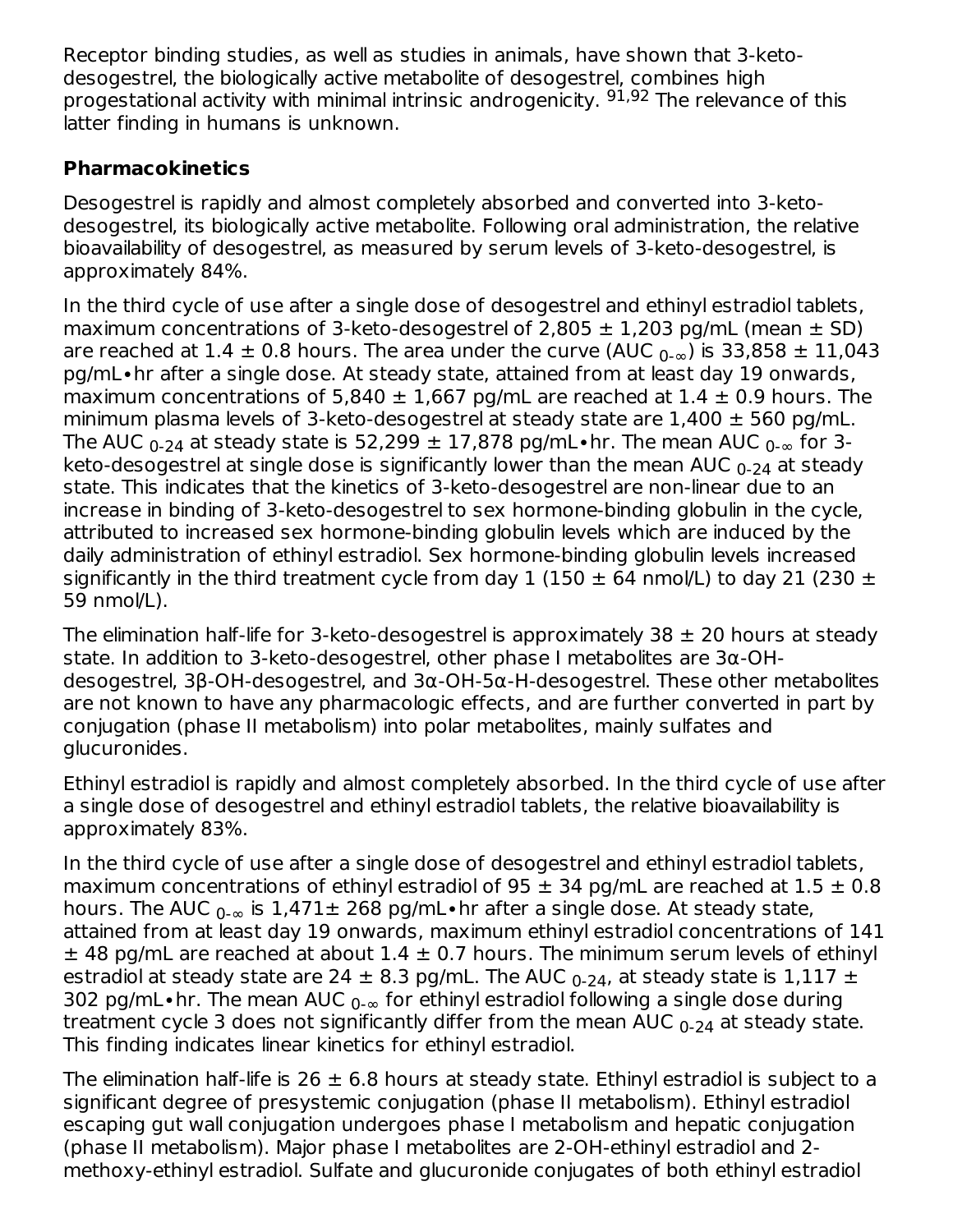and phase I metabolites, which are excreted in bile, can undergo enterohepatic circulation.

### **INDICATIONS AND USAGE**

Isibloom TM (desogestrel and ethinyl estradiol tablets) are indicated for the prevention of pregnancy in women who elect to use oral contraceptives as a method of contraception.

Oral contraceptives are highly effective. **Table 1** lists the typical accidental pregnancy rates for users of combined oral contraceptives and other methods of contraception. The efficacy of these contraceptive methods, except sterilization, the IUD, and the Norplant System depends upon the reliability with which they are used. Correct and consistent use of these methods can result in lower failure rates.

In a clinical trial with desogestrel and ethinyl estradiol tablets, 1,195 subjects completed 11,656 cycles and a total of 10 pregnancies were reported. This represents an overall user-efficacy (typical user-efficacy) pregnancy rate of 1.12 per 100 women-years. This rate includes patients who did not take the drug correctly.

#### **TABLE 1: PERCENTAGE OF WOMEN EXPERIENCING AN UNINTENDED PREGNANCY DURING THE FIRST YEAR OF TYPICAL USE AND THE FIRST YEAR OF PERFECT USE OF CONTRACEPTION AND THE PERCENTAGE CONTINUING USE AT THE END OF THE FIRST YEAR. UNITED STATES.**

|                                 | % of Women Experiencing an<br>Unintended Pregnancy within the<br><b>First Year of Use</b> | % of Women<br><b>Continuing Use</b><br>at One Year <sup>a</sup> |     |  |
|---------------------------------|-------------------------------------------------------------------------------------------|-----------------------------------------------------------------|-----|--|
| <b>Method</b><br>(1)            | <b>Typical Use b</b><br>(2)                                                               | Perfect Use c<br>(3)                                            | (4) |  |
| Chance <sup>F</sup>             | 85                                                                                        | 85                                                              |     |  |
| Spermicides 9                   | 26                                                                                        | 6                                                               | 40  |  |
| Periodic abstinence             | 25                                                                                        |                                                                 | 63  |  |
| Calendar                        |                                                                                           | 9                                                               |     |  |
| <b>Ovulation Method</b>         |                                                                                           | 3                                                               |     |  |
| Sympto-Thermal h                |                                                                                           | $\overline{2}$                                                  |     |  |
| Post-Ovulation                  |                                                                                           | 1                                                               |     |  |
| Withdrawal                      | 19                                                                                        | $\overline{4}$                                                  |     |  |
| Cap i                           |                                                                                           |                                                                 |     |  |
| Parous Women                    | 40                                                                                        | 26                                                              | 42  |  |
| Nulliparous Women               | 20                                                                                        | 9                                                               | 56  |  |
| Sponge                          |                                                                                           |                                                                 |     |  |
| Parous Women                    | 40                                                                                        | 20                                                              | 42  |  |
| Nulliparous Women               | 20                                                                                        | 9                                                               | 56  |  |
| Diaphragm <sup>i</sup>          | 20                                                                                        | 6                                                               | 56  |  |
| Condom J                        |                                                                                           |                                                                 |     |  |
| Female (Reality $\mathcal{B}$ ) | 21                                                                                        | 5                                                               | 56  |  |
| Male                            | 14                                                                                        | 3                                                               | 61  |  |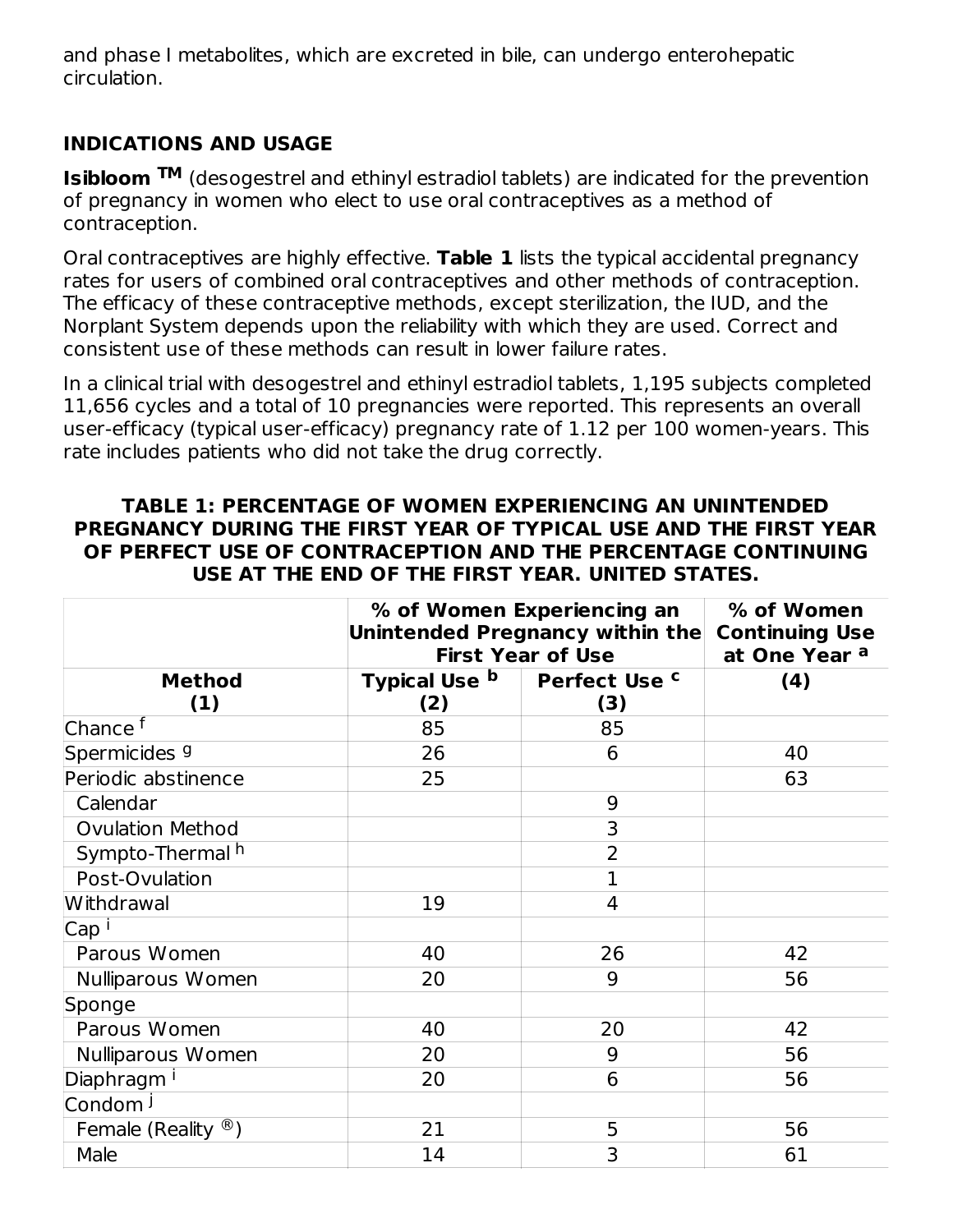| Pill                                                | 5    |      | 71  |
|-----------------------------------------------------|------|------|-----|
| Progestin Only                                      |      | 0.5  |     |
| Combined                                            |      | 0.1  |     |
| <b>IUD</b>                                          |      |      |     |
| Progesterone T                                      | 2    | 1.5  | 81  |
| Copper T380A                                        | 0.8  | 0.6  | 78  |
| <b>LNg 20</b>                                       | 0.1  | 0.1  | 81  |
| Depo-Provera                                        | 0.3  | 0.3  | 70  |
| Norplant $\mathcal{B}$ and Norplant-2 $\mathcal{B}$ | 0.05 | 0.05 | 88  |
| <b>Female Sterilization</b>                         | 0.5  | 0.5  | 100 |
| Male Sterilization                                  | 0.15 | 0.10 | 100 |
|                                                     | .    |      |     |

Emergency Contraceptive Pills: Treatment initiated within 72 hours after unprotected intercourse reduces the risk of pregnancy by at least 75%. <sup>d</sup>

Lactation Amenorrhea Method: LAM is a highly effective, temporary method of contraception.<sup>e</sup>

Source: Trussel J. Contraceptive efficacy. In Hatcher RA, Trussell J, Stewart F, Cates W, Stewart GK, Kowel D, Guest F, Contraceptive Technology: Seventeenth Revised Edition. New York, NY; Irvington Publishers, 1998.

<sup>a</sup>Among couples attempting to avoid pregnancy, the percentage who continue to use a method for one year.

<sup>b</sup>Among *typical* couples who initiate use of a method (not necessarily for the first time), the percentage who experience an accidental pregnancy during the first year if they do not stop use for any other reason.

<sup>c</sup>Among couples who initiate use of a method (not necessarily for the first time) and who use it perfectly (both consistently and correctly), the percentage who experience an accidental pregnancy during the first year if they do not stop use for any other reason.

<sup>d</sup>The treatment schedule is one dose within 72 hours after unprotected intercourse, and a second dose 12 hours after the first dose. The FDA has declared the following brands of oral contraceptives to be safe and effective for emergency contraception: Ovral® (1 dose is 2 white pills), Alesse® (1 dose is 5 pink pills), Nordette® or Levlen® (1 dose is 4 yellow pills).

eHowever, to maintain effective protection against pregnancy, another method of contraception must be used as soon as menstruation resumes, the frequency of duration of breastfeeds is reduced, bottle feeds are introduced, or the baby reaches 6 months of age.

The percents becoming pregnant in columns (2) and (3) are based on data from f populations where contraception is not used and from women who cease using contraception in order to become pregnant. Among such populations, about 89% become pregnant within one year. This estimate was lowered slightly (to 85%) to represent the percent who would become pregnant within one year among women now relying on reversible methods of contraception if they abandoned contraception altogether.

<sup>g</sup>Foams, creams, gels, vaginal suppositories, and vaginal film.

hCervical mucus (ovulation) method supplemented by calendar in the pre-ovulatory and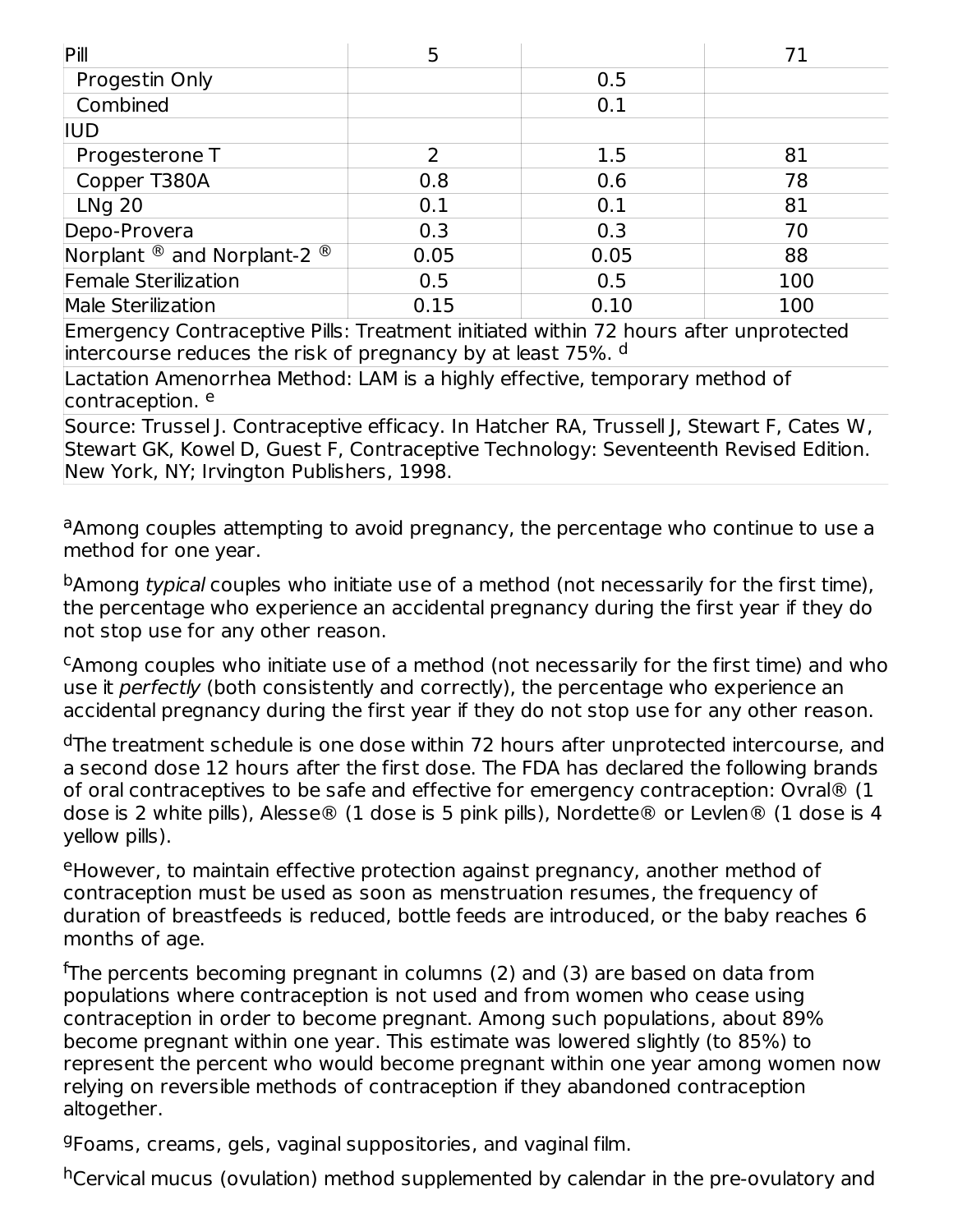Cervical mucus (ovulation) method supplemented by calendar in the pre-ovulatory and basal body temperature in the post-ovulatory phases.

<sup>i</sup>With spermicidal cream or jelly.

<sup>j</sup>Without spermicides.

#### **Desogestrel and ethinyl estradiol tablets have not been studied for and are not indicated for use in emergency contraception.**

## **CONTRAINDICATIONS**

Oral contraceptives should not be used in women who currently have the following conditions:

- Thrombophlebitis or thromboembolic disorders
- A past history of deep vein thrombophlebitis or thromboembolic disorders
- Known thrombophilic conditions
- Cerebral vascular or coronary artery disease (current or history)
- Valvular heart disease with complications
- Persistent blood pressure values of  $\geq 160$  mm Hg systolic or  $\geq 100$  mg Hg diastolic 102
- Diabetes with vascular involvement
- Headaches with focal neurological symptoms
- Major surgery with prolonged immobilization
- Known or suspected carcinoma of the breast or personal history of breast cancer
- Carcinoma of the endometrium or other known or suspected estrogen-dependent neoplasia
- Undiagnosed abnormal genital bleeding
- Cholestatic jaundice of pregnancy or jaundice with prior pill use
- Acute or chronic hepatocellular disease with abnormal liver function
- Hepatic adenomas or carcinomas
- Known or suspected pregnancy
- Hypersensitivity to any component of this product
- Are receiving Hepatitis C drug combinations containing ombitasvir/paritaprevir/ritonavir, with or without dasabuvir, due to the potential for ALT elevations (see Warnings, **RISK OF LIVER ENZYME ELEVATIONS WITH CONCOMITANT HEPATITIS C TREATMENT).**

### **WARNINGS**

**Cigarette smoking increases the risk of serious cardiovascular events from combination oral contraceptive use. This risk increases with age, particularly in women over 35 years of age, and with the number of cigarettes smoked. For this reason, combination oral contraceptives, including desogestrel and ethinyl estradiol tablets, should not be used by women who are over 35 years of age and smoke.**

The use of oral contraceptives is associated with increased risks of several serious conditions including myocardial infarction, thromboembolism, stroke, hepatic neoplasia, and gallbladder disease, although the risk of serious morbidity or mortality is very small in healthy women without underlying risk factors. The risk of morbidity and mortality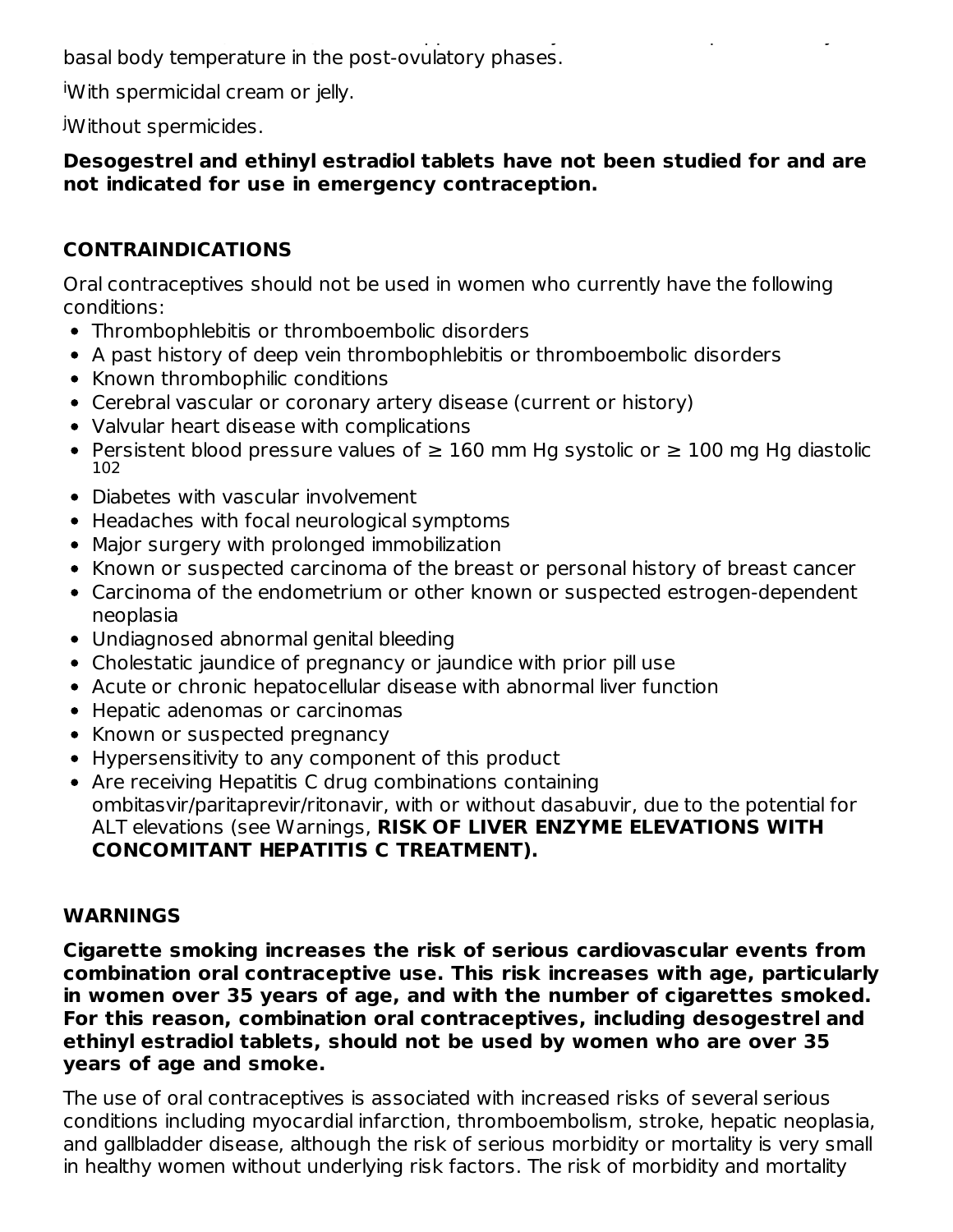increases significantly in the presence of other underlying risk factors such as hypertension, hyperlipidemias, obesity and diabetes.

Practitioners prescribing oral contraceptives should be familiar with the following information relating to these risks.

The information contained in this package insert is principally based on studies carried out in patients who used oral contraceptives with formulations of higher doses of estrogens and progestogens than those in common use today. The effect of long term use of the oral contraceptives with formulations of lower doses of both estrogens and progestogens remains to be determined.

Throughout this labeling, epidemiological studies reported are of two types: retrospective or case control studies and prospective or cohort studies. Case control studies provide a measure of the relative risk of a disease, namely, a ratio of the incidence of a disease among oral contraceptive users to that among nonusers. The relative risk does not provide information on the actual clinical occurrence of a disease. Cohort studies provide a measure of attributable risk, which is the difference in the incidence of disease between oral contraceptive users and nonusers. The attributable risk does provide information about the actual occurrence of a disease in the population (Adapted from refs. 2 and 3 with the author's permission). For further information, the reader is referred to a text on epidemiological methods.

### **1. Thromboembolic Disorder and Other Vascular Problems**

### a. Thromboembolism

An increased risk of thromboembolic and thrombotic disease associated with the use of oral contraceptives is well established. Case control studies have found the relative risk of users compared to non-users to be 3 for the first episode of superficial venous thrombosis, 4 to 11 for deep vein thrombosis or pulmonary embolism, and 1.5 to 6 for women with predisposing conditions for venous thromboembolic disease. 2,3,19-24 Cohort studies have shown the relative risk to be somewhat lower, about 3 for new cases and about 4.5 for new cases requiring hospitalization. <sup>25</sup> The risk of thromboembolic disease associated with oral contraceptives gradually disappears after combined oral contraceptive (COC) use is stopped.  $^2$  VTE risk is highest in the first year of use and when restarting hormonal contraception after a break of four weeks or longer.

Several epidemiologic studies indicate that third generation oral contraceptives, including those containing desogestrel, are associated with a higher risk of venous thromboembolism than certain second generation oral contraceptives. In general, these studies indicate an approximate 2-fold increased risk, which corresponds to an additional 1-2 cases of venous thromboembolism per 10,000 women-years of use. However, data from additional studies have not shown this 2-fold increase in risk.

A two- to four-fold increase in relative risk of post-operative thromboembolic complications has been reported with the use of oral contraceptives. <sup>9</sup> The relative risk of venous thrombosis in women who have predisposing conditions is twice that of women without such medical conditions. <sup>26</sup> If feasible, oral contraceptives should be discontinued at least four weeks prior to and for two weeks after elective surgery of a type associated with an increase in risk of thromboembolism and during and following prolonged immobilization. Since the immediate postpartum period is also associated with an increased risk of thromboembolism, oral contraceptives should be started no earlier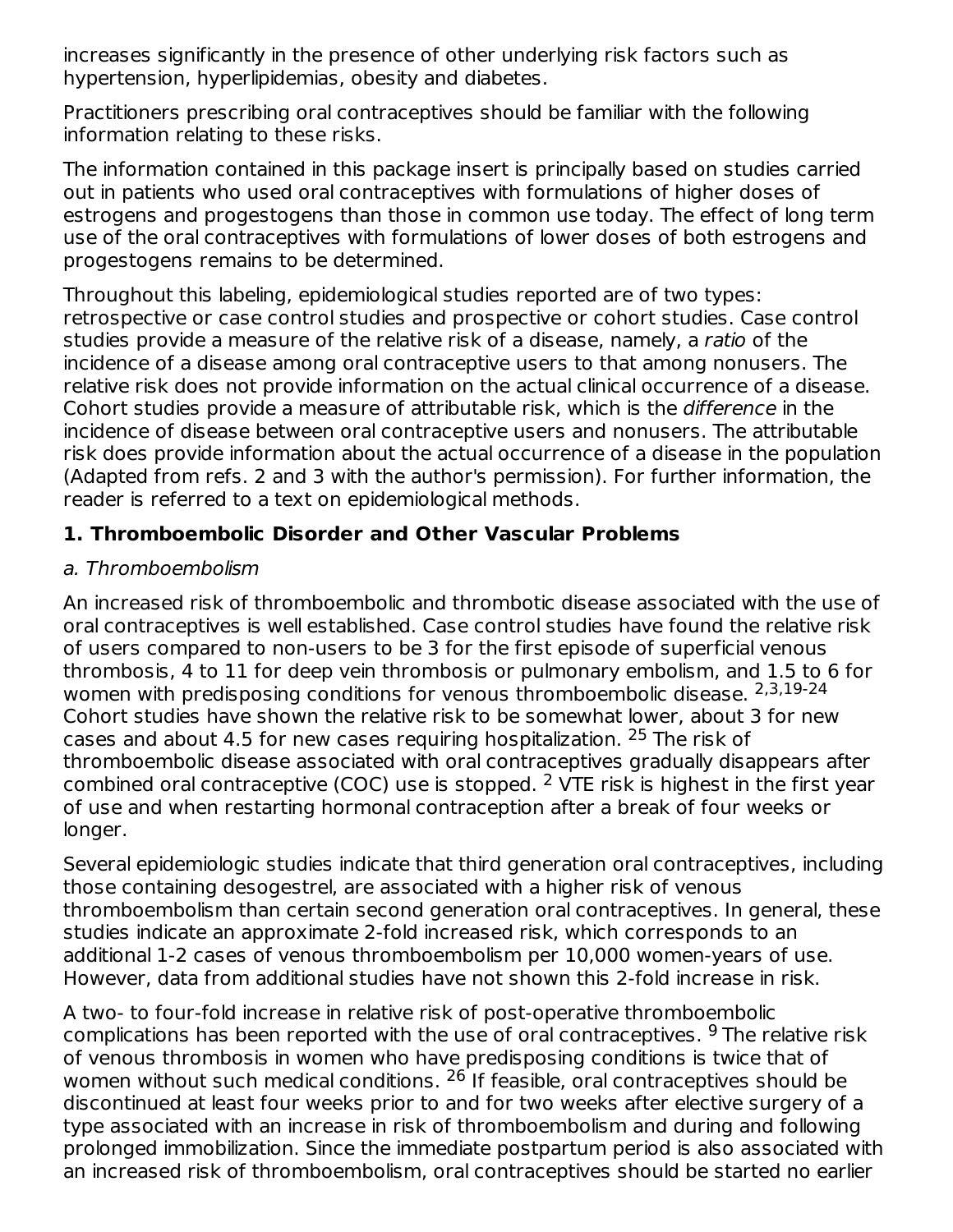than four weeks after delivery in women who elect not to breastfeed.

### b. Myocardial Infarction

An increased risk of myocardial infarction has been attributed to oral contraceptive use. This risk is primarily in smokers or women with other underlying risk factors for coronary artery disease such as hypertension, hypercholesterolemia, morbid obesity, and diabetes. The relative risk of heart attack for current oral contraceptive users has been estimated to be two to six.  $4-10$  The risk is very low in women under the age of 30.

Smoking in combination with oral contraceptive use has been shown to contribute substantially to the incidence of myocardial infarctions in women in their mid-thirties or older with smoking accounting for the majority of excess cases.  $^{\rm 11}$  Mortality rates associated with circulatory disease have been shown to increase substantially in smokers, especially in those 35 years of age and older and in nonsmokers over the age of 40 among women who use oral contraceptives. (See **Figure 1)**

#### **Figure 1. Circulatory Disease Mortality Rates per 100,000 Women-Years by Age, Smoking Status and Oral Contraceptive Use**

Oral contraceptives may compound the effects of well-known risk factors, such as hypertension, diabetes, hyperlipidemias, age and obesity. <sup>13</sup> In particular, some progestogens are known to decrease HDL cholesterol and cause glucose intolerance, while estrogens may create a state of hyperinsulinism.  $^{14\text{-}18}$  Oral contraceptives have been shown to increase blood pressure among users (see **section 9 in WARNINGS**). Similar effects on risk factors have been associated with an increased risk of heart disease. Oral contraceptives must be used with caution in women with cardiovascular disease risk factors.

There is some evidence that the risk of myocardial infarction associated with oral contraceptives is lower when the progestogen has minimal androgenic activity than when the activity is greater. Receptor binding and animal studies have shown that desogestrel or its active metabolite has minimal androgenic activity (see **CLINICAL PHARMACOLOGY**), although these findings have not been confirmed in adequate and well-controlled clinical trials.

### c. Cerebrovascular Diseases

Oral contraceptives have been shown to increase both the relative and attributable risks of cerebrovascular events (thrombotic and hemorrhagic strokes), although, in general, the risk is greatest among older (>35 years), hypertensive women who also smoke. Hypertension was found to be a risk factor for both users and nonusers, for both types of strokes, and smoking interacted to increase the risk of stroke. <sup>27-29</sup>

In a large study, the relative risk of thrombotic strokes has been shown to range from 3 for normotensive users to 14 for users with severe hypertension. <sup>30</sup> The relative risk of hemorrhagic stroke is reported to be 1.2 for non-smokers who used oral contraceptives, 2.6 for smokers who did not use oral contraceptives, 7.6 for smokers who used oral contraceptives, 1.8 for normotensive users and 25.7 for users with severe hypertension.  $^{30}$  The attributable risk is also greater in older women.  $^3$ 

### d. Dose-Related Risk of Vascular Disease from Oral Contraceptives

A positive association has been observed between the amount of estrogen and progestogen in oral contraceptives and the risk of vascular disease. <sup>31-33</sup> A decline in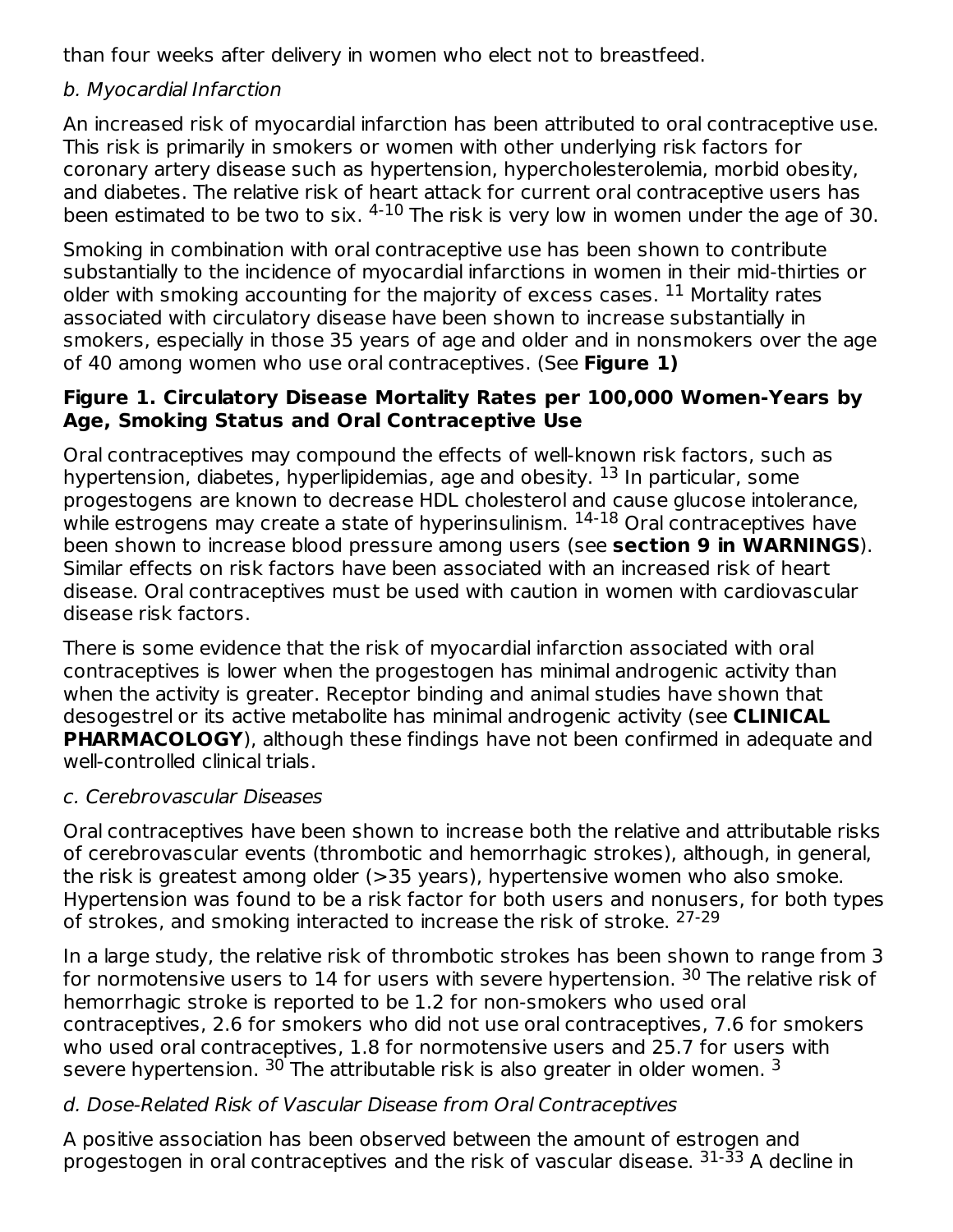serum high density lipoproteins (HDL) has been reported with many progestational agents. <sup>14-16</sup> A decline in serum high density lipoproteins has been associated with an increased incidence of ischemic heart disease. Because estrogens increase HDL cholesterol, the net effect of an oral contraceptive depends on a balance achieved between doses of estrogen and progestogen and the nature and absolute amount of progestogens used in the contraceptives. The amount of both hormones should be considered in the choice of an oral contraceptive.

Minimizing exposure to estrogen and progestogen is in keeping with good principles of therapeutics. For any particular estrogen/progestogen combination, the dosage regimen prescribed should be one which contains the least amount of estrogen and progestogen that is compatible with a low failure rate and the needs of the individual patient. New acceptors of oral contraceptive agents should be started on preparations containing the lowest estrogen content which is judged appropriate for the individual patient.

### e. Persistence of Risk of Vascular Disease

There are two studies which have shown persistence of risk of vascular disease for ever-users of oral contraceptives. In a study in the United States, the risk of developing myocardial infarction after discontinuing oral contraceptives persists for at least 9 years for women 40 to 49 years old who had used oral contraceptives for five or more years, but this increased risk was not demonstrated in other age groups. <sup>8</sup> In another study in Great Britain, the risk of developing cerebrovascular disease persisted for at least 6 years after discontinuation of oral contraceptives, although excess risk was very small. <sup>34</sup> However, both studies were performed with oral contraceptive formulations containing 0.050 mg or higher of estrogens.

## **2. Estimates of Mortality from Contraceptive Use**

One study gathered data from a variety of sources which have estimated the mortality rate associated with different methods of contraception at different ages ( **Table 2).** These estimates include the combined risk of death associated with contraceptive methods plus the risk attributable to pregnancy in the event of method failure. Each method of contraception has its specific benefits and risks. The study concluded that with the exception of oral contraceptive users 35 and older who smoke and 40 and older who do not smoke, mortality associated with all methods of birth control is low and below that associated with childbirth.

The observation of an increase in risk of mortality with age for oral contraceptive users is based on data gathered in the  $1970$ 's.  $^{35}$  Current clinical recommendation involves the use of lower estrogen dose formulations and a careful consideration of risk factors. In 1989, the Fertility and Maternal Health Drugs Advisory Committee was asked to review the use of oral contraceptives in women 40 years of age and over. The Committee concluded that although cardiovascular disease risk may be increased with oral contraceptive use after age 40 in healthy non-smoking women (even with the newer low-dose formulations), there are also greater potential health risks associated with pregnancy in older women and with the alternative surgical and medical procedures which may be necessary if such women do not have access to effective and acceptable means of contraception. The Committee recommended that the benefits of low-dose oral contraceptive use by healthy non-smoking women over 40 may outweigh the possible risks.

Of course, older women, as all women who take oral contraceptives, should take an oral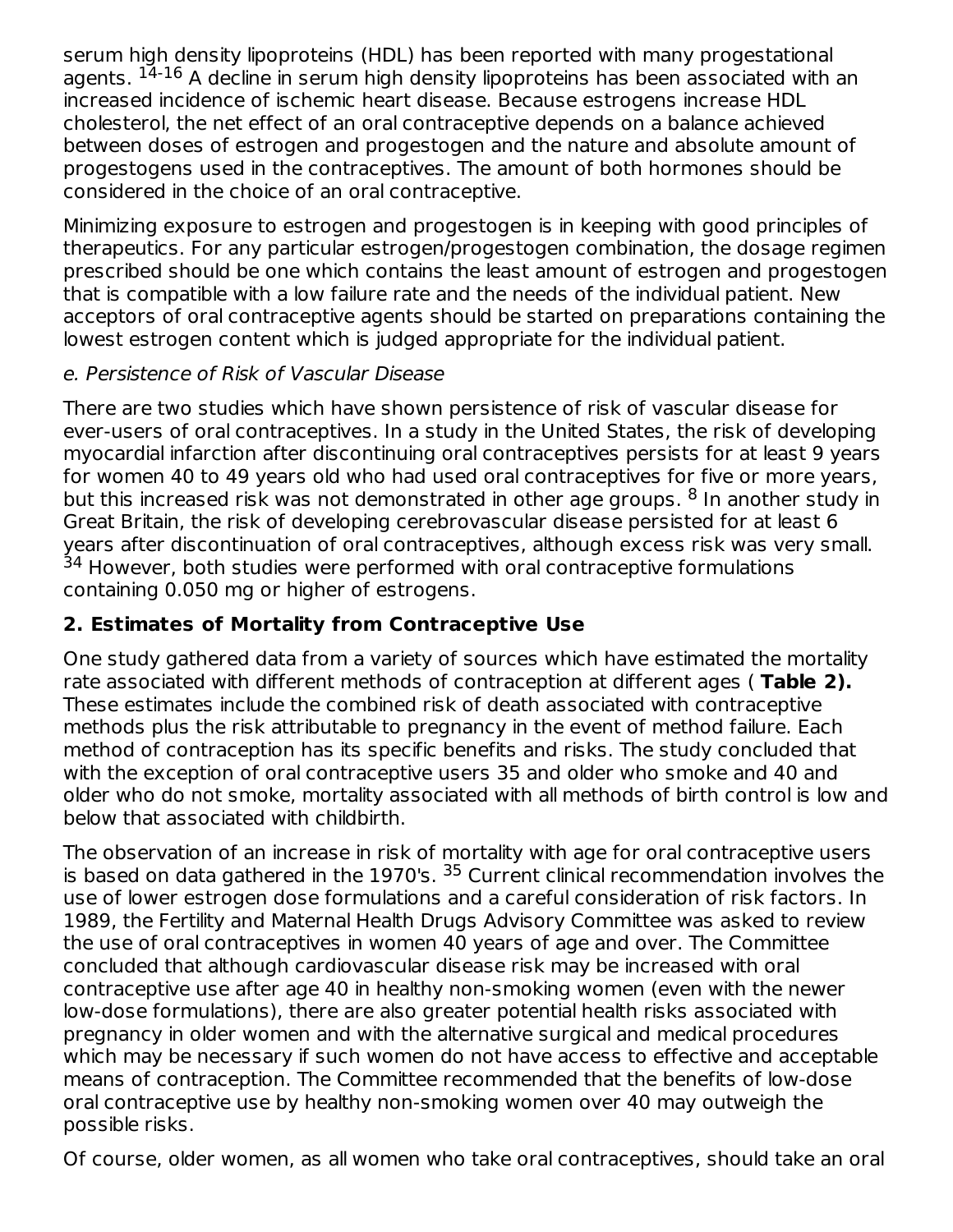contraceptive which contains the least amount of estrogen and progestogen that is compatible with a low failure rate and individual patient needs.

#### **TABLE 2: ANNUAL NUMBER OF BIRTH-RELATED OR METHOD-RELATED DEATHS ASSOCIATED WITH CONTROL OF FERTILITY PER 100,000 NONSTERILE WOMEN, BY FERTILITY CONTROL METHOD ACCORDING TO AGE**

| Method of control and outcome             | $15 - 19$ | $20 - 24$ | $25 - 29$ | $30 - 34$    | $35 - 39$ | 40-44 |
|-------------------------------------------|-----------|-----------|-----------|--------------|-----------|-------|
| No fertility control methods <sup>a</sup> | 7         | 7.4       | 9.1       | 14.8         | 25.7      | 28.2  |
| Oral contraceptives non-smoker b          | 0.3       | 0.5       | 0.9       | 1.9          | 13.8      | 31.6  |
| Oral contraceptives smoker b              | 2.2       | 3.4       | 6.6       | 13.5         | 51.1      | 117.2 |
| IUD <sup>b</sup>                          | 0.8       | 0.8       | 1         | $\mathbf{1}$ | 1.4       | 1.4   |
| Condom <sup>a</sup>                       | 1.1       | 1.6       | 0.7       | 0.2          | 0.3       | 0.4   |
| Diaphragm/ spermicide <sup>a</sup>        | 1.9       | 1.2       | 1.2       | 1.3          | 2.2       | 2.8   |
| Periodic abstinence <sup>a</sup>          | 2.5       | 1.6       | 1.6       | 1.7          | 2.9       | 3.6   |

Adapted from H.W. Ory, ref. #35.

1. Deaths are birth-related

2. Deaths are method-related

## **3. Carcinoma of the Reproductive Organs and Breasts**

Numerous epidemiological studies have been performed on the incidence of breast, endometrial, ovarian, and cervical cancer in women using oral contraceptives. The risk of having breast cancer diagnosed may be slightly increased among current and recent users of combined oral contraceptives (COC). However, this excess risk appears to decrease over time after COC discontinuation and by 10 years after cessation the increased risk disappears. Some studies report an increased risk with duration of use while other studies do not and no consistent relationships have been found with dose or type of steroid. Some studies have found a small increase in risk for women who first use combined oral contraceptives before age 20. Most studies show a similar pattern of risk with combined oral contraceptives use regardless of a woman's reproductive history or her family breast cancer history.

Breast cancers diagnosed in current or previous oral contraceptive users tend to be less clinically advanced than in nonusers.

Women who currently have or have had breast cancer should not use oral contraceptives because breast cancer is usually a hormonally-sensitive tumor. Some studies suggest that oral contraceptive use has been associated with an increase in the risk of cervical intraepithelial neoplasia in some populations of women. 45-48 However, there continues to be controversy about the extent to which such findings may be due to differences in sexual behavior and other factors.

In spite of many studies of the relationship between oral contraceptive use and breast and cervical cancers, a cause-and-effect relationship has not been established.

#### **4. Hepatic Neoplasia**

Benign hepatic adenomas are associated with oral contraceptive use, although the incidence of benign tumors is rare in the United States. Indirect calculations have estimated the attributable risk to be in the range of 3.3 cases/100,000 for users, a risk that increases after four or more years of use especially with oral contraceptives of 49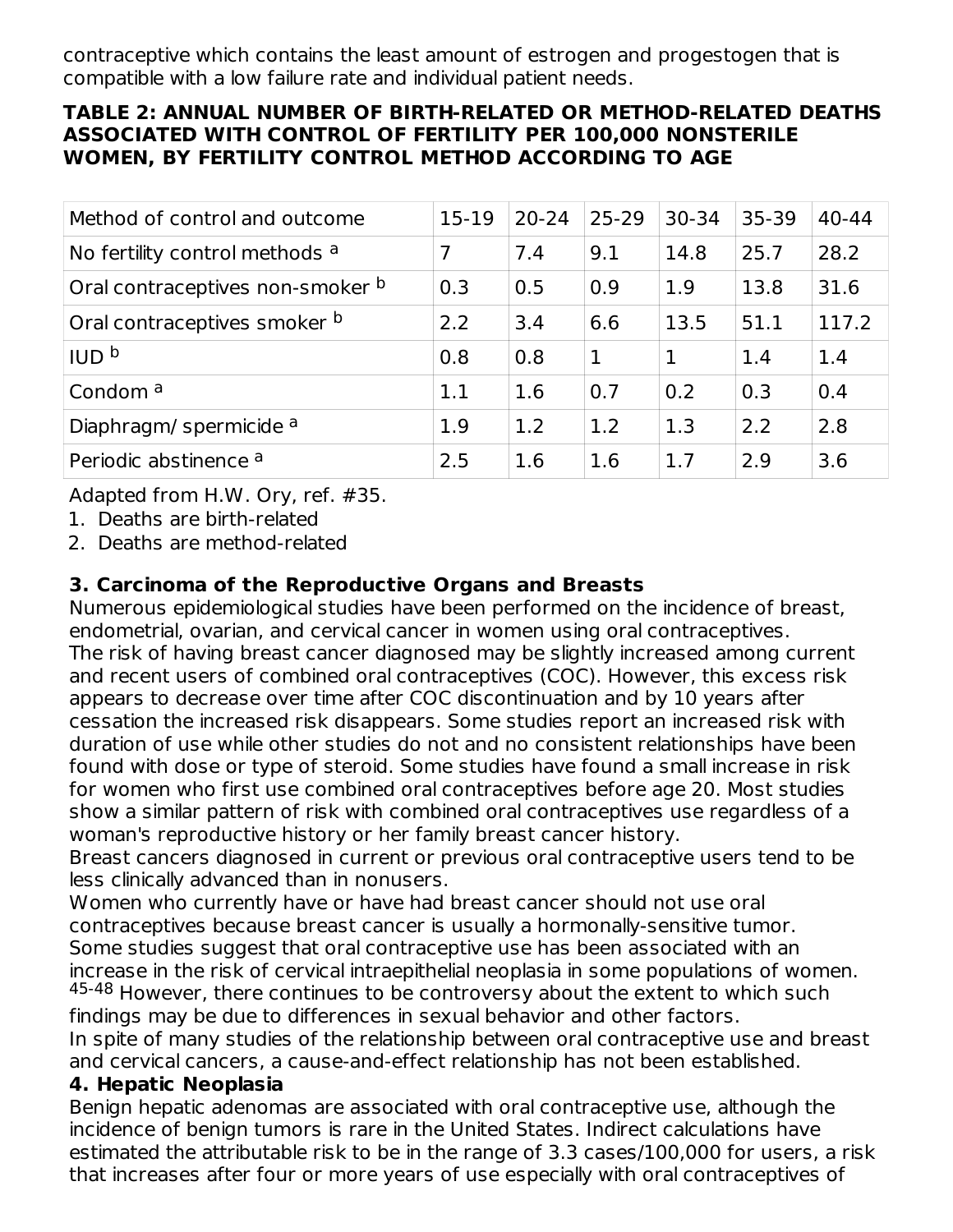higher dose. <sup>49</sup> Rupture of benign, hepatic adenomas may cause death through intraabdominal hemorrhage. 50,51

Studies from Britain have shown an increased risk of developing hepatocellular carcinoma in long-term (>8 years) oral contraceptive users. However, these cancers are extremely rare in the U.S. and the attributable risk (the excess incidence) of liver cancers in oral contraceptive users approaches less than one per million users.

#### **5. RISK OF LIVER ENZYME ELEVATIONS WITH CONCOMITANT HEPATITIS C TREATMENT**

During clinical trials with the Hepatitis C combination drug regimen that contains ombitasvir/paritaprevir/ritonavir, with or without dasabuvir, ALT elevations greater than 5 times the upper limit of normal (ULN), including some cases greater than 20 times the ULN, were significantly more frequent in women using ethinyl estradiol-containing medications such as COCs. Discontinue desogestrel and ethinyl estradiol prior to starting therapy with the combination drug regimen ombitasvir/paritaprevir/ritonavir, with or without dasabuvir [see **CONTRAINDICATIONS (4)].** Desogestrel and ethinyl estradiol can be restarted approximately 2 weeks following completion of treatment with the combination drug regimen.

### **6. Ocular Lesions**

There have been clinical case reports of retinal thrombosis associated with the use of oral contraceptives. Oral contraceptives should be discontinued if there is unexplained partial or complete loss of vision; onset of proptosis or diplopia; papilledema; or retinal vascular lesions. Appropriate diagnostic and therapeutic measures should be undertaken immediately.

### **7. Oral Contraceptive Use Before or During Early Pregnancy**

Extensive epidemiological studies have revealed no increased risk of birth defects in women who have used oral contraceptives prior to pregnancy. <sup>56-57</sup> The majority of recent studies also do not indicate a teratogenic effect, particularly in so far as cardiac anomalies and limb reduction defects are concerned, 55,56,58,59 when oral contraceptives are taken inadvertently during early pregnancy.

The administration of oral contraceptives to induce withdrawal bleeding should not be used as a test for pregnancy. Oral contraceptives should not be used during pregnancy to treat threatened or habitual abortion.

It is recommended that for any patient who has missed two consecutive periods, pregnancy should be ruled out. If the patient has not adhered to the prescribed schedule, the possibility of pregnancy should be considered at the time of the first missed period. Oral contraceptive use should be discontinued if pregnancy is confirmed.

### **8. Gallbladder Disease**

Earlier studies have reported an increased lifetime relative risk of gallbladder surgery in users of oral contraceptives and estrogens. <sup>60,61</sup> More recent studies, however, have shown that the relative risk of developing gallbladder disease among oral contraceptive users may be minimal. <sup>62-64</sup> The recent findings of minimal risk may be related to the use of oral contraceptive formulations containing lower hormonal doses of estrogens and progestogens.

### **9. Carbohydrate and Lipid Metabolic Effects**

Oral contraceptives have been shown to cause a decrease in glucose tolerance in a significant percentage of users.  $^{17}$  This effect has been shown to be directly related to estrogen dose. <sup>65</sup> In general, progestogens increase insulin secretion and create insulin resistance, this effect varying with different progestational agents.  $^{17,66}$  In the nondiabetic woman, oral contraceptives appear to have no effect on fasting blood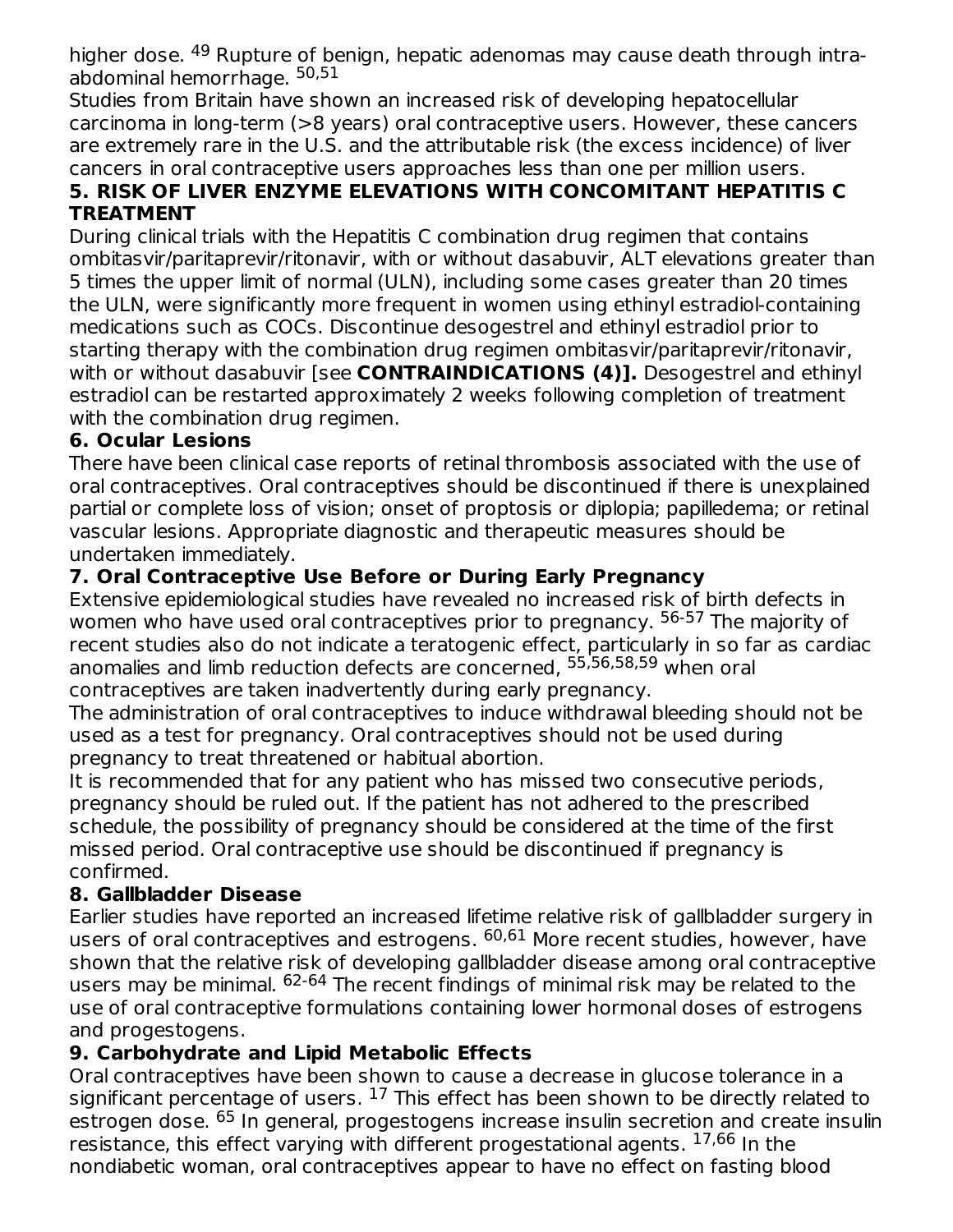glucose. <sup>67</sup> Because of these demonstrated effects, prediabetic and diabetic women should be carefully monitored while taking oral contraceptives.

A small proportion of women will have persistent hypertriglyceridemia while on the pill. As discussed earlier (see **WARNINGS 1.a.** and **1.d.),** changes in serum triglycerides and lipoprotein levels have been reported in oral contraceptive users.

### **10. Elevated Blood Pressure**

Women with significant hypertension should not be started on hormonal contraception. <sup>98</sup> An increase in blood pressure has been reported in women taking oral contraceptives <sup>68</sup> and this increase is more likely in older oral contraceptive users  $69$  and with extended duration of use.  $61$  Data from the Royal College of General Practitioners <sup>12</sup> and subsequent randomized trials have shown that the incidence of hypertension increases with increasing progestational activity and concentrations of progestogens.

Women with a history of hypertension or hypertension-related diseases, or renal disease <sup>70</sup> should be encouraged to use another method of contraception. If these women elect to use oral contraceptives, they should be monitored closely and if a clinically significant persistent elevation of blood pressure (BP) occurs ( $\geq 160$  mm Hg systolic or  $\geq 100$  mm Hg diastolic) and cannot be adequately controlled, oral contraceptives should be discontinued. In general, women who develop hypertension during hormonal contraceptive therapy should be switched to a non-hormonal contraceptive. If other contraceptive methods are not suitable, hormonal contraceptive therapy may continue combined with antihypertensive therapy. Regular monitoring of BP throughout hormonal contraceptive therapy is recommended. <sup>102</sup> For most women, elevated blood pressure will return to normal after stopping oral contraceptives, <sup>69</sup> and there is no difference in the occurrence of hypertension among former and never users. 68,70,71

### **11. Headache**

The onset or exacerbation of migraine or development of headache with a new pattern which is recurrent, persistent or severe requires discontinuation of oral contraceptives and evaluation of the cause.

#### **12. Bleeding Irregularities**

Breakthrough bleeding and spotting are sometimes encountered in patients on oral contraceptives, especially during the first three months of use. Nonhormonal causes should be considered and adequate diagnostic measures taken to rule out malignancy or pregnancy in the event of breakthrough bleeding, as in the case of any abnormal vaginal bleeding. If pathology has been excluded, time or a change to another formulation may solve the problem. In the event of amenorrhea, pregnancy should be ruled out.

Some women may encounter post-pill amenorrhea or oligomenorrhea, especially when such a condition was pre-existent.

#### **13. Ectopic Pregnancy**

Ectopic as well as intrauterine pregnancy may occur in contraceptive failures.

### **PRECAUTIONS**

### **1. General**

**Patients should be counseled that this product does not protect against HIV infection (AIDS) and other sexually transmitted diseases.**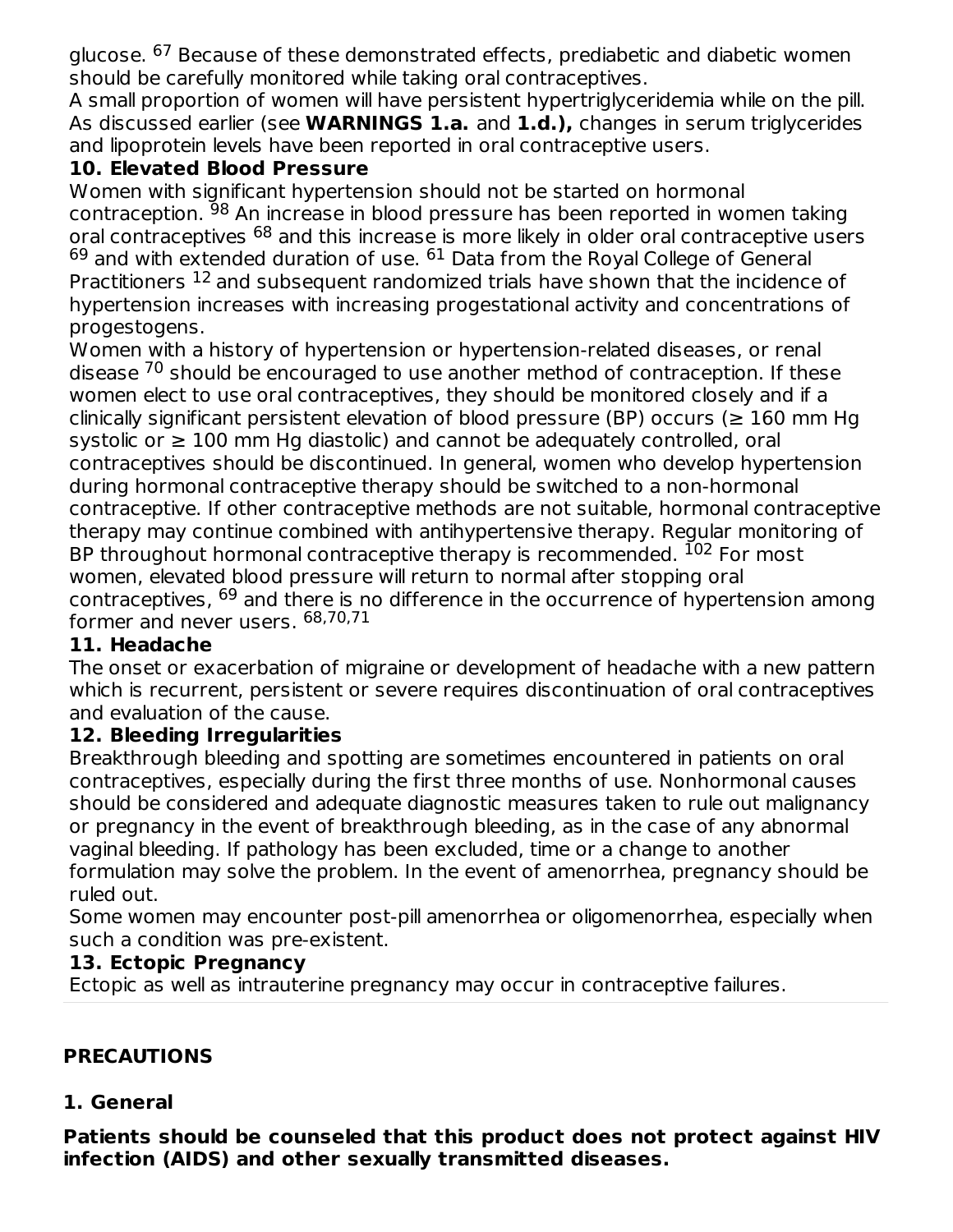This product contains FD&C Yellow No. 5 (tartrazine) which may cause allergic type reactions (including bronchial asthma) in certain susceptible persons. Although the overall incidence of FD&C Yellow No. 5 (tartrazine) sensitivity in the general population is low, it is frequently seen in patients who also have aspirin sensitivity.

### **2. Physical Examination and Follow-Up**

It is good medical practice for all women to have annual history and physical examinations, including women using oral contraceptives. The physical examination, however, may be deferred until after initiation of oral contraceptives if requested by the woman and judged appropriate by the clinician. The physical examination should include special reference to blood pressure, breasts, abdomen and pelvic organs, including cervical cytology, and relevant laboratory tests. In case of undiagnosed, persistent or recurrent abnormal vaginal bleeding, appropriate measures should be conducted to rule out malignancy. Women with a strong family history of breast cancer or who have breast nodules should be monitored with particular care.

### **3. Lipid Disorders**

Women who are being treated for hyperlipidemias should be followed closely if they elect to use oral contraceptives. Some progestogens may elevate LDL levels and may render the control of hyperlipidemias more difficult.

### **4. Liver Function**

If jaundice develops in any woman receiving oral contraceptives, the medication should be discontinued. Steroid hormones may be poorly metabolized in patients with impaired liver function.

### **5. Fluid Retention**

Oral contraceptives may cause some degree of fluid retention. They should be prescribed with caution, and only with careful monitoring, in patients with conditions which might be aggravated by fluid retention.

### **6. Emotional Disorders**

Women with a history of depression should be carefully observed and the drug discontinued if depression recurs to a serious degree.

## **7. Contact Lenses**

Contact lens wearers who develop visual changes or changes in lens tolerance should be assessed by an ophthalmologist.

## **8. Drug Interactions**

Consult the labeling of concurrently-used drugs to obtain further information about interactions with hormonal contraceptives or the potential for enzyme alterations.

## **Effects of Other Drugs on Combined Hormonal Contraceptives**

Substances decreasing the plasma concentrations of COCs and potentially diminishing the efficacy of COCs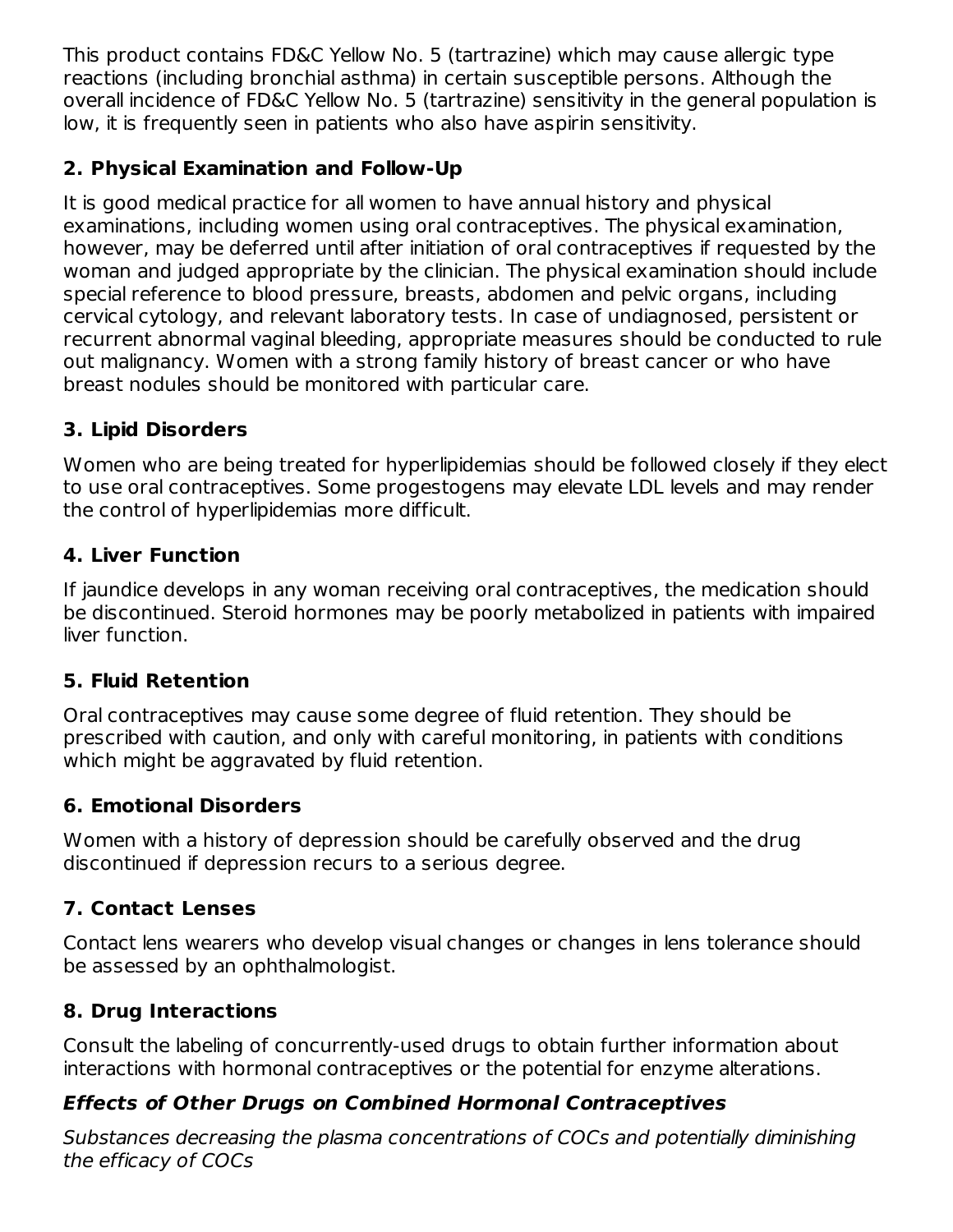Drugs or herbal products that induce certain enzymes, including cytochrome P450 3A4 (CYP3A4), may decrease the plasma concentrations of COCs and potentially diminish the effectiveness of CHCs or increase breakthrough bleeding. Some drugs or herbal products that may decrease the effectiveness of hormonal contraceptives include phenytoin, barbiturates, carbamazepine, bosentan, felbamate, griseofulvin, oxcarbazepine, rifampicin, topiramate, rifabutin, rufinamide, aprepitant, and products containing St. John's wort. Interactions between hormonal contraceptives and other drugs may lead to breakthrough bleeding and/or contraceptive failure. Counsel women to use an alternative method of contraception or a back-up method when enzyme inducers are used with CHCs, and to continue back-up contraception for 28 days after discontinuing the enzyme inducer to ensure contraceptive reliability.

## **Substances increasing the plasma concentrations of COCs**

Co-administration of atorvastatin or rosuvastatin and certain COCs containing EE increase AUC values for EE by approximately 20 to 25%. Ascorbic acid and acetaminophen may increase plasma EE concentrations, possibly by inhibition of conjugation. CYP3A4 inhibitors such as itraconazole, voriconazole, fluconazole, grapefruit juice, or ketoconazole may increase plasma hormone concentrations.

Human immunodeficiency virus (HIV)/ Hepatitis C virus (HCV) protease inhibitors and non-nucleoside reverse transcriptase inhibitors

Significant changes (increase or decrease) in the plasma concentrations of estrogen and/or progestin have been noted in some cases of co-administration with HIV protease inhibitors (decrease [e.g., nelfinavir, ritonavir, darunavir/ritonavir,

(fos)amprenavir/ritonavir, lopinavir/ritonavir, and tipranavir/ritonavir] or increase [e.g., indinavir and atazanavir/ritonavir]) /HCV protease inhibitors (decrease [e.g., boceprevir and telaprevir]) or with non-nucleoside reverse transcriptase inhibitors (decrease [e.g., nevirapine] or increase [e.g., etravirine]).

## **Concomitant Use with HCV Combination Therapy – Liver Enzyme Elevation**

Do not co-administer desogestrel and ethinyl estradiol with HCV drug combinations containing ombitasvir/paritaprevir/ritonavir, with or without dasabuvir, due to potential for ALT elevations (see Warnings, **RISK OF LIVER ENZYME ELEVATIONS WITH CONCOMITANT HEPATITIS C TREATMENT).**

## **Colesevelam**

Colesevelam, a bile acid sequestrant, given together with a combination oral hormonal contraceptive, has been shown to significantly decrease the AUC of EE. A drug interaction between the contraceptive and colesevelam was decreased when the two drug products were given 4 hours apart.

## **Effects of Combined Hormonal Contraceptives on Other Drugs**

COCs containing EE may inhibit the metabolism of other compounds (e.g., cyclosporine, prednisolone, theophylline, tizanidine, and voriconazole) and increase their plasma concentrations. COCs have been shown to decrease plasma concentrations of acetaminophen, clofibric acid, morphine, salicylic acid, temazepam and lamotrigine. Significant decrease in plasma concentration of lamotrigine has been shown, likely due to induction of lamotrigine glucuronidation. This may reduce seizure control; therefore, dosage adjustments of lamotrigine may be necessary.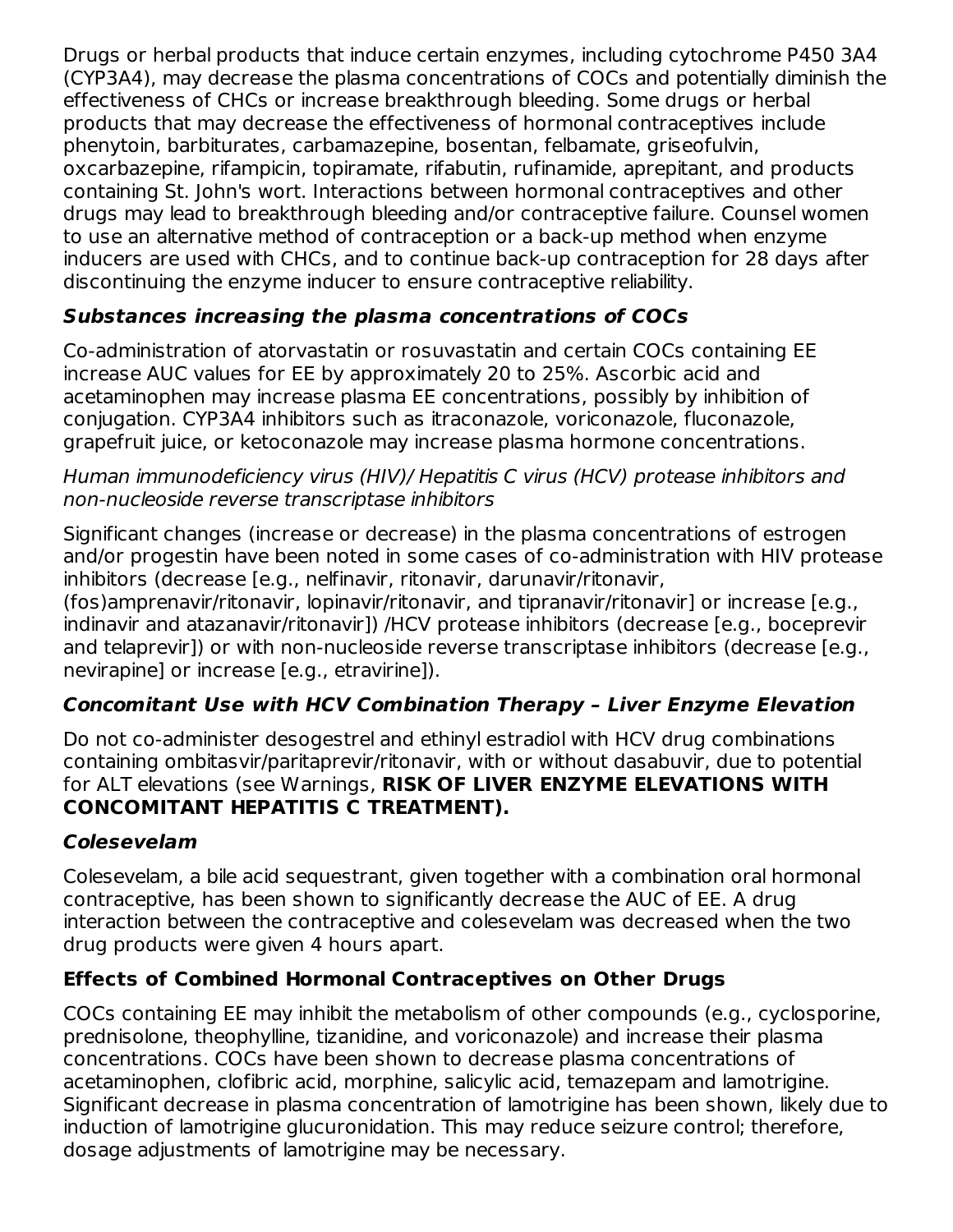Women on thyroid hormone replacement therapy may need increased doses of thyroid hormone because serum concentrations of thyroid-binding globulin increases with use of COCs.

### **9. Interactions with Laboratory Tests**

Certain endocrine and liver function tests and blood components may be affected by oral contraceptives:

- 1. a. Increased prothrombin and factors VII, VIII, IX, and X; decreased antithrombin 3; increased norepinephrine-induced platelet aggregability.
- 2. b. Increased thyroid binding globulin (TBG) leading to increased circulating total thyroid hormone, as measured by protein-bound iodine (PBI), T4 by column or by radioimmunoassay. Free T3 resin uptake is decreased, reflecting the elevated TBG; free T4 concentration is unaltered.
- 3. c. Other binding proteins may be elevated in serum.
- 4. d. Sex hormone binding globulins are increased and result in elevated levels of total circulating sex steroids however, free or biologically active levels either decrease or remain unchanged.
- 5. e. Triglycerides may be increased and levels of various other lipids and lipoproteins may be affected.
- 6. f. Glucose tolerance may be decreased.
- 7. g. Serum folate levels may be depressed by oral contraceptive therapy. This may be of clinical significance if a woman becomes pregnant shortly after discontinuing oral contraceptives.

### **10. Carcinogenesis**

### See **WARNINGS**.

### **11. Pregnancy**

Pregnancy Category X

## See **CONTRAINDICATIONS** and **WARNINGS**.

### **12. Nursing Mothers**

Small amounts of oral contraceptive steroids have been identified in the milk of nursing mothers and a few adverse effects on the child have been reported, including jaundice and breast enlargement. In addition, oral contraceptives given in the postpartum period may interfere with lactation by decreasing the quantity and quality of breast milk. If possible, the nursing mother should be advised not to use oral contraceptives but to use other forms of contraception until she has completely weaned her child.

## **13. Pediatric Use**

Safety and efficacy of desogestrel and ethinyl estradiol tablets have been established in women of reproductive age. Safety and efficacy are expected to be the same for postpubertal adolescents under the age of 16 and for users 16 years and older. Use of this product before menarche is not indicated.

### **14. Geriatric Use**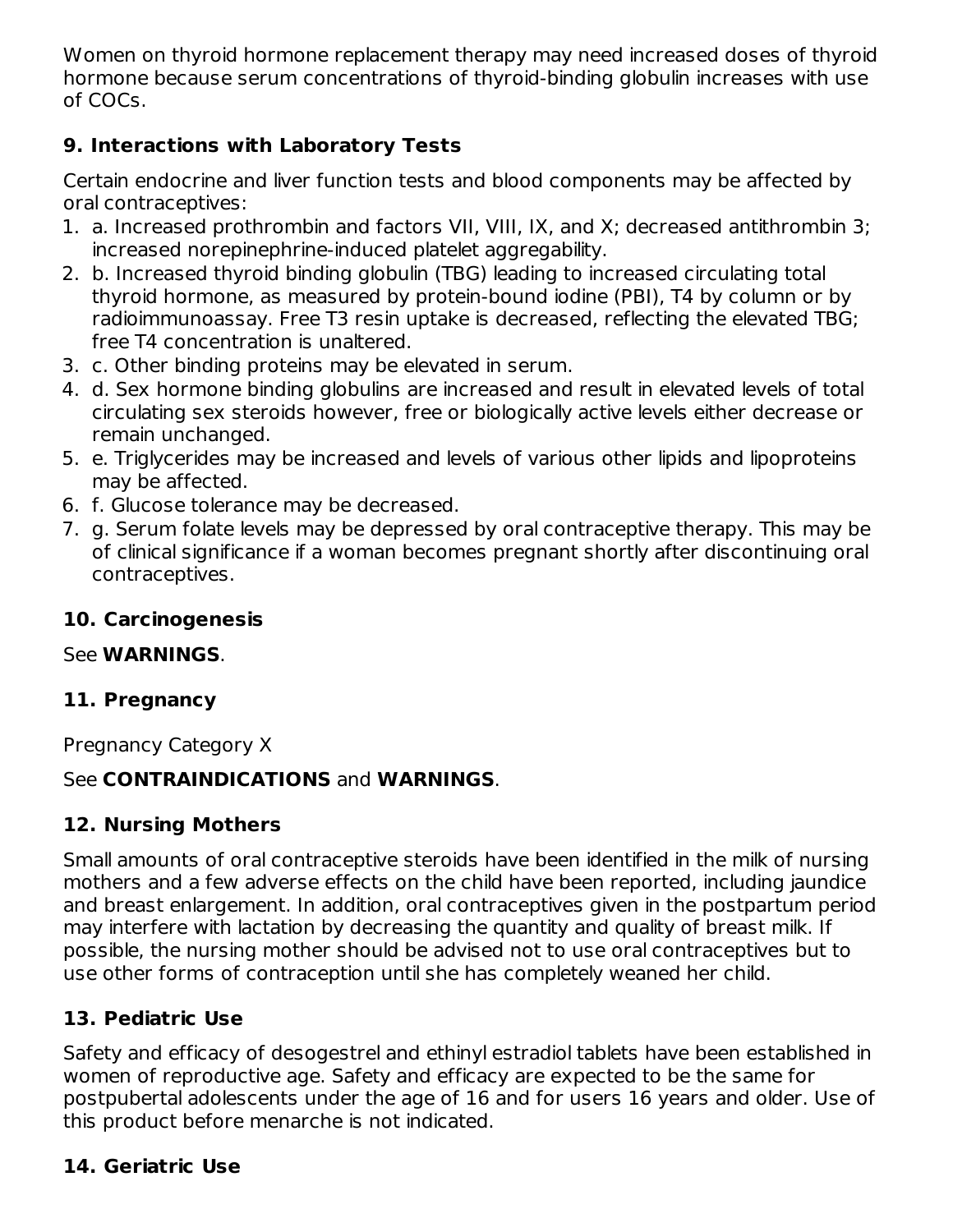This product has not been studied in women over 65 years of age and is not indicated in this population.

## **INFORMATION FOR THE PATIENT**

See Patient Labeling printed below

Repackaged By / Distributed By: RemedyRepack Inc.

625 Kolter Drive, Indiana, PA 15701

(724) 465-8762

### **ADVERSE REACTIONS**

An increased risk of the following serious adverse reactions has been associated with the use of oral contraceptives (see **WARNINGS**).

- Thrombophlebitis and venous thrombosis with or without embolism
- Arterial thromboembolism
- Pulmonary embolism
- Myocardial infarction
- Cerebral hemorrhage
- Cerebral thrombosis
- Hypertension
- Gallbladder disease
- Hepatic adenomas or benign liver tumors

There is evidence of an association between the following conditions and the use of oral contraceptives:

- Mesenteric thrombosis
- Retinal thrombosis

The following adverse reactions have been reported in patients receiving oral contraceptives and are believed to be drug-related:

- Nausea
- Vomiting
- Gastrointestinal symptoms (such as abdominal cramps and bloating)
- Breakthrough bleeding
- Spotting
- Change in menstrual flow
- Amenorrhea
- Temporary infertility after discontinuation of treatment
- Edema
- Melasma which may persist
- Breast changes: tenderness, enlargement, secretion
- Change in weight (increase or decrease)
- Change in cervical erosion and secretion
- Diminution in lactation when given immediately postpartum
- Cholestatic jaundice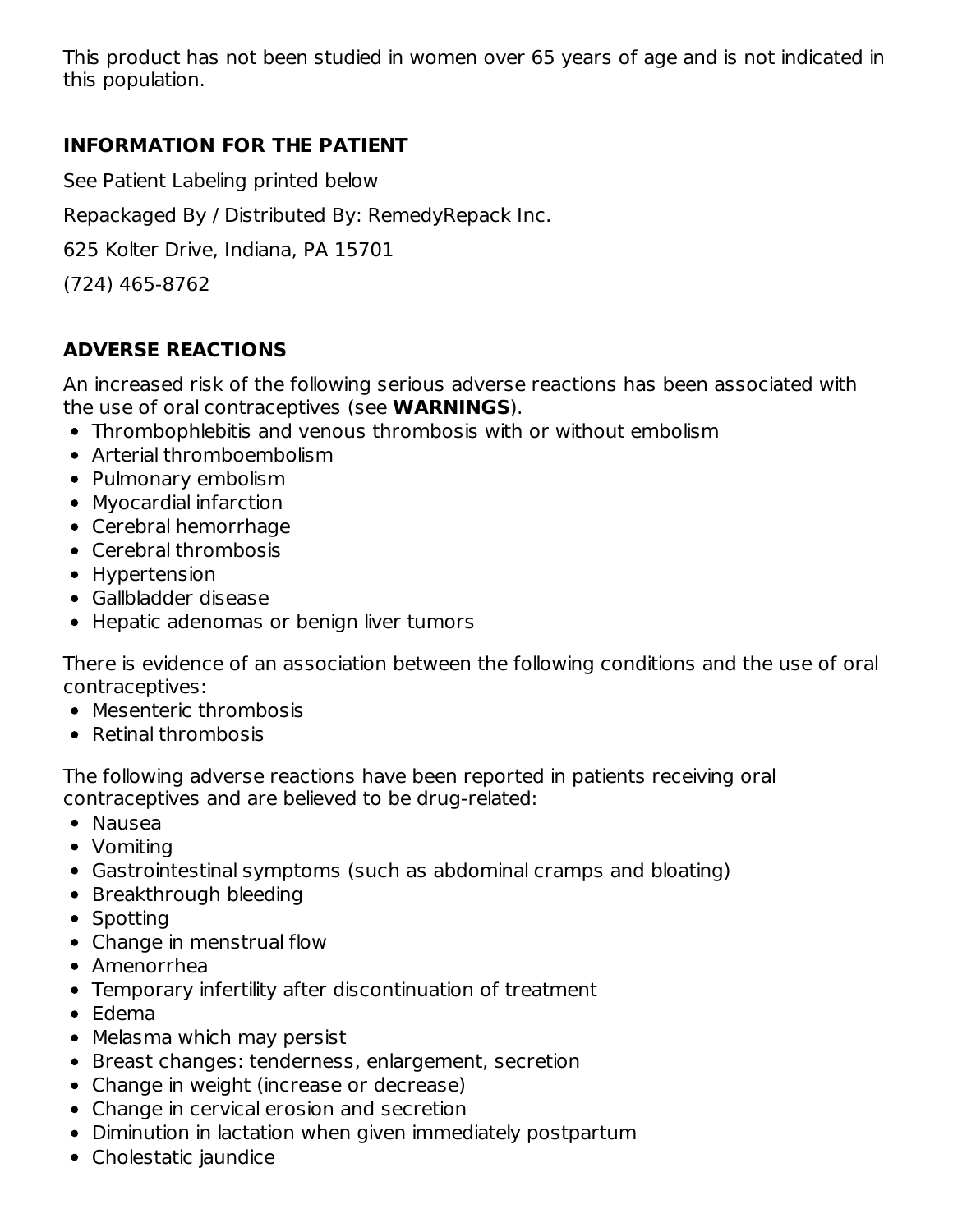- Migraine
- Allergic reaction, including rash, urticaria, and angioedema
- Mental depression
- Reduced tolerance to carbohydrates
- Vaginal candidiasis
- Change in corneal curvature (steepening)
- Intolerance to contact lenses

The following adverse reactions have been reported in users of oral contraceptives and a causal association has been neither confirmed nor refuted:

- Pre-menstrual syndrome
- Cataracts
- Changes in appetite
- Cystitis-like syndrome
- Headache
- Nervousness
- Dizziness
- Hirsutism
- Loss of scalp hair
- Erythema multiforme
- Erythema nodosum
- Hemorrhagic eruption
- Vaginitis
- Porphyria
- Impaired renal function
- Hemolytic uremic syndrome
- Acne
- Changes in libido
- Colitis
- Budd-Chiari Syndrome

## **OVERDOSAGE**

Serious ill effects have not been reported following acute ingestion of large doses of oral contraceptives by young children. Overdosage may cause nausea, and withdrawal bleeding may occur in females.

## **NON-CONTRACEPTIVE HEALTH BENEFITS**

The following non-contraceptive health benefits related to the use of oral contraceptives are supported by epidemiological studies which largely utilized oral contraceptive formulations containing estrogen doses exceeding 0.035 mg of ethinyl estradiol or 0.05 mg of mestranol. 73-78

Effects on menses:

- increased menstrual cycle regularity
- decreased blood loss and decreased incidence of iron deficiency anemia
- decreased incidence of dysmenorrhea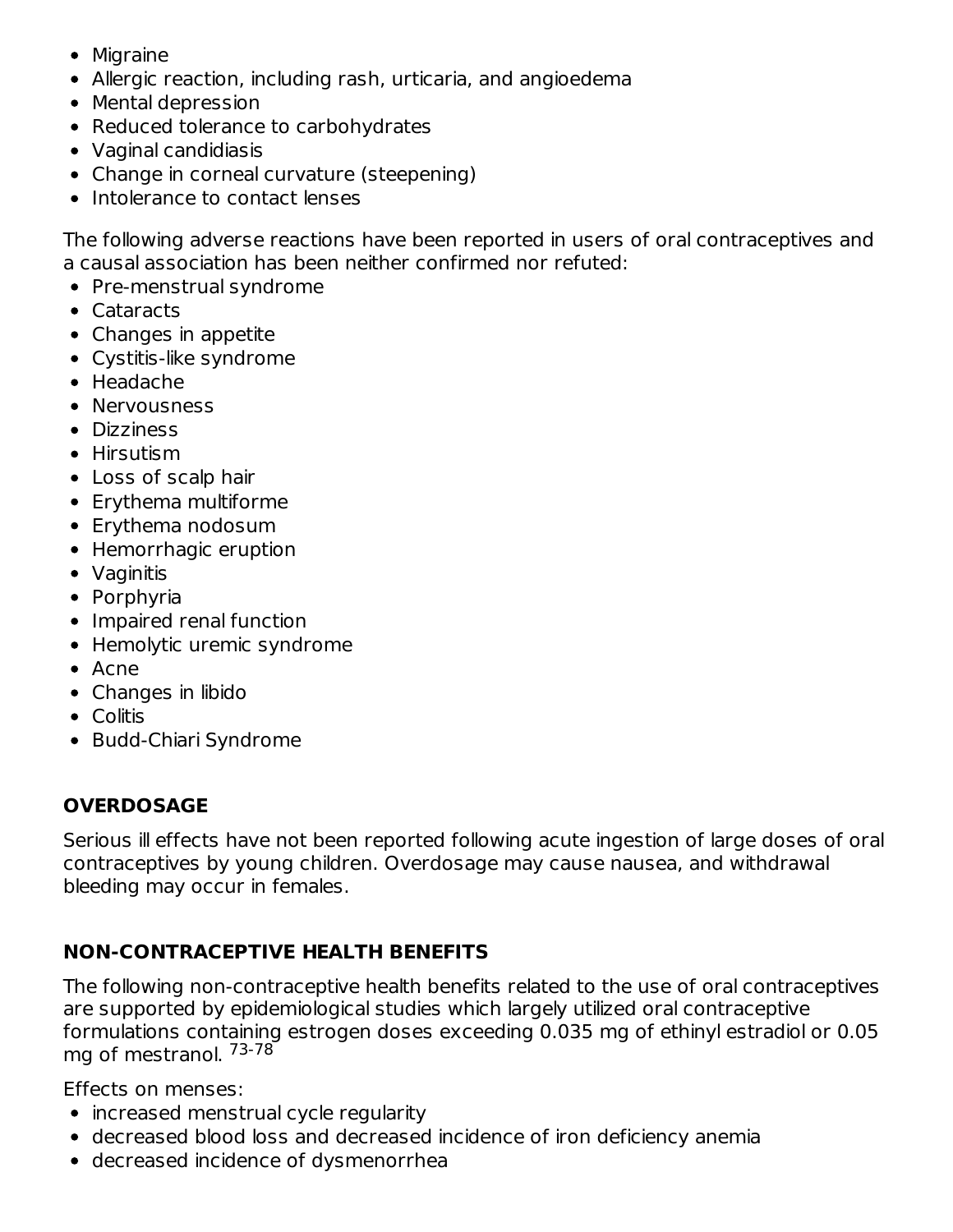Effects related to inhibition of ovulation:

- decreased incidence of functional ovarian cysts
- decreased incidence of ectopic pregnancies

Effects from long-term use:

- decreased incidence of fibroadenomas and fibrocystic disease of the breast
- decreased incidence of acute pelvic inflammatory disease
- decreased incidence of endometrial cancer
- decreased incidence of ovarian cancer

# **DOSAGE AND ADMINISTRATION**

To achieve maximum contraceptive effectiveness, **Isibloom** (desogestrel and ethinyl **TM** estradiol tablets, USP) must be taken exactly as directed and at intervals not exceeding 24 hours. **Isibloom TM** (desogestrel and ethinyl estradiol tablets, USP) may be initiated using either a Sunday start or a Day 1 start.

# **Day 1 Start**

The dosage of **Isibloom ™** (desogestrel and ethinyl estradiol tablets, USP) for the initial cycle of therapy is one orange "active" tablet administered daily from the 1st day through the 21st day of the menstrual cycle, counting the first day of menstrual flow as "Day 1". Tablets are taken without interruption as follows: One orange "active" tablet daily for 21 days, then one green "reminder" tablet daily for 7 days. After 28 tablets have been taken, a new course is started and an orange "active" tablet is taken the next day.

The use of **Isibloom TM** (desogestrel and ethinyl estradiol tablets, USP) for contraception may be initiated 4 weeks postpartum in women who elect not to breastfeed. When the tablets are administered during the postpartum period, the increased risk of thromboembolic disease associated with the postpartum period must be considered. (See **CONTRAINDICATIONS** and **WARNINGS** concerning thromboembolic disease. See also **PRECAUTIONS: Nursing Mothers**.) If the patient starts on **Isibloom TM** (desogestrel and ethinyl estradiol tablets, USP) postpartum, and has not yet had a period, she should be instructed to use another method of contraception until an orange "active" tablet has been taken daily for 7 days. The possibility of ovulation and conception prior to initiation of medication should be considered. If the patient misses one (1) orange "active" tablet in Weeks 1, 2, or 3, the orange "active" tablet should be taken as soon as she remembers. If the patient misses two (2) orange "active" tablets in Week 1 or Week 2, the patient should take two (2) orange "active" tablets the day she remembers and two (2) orange "active" tablets the next day; and then continue taking one (1) orange "active" tablet a day until she finishes the pack. The patient should be instructed to use a back-up method of birth control such as a condom or spermicide if she has sex in the seven (7) days after missing pills. If the patient misses two (2) orange "active" tablets in the third week or misses three (3) or more orange "active" tablets in a row, the patient should throw out the rest of the pack and start a new pack that same day. The patient should be instructed to use a back-up method of birth control if she has sex in the seven (7) days after missing pills.

# **Sunday Start**

When taking **Isibloom TM** (desogestrel and ethinyl estradiol tablets, USP) the first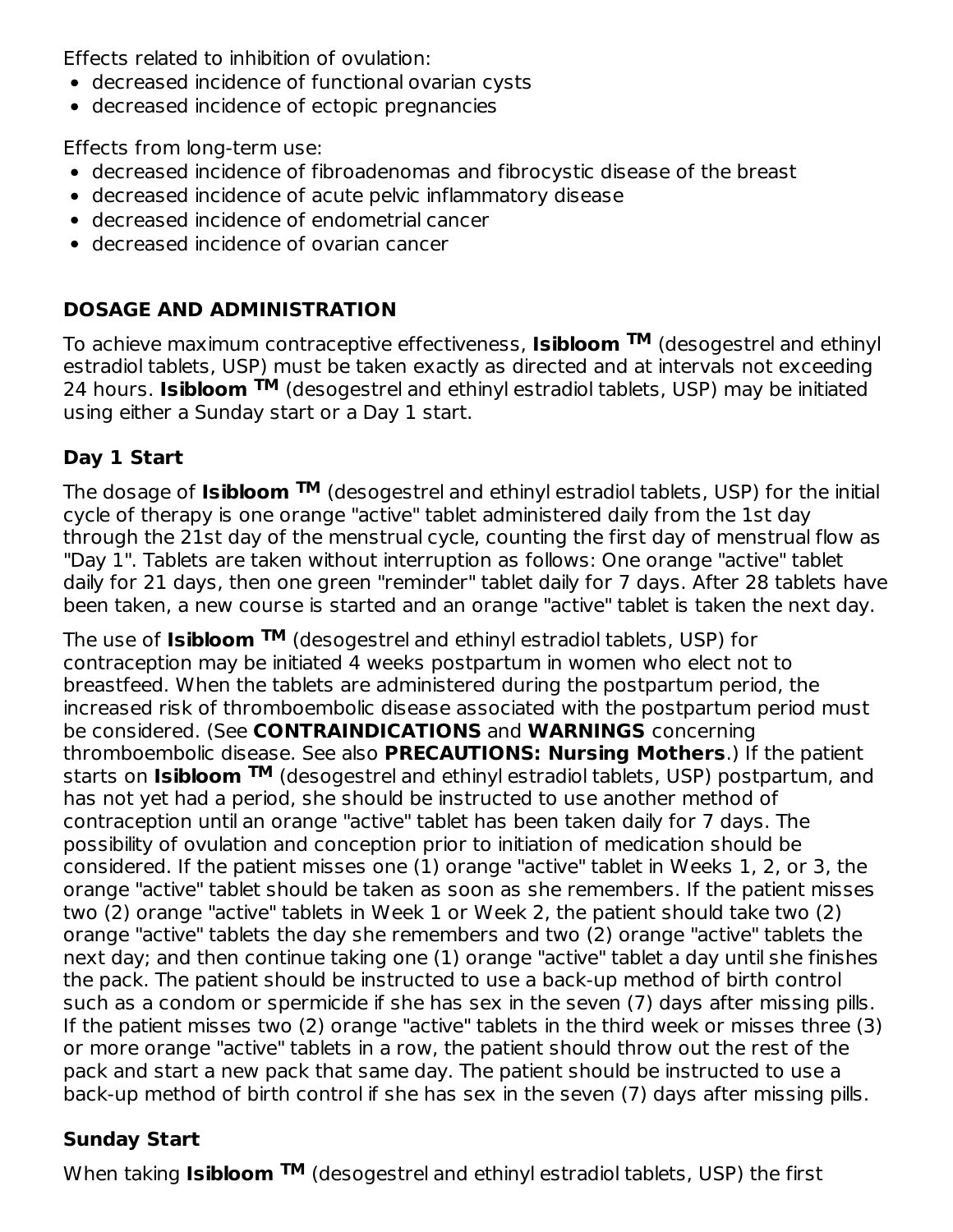orange "active" tablet should be taken on the first Sunday after menstruation begins. If the period begins on Sunday, the first orange "active" tablet is taken on that day. If switching directly from another oral contraceptive, the first orange "active" tablet should be taken on the first Sunday after the last ACTIVE tablet of the previous product. Tablets are taken without interruption as follows: One orange "active" tablet daily for 21 days, then one green "reminder" tablet daily for 7 days. After 28 tablets have been taken, a new course is started and an orange "active" tablet is taken the next day (Sunday). When initiating a Sunday start regimen, another method of contraception should be used until after the first 7 consecutive days of administration.

<code>The</code> use of <code>Isibloom</code> <code>TM</code> (desogestrel and ethinyl estradiol tablets, USP) for contraception may be initiated 4 weeks postpartum. When the tablets are administered during the postpartum period, the increased risk of thromboembolic disease associated with the postpartum period must be considered. (See **CONTRAINDICATIONS** and **WARNINGS** concerning thromboembolic disease. See also **PRECAUTIONS: Nursing Mothers**.) If the patient starts on **Isibloom** ™ (desogestrel and ethinyl estradiol tablets, USP) postpartum, and has not yet had a period, she should be instructed to use another method of contraception until an orange "active" tablet has been taken daily for 7 days. The possibility of ovulation and conception prior to initiation of medication should be considered. If the patient misses one (1) orange "active" tablet in Weeks 1, 2, or 3, the orange "active" tablet should be taken as soon as she remembers. If the patient misses two (2) orange "active" tablets in Week 1 or Week 2, the patient should take two (2) orange "active" tablets the day she remembers and two (2) orange "active" tablets the next day; and then continue taking one (1) orange "active" tablet a day until she finishes the pack. The patient should be instructed to use a back-up method of birth control such as a condom or spermicide if she has sex in the seven (7) days after missing pills. If the patient misses two (2) orange "active" tablets in the third week or misses three (3) or more orange "active" tablets in a row, the patient should continue taking one orange "active" tablet every day until Sunday. On Sunday the patient should throw out the rest of the pack and start a new pack that same day. The patient should be instructed to use a back-up method of birth control if she has sex in the seven (7) days after missing pills.

## **ADDITIONAL INSTRUCTIONS FOR ALL DOSING REGIMENS**

Breakthrough bleeding, spotting, and amenorrhea are frequent reasons for patients discontinuing oral contraceptives. In breakthrough bleeding, as in all cases of irregular bleeding from the vagina, nonfunctional causes should be borne in mind. In undiagnosed persistent or recurrent abnormal bleeding from the vagina, adequate diagnostic measures are indicated to rule out pregnancy or malignancy. If pathology has been excluded, time or a change to another formulation may solve the problem. Changing to an oral contraceptive with a higher estrogen content, while potentially useful in minimizing menstrual irregularity, should be done only if necessary since this may increase the risk of thromboembolic disease.

Use of oral contraceptives in the event of a missed menstrual period:

- 1. If the patient has not adhered to the prescribed schedule, the possibility of pregnancy should be considered at the time of the first missed period and oral contraceptive use should be discontinued if pregnancy is confirmed.
- 2. If the patient has adhered to the prescribed regimen and misses two consecutive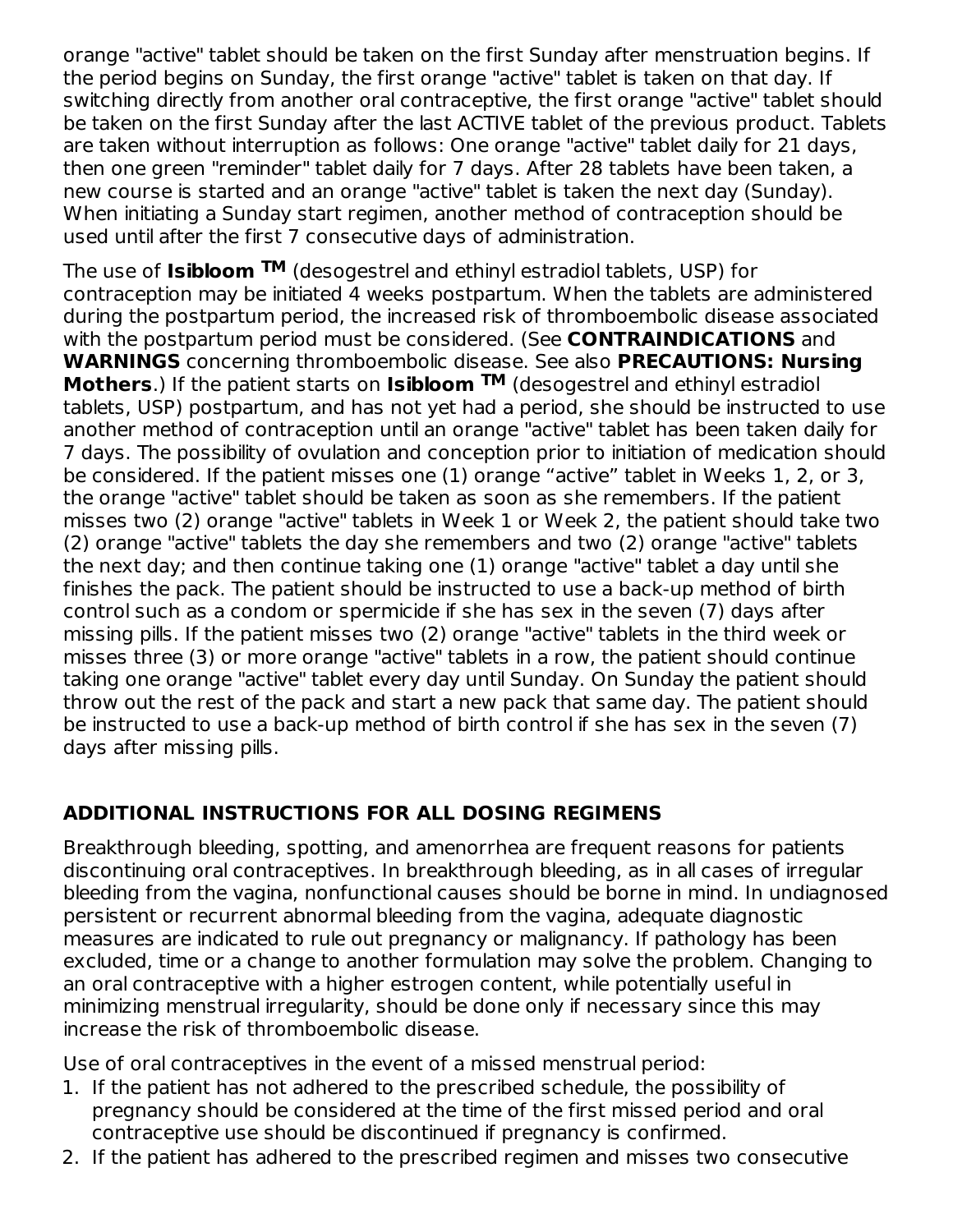periods, pregnancy should be ruled out.

### **HOW SUPPLIED**

IsibloomTM (desogestrel and ethinyl estradiol tablets USP), 0.15 mg/0.03 mg are available as follows:

Each blister card contains 21 active tablets and 7 inactive tablets. The 21 active tablets are round, orange, film-coated, debossed with SZ on one side and D2 on the other side. The 7 inert tablets are round, green, film-coated, debossed with SZ on one side and J1 on the other.

NDC: 70518-3029-00

PACKAGING: 28 in 1 BLISTER PACK

STORAGE: Store at 20° to 25°C (68° to 77°F) [see USP Controlled Room Temperature].

Repackaged and Distributed By:

Remedy Repack, Inc.

625 Kolter Dr. Suite #4 Indiana, PA 1-724-465-8762

## **REFERENCES**

- 1. Trussell J. Contraceptive efficacy. In Hatcher RA, Trussell J, Stewart F, Cates W, Stewart GK, Kowal D, Guest F. Contraceptive Technology: Seventeenth Revised Edition. New York NY: Irvington Publishers, 1998.
- 2. Stadel BV. Oral contraceptives and cardiovascular disease. (Pt.1). N Engl J Med 1981; 305: 612-618.
- 3. Stadel BV. Oral contraceptives and cardiovascular disease. (Pt. 2). N Engl J Med 1981; 305: 672-677.
- 4. Adam SA, Thorogood M. Oral contraception and myocardial infarction revisited: the effects of new preparations and prescribing patterns. Br J Obstet and Gynecol 1981; 88:838-845.
- 5. Mann JI, Inman WH. Oral contraceptives and death from myocardial infarction. Br Med | 1975; 2(5965):245-248.
- 6. Mann JI, Vessey MP, Thorogood M, Doll R. Myocardial infarction in young women with special reference to oral contraceptive practice. Br Med J 1975;2(5956):241-245.
- 7. Royal College of General Practitioners' Oral Contraception Study: Further analyses of mortality in oral contraceptive users. Lancet 1981;1:541-546.
- 8. Slone D, Shapiro S, Kaufman DW, Rosenberg L, Miettinen OS, Stolley PD. Risk of myocardial infarction in relation to current and discontinued use of oral contraceptives. N Engl J Med 1981; 305:420-424.
- 9. Vessey MP. Female hormones and vascular disease-an epidemiological overview. Br J Fam Plann 1980; 6 (Supplement):1-12.
- 10. Russell Briefel RG, Ezzati TM, Fulwood R, Perlman JA, Murphy RS. Cardiovascular risk status and oral contraceptive use, United States, 1976-80. Prevent Med 1986; 15:352-362.
- 11. Goldbaum GM, Kendrick JS, Hogelin GC, Gentry EM.The relative impact of smoking and oral contraceptive use on women in the United States. JAMA 1987; 258:1339-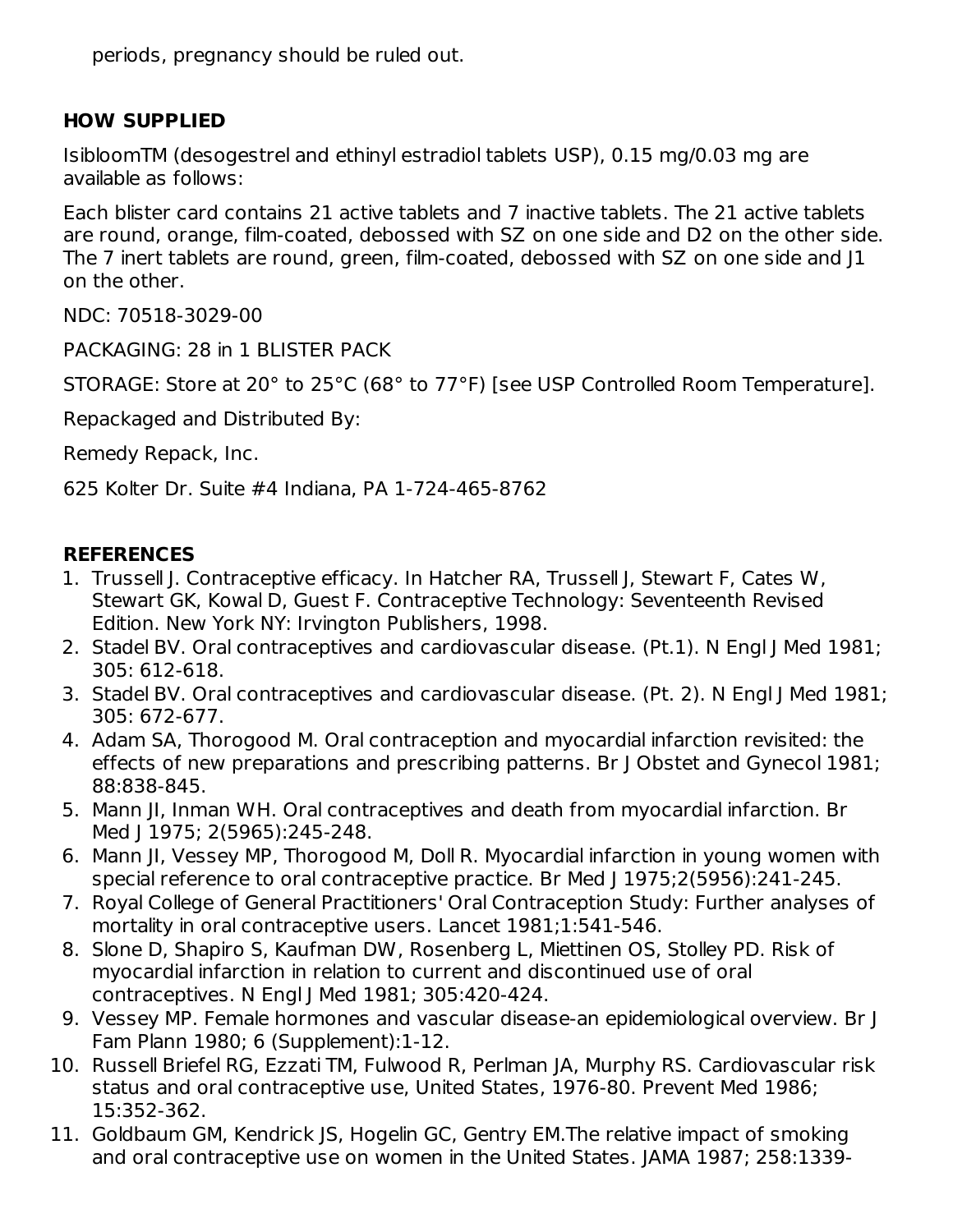1342.

- 12. Layde PM, Beral V. Further analyses of mortality in oral contraceptive users: Royal College of General Practitioners' Oral Contraception Study. (Table 5) Lancet 1981; 1:541-546.
- 13. Knopp RH. Arteriosclerosis risk: the roles of oral contraceptives and postmenopausal estrogens. J Reprod Med 1986; 31(9) (Supplement):913-921.
- 14. Krauss RM, Roy S, Mishell DR, Casagrande J, Pike MC. Effects of two low-dose oral contraceptives on serum lipids and lipoproteins: Differential changes in high density lipoproteins subclasses. Am J Obstet 1983; 145:446-452.
- 15. Wahl P, Walden C, Knopp R, Hoover J, Wallace R, Heiss G, Rifkind B. Effect of estrogen/progestin potency on lipid/lipoprotein cholesterol. N Engl J Med 1983; 308: 862-867.
- 16. Wynn V, Niththyananthan R. The effect of progestin in combined oral contraceptives on serum lipids with special reference to high density lipoproteins. Am J Obstet Gynecol 1982; 142:766-771.
- 17. Wynn V, Godsland I. Effects of oral contraceptives and carbohydrate metabolism. J Reprod Med 1986; 31 (9) (Supplement):892-897.
- 18. LaRosa JC. Atherosclerotic risk factors in cardiovascular disease. J Reprod Med 1986;31 (9) (Supplement):906-912.
- 19. Inman WH, Vessey MP. Investigation of death from pulmonary, coronary, and cerebral thrombosis and embolism in women of child bearing age. Br Med J 1968; 2 (5599):193-199.
- 20. Maguire MG, Tonascia J, Sartwell PE, Stolley PD, Tockman MS. Increased risk of thrombosis due to oral contraceptives: a further report. Am J Epidemiol 1979; 110 (2):188-195.
- 21. Pettiti DB, Wingerd J, Pellegrin F, Ramacharan S. Risk of vascular disease in women: smoking, oral contraceptives, noncontraceptive estrogens, and other factors. JAMA 1979; 242:1150-1154.
- 22. Vessey MP, Doll R. Investigation of relation between use of oral contraceptives and thromboembolic disease. Br Med J 1968; 2 (5599):199-205.
- 23. Vessey MP, Doll R. Investigation of relation between use of oral contraceptives and thromboembolic disease. A further report. Br Med | 1969; 2 (5658):651-657.
- 24. Porter JB, Hunter JR, Danielson DA, Jick H, Stergachis A. Oral contraceptives and nonfatal vascular disease-recent experience. Obstet Gynecol 1982; 59 (3):299-302.
- 25. Vessey M, Doll R, Peto R, Johnson B, Wiggins P. A long-term follow-up study of women using different methods of contraception: an interim report. J Biosocial Sci 1976; 8: 375-427.
- 26. Royal College of General Practitioners: Oral contraceptives, venous thrombosis, and varicose veins. J Royal Coll Gen Pract 1978; 28:393-399.
- 27. Collaborative Group for the Study of Stroke in Young Women: Oral contraception and increased risk of cerebral ischemia or thrombosis. N Engl J Med 1973; 288:871-878.
- 28. Petitti DB, Wingerd J. Use of oral contraceptives, cigarette smoking, and risk of subarachnoid hemorrhage. Lancet 1978; 2:234-236.
- 29. Inman WH. Oral contraceptives and fatal subarachnoid hemorrhage. Br Med J 1979; 2 (6203):1468-70.
- 30. Collaborative Group for the study of Stroke in Young Women: Oral contraceptives and stroke in young women: associated risk factors. JAMA 1975; 231:718-722.
- 31. Inman WH, Vessey MP, Westerholm B, Engelund A. Thromboembolic disease and the steroidal content of oral contraceptives. A report to the Committee on Safety of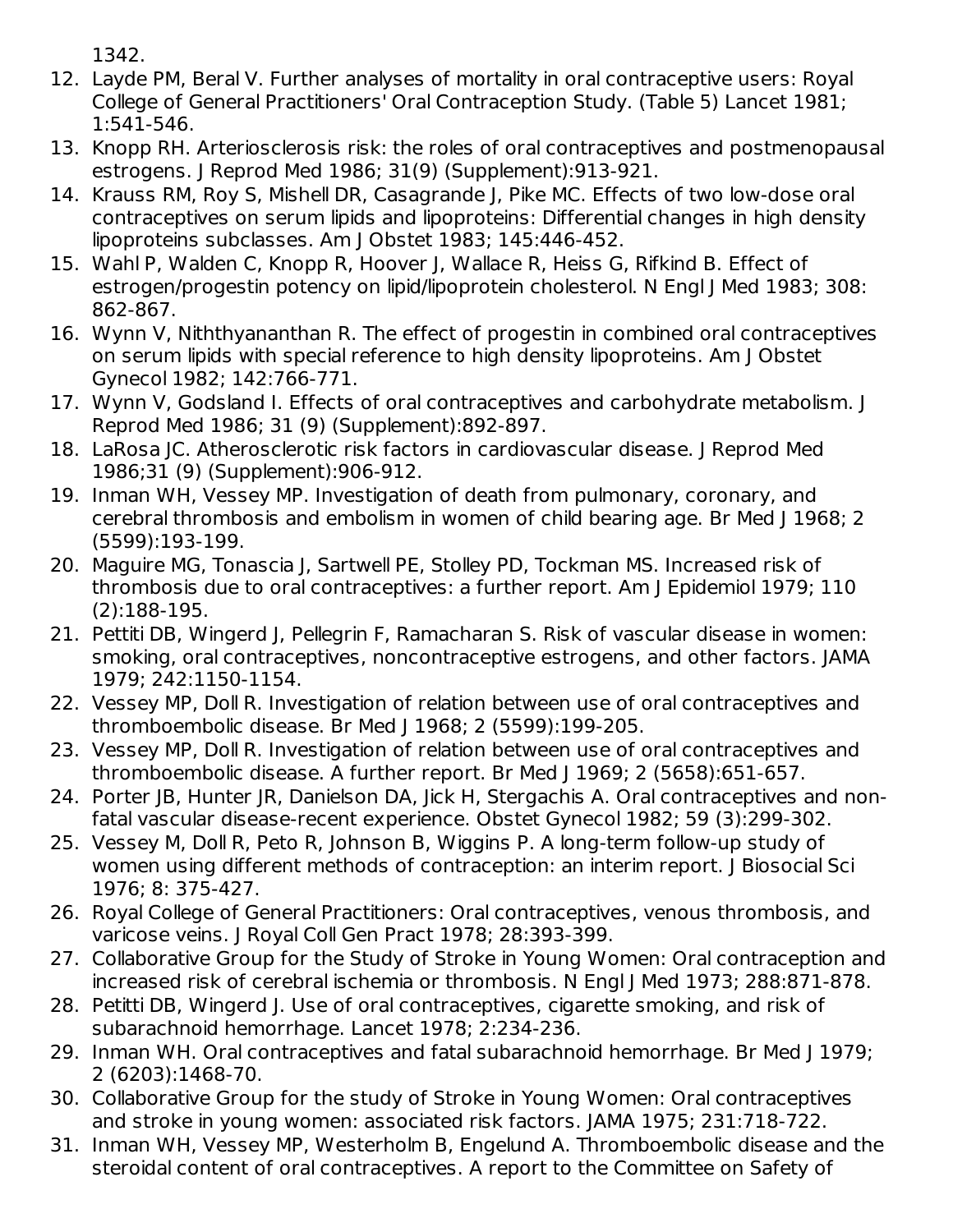Drugs. Br Med J 1970; 2:203-209.

- 32. Meade TW, Greenberg G, Thompson SG. Progestogens and cardiovascular reactions associated with oral contraceptives and a comparison of the safety of 50- and 35 mcg estrogen preparations. Br Med J 1980; 280 (6224):1157-1161.
- 33. Kay CR. Progestogens and arterial disease-evidence from the Royal College of General Practitioners' Study. Am J Obstet Gynecol 1982; 142:762-765.
- 34. Royal College of General Practitioners: Incidence of arterial disease among oral contraceptive users. J Royal Coll Gen Pract 1983; 33:75-82.
- 35. Ory HW. Mortality associated with fertility and fertility control: 1983. Family Planning Perspectives 1983; 15:50-56.
- 36. The Cancer and Steroid Hormone Study of the Centers for Disease Control and the National Institute of Child Health and Human Development: Oral contraceptive use and the risk of breast cancer. N Engl J Med 1986; 315:405-411.
- 37. Pike MC, Henderson BE, Krailo MD, Duke A, Roy S. Breast cancer risk in young women and use of oral contraceptives: possible modifying effect of formulation and age at use. Lancet 1983; 2:926-929.
- 38. Paul C, Skegg DG, Spears GFS, Kaldor JM. Oral contraceptives and breast cancer: A national study. Br Med J 1986; 293: 723-725.
- 39. Miller DR, Rosenberg L, Kaufman DW, Schottenfeld D, Stolley PD, Shapiro S. Breast cancer risk in relation to early oral contraceptive use. Obstet Gynecol 1986; 68:863- 868.
- 40. Olsson H, Olsson ML, Moller TR, Ranstam J, Holm P. Oral contraceptive use and breast cancer in young women in Sweden (letter). Lancet 1985; 1(8431):748-749.
- 41. McPherson K, Vessey M, Neil A, Doll R, Jones L, Roberts M. Early contraceptive use and breast cancer: Results of another case control study. Br J Cancer 1987; 56:653- 660.
- 42. Huggins GR, Zucker PF. Oral contraceptives and neoplasia: 1987 update. Fertil Steril 1987; 47:733-761.
- 43. McPherson K, Drife JO. The pill and breast cancer: why the uncertainty? Br Med J 1986; 293:709-710.
- 44. Shapiro S. Oral contraceptives time to take stock. N Engl J Med 1987; 315:450-451.
- 45. Ory H, Naib Z, Conger SB, Hatcher RA, Tyler CW. Contraceptive choice and prevalence of cervical dysplasia and carcinoma in situ. Am J Obstet Gynecol 1976;124:573-577.
- 46. Vessey MP, Lawless M, McPherson K, Yeates D. Neoplasia of the cervix uteri and contraception: a possible adverse effect of the pill. Lancet 1983; 2:930.
- 47. Brinton LA, Huggins GR, Lehman HF, Malli K, Savitz DA, Trapido E, Rosenthal J, Hoover R. Long term use of oral contraceptives and risk of invasive cervical cancer. Int J Cancer 1986; 38:339-344.
- 48. WHO Collaborative Study of Neoplasia and Steroid Contraceptives: Invasive cervical cancer and combined oral contraceptives. Br Med J 1985; 290:961-965.
- 49. Rooks JB, Ory HW, Ishak KG, Strauss LT, Greenspan JR, Hill AP, Tyler CW. Epidemiology of hepatocellular adenoma: the role of oral contraceptive use. JAMA 1979; 242:644-648.
- 50. Bein NN, Goldsmith HS. Recurrent massive hemorrhage from benign hepatic tumors secondary to oral contraceptives. Br J Surg 1977; 64:433-435.
- 51. Klatskin G. Hepatic tumors: possible relationship to use of oral contraceptives. Gastroenterology 1977; 73:386-394.
- 52. Henderson BE, Preston-Martin S, Edmondson HA, Peters RL, Pike MC. Hepatocellular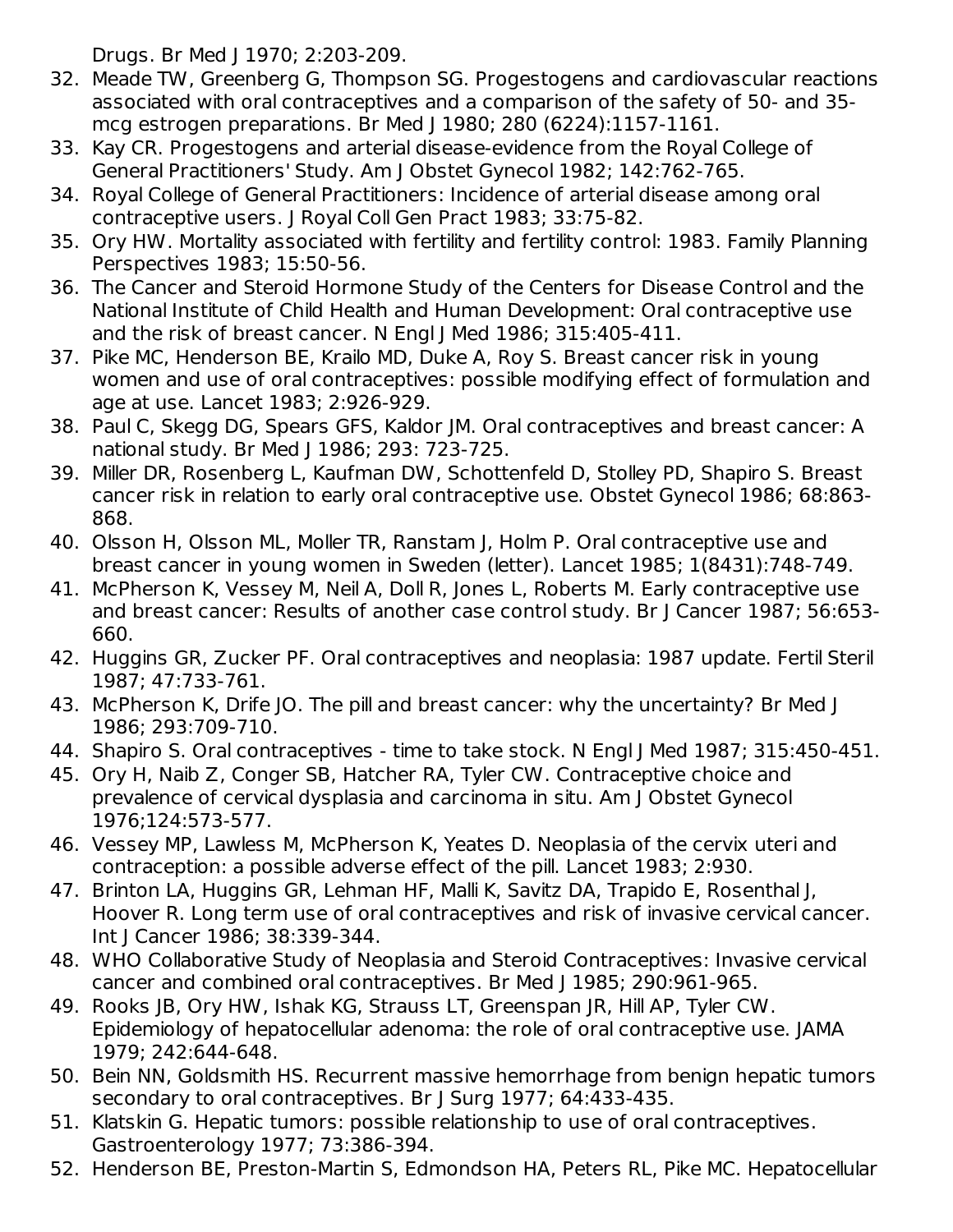carcinoma and oral contraceptives. Br J Cancer 1983; 48:437-440.

- 53. Neuberger J, Forman D, Doll R, Williams R. Oral contraceptives and hepatocellular carcinoma. Br Med J 1986; 292:1355-1357.
- 54. Forman D, Vincent TJ, Doll R. Cancer of the liver and oral contraceptives. Br Med J 1986; 292:1357-1361.
- 55. Harlap S, Eldor J. Births following oral contraceptive failures. Obstet Gynecol 1980; 55:447-452.
- 56. Savolainen E, Saksela E, Saxen L. Teratogenic hazards of oral contraceptives analyzed in a national malformation register. Am J Obstet Gynecol 1981; 140:521- 524.
- 57. Janerich DT, Piper JM, Glebatis DM. Oral contraceptives and birth defects. Am J Epidemiol 1980; 112:73-79.
- 58. Ferencz C, Matanoski GM, Wilson PD, Rubin JD, Neill CA, Gutberlet R. Maternal hormone therapy and congenital heart disease. Teratology 1980; 21:225-239.
- 59. Rothman KJ, Fyler DC, Goldbatt A, Kreidberg MB. Exogenous hormones and other drug exposures of children with congenital heart disease. Am J Epidemiol 1979; 109:433-439.
- 60. Boston Collaborative Drug Surveillance Program: Oral contraceptives and venous thromboembolic disease, surgically confirmed gall-bladder disease, and breast tumors. Lancet 1973;1:1399-1404.
- 61. Royal College of General Practitioners: Oral contraceptives and health. New York, Pittman, 1974.
- 62. Layde PM, Vessey MP, Yeates D. Risk of gall bladder disease: a cohort study of young women attending family planning clinics. J Epidemiol Community Health 1982; 36:274- 278.
- 63. Rome Group for the Epidemiology and Prevention of Cholelithiasis (GREPCO): Prevalence of gallstone disease in an Italian adult female population. Am J Epidemiol 1984; 119:796-805.
- 64. Strom BL, Tamragouri RT, Morse ML, Lazar EL, West SL, Stolley PD, Jones JK. Oral contraceptives and other risk factors for gall bladder disease. Clin Pharmacol Ther 1986; 39:335-341.
- 65. Wynn V, Adams PW, Godsland IF, Melrose J, Niththyananthan R, Oakley NW, Seedj A. Comparison of effects of different combined oral contraceptive formulations on carbohydrate and lipid metabolism. Lancet 1979; 1:1045-1049.
- 66. Wynn V. Effect of progesterone and progestins on carbohydrate metabolism. In Progesterone and Progestin. Edited by Bardin CW, Milgrom E, Mauvis Jarvis P. New York, Raven Press, 1983; pp. 395-410.
- 67. Perlman JA, Roussell-Briefel RG, Ezzati TM, Lieberknecht G. Oral glucose tolerance and the potency of oral contraceptive progestogens. J Chronic Dis 1985; 38:857-864.
- 68. Royal College of General Practitioners' Oral Contraception Study: Effect on hypertension and benign breast disease of progestogen component in combined oral contraceptives. Lancet 1977; 1:624.
- 69. Fisch IR, Frank J. Oral contraceptives and blood pressure. JAMA 1977; 237:2499- 2503.
- 70. Laragh AJ. Oral contraceptive induced hypertension nine years later. Am J Obstet Gynecol 1976; 126:141-147.
- 71. Ramcharan S, Peritz E, Pellegrin FA, Williams WT. Incidence of hypertension in the Walnut Creek Contraceptive Drug Study cohort. In Pharmacology of Steroid Contraceptive Drugs. Garattini S, Berendes HW. Eds. New York, Raven Press, 1977;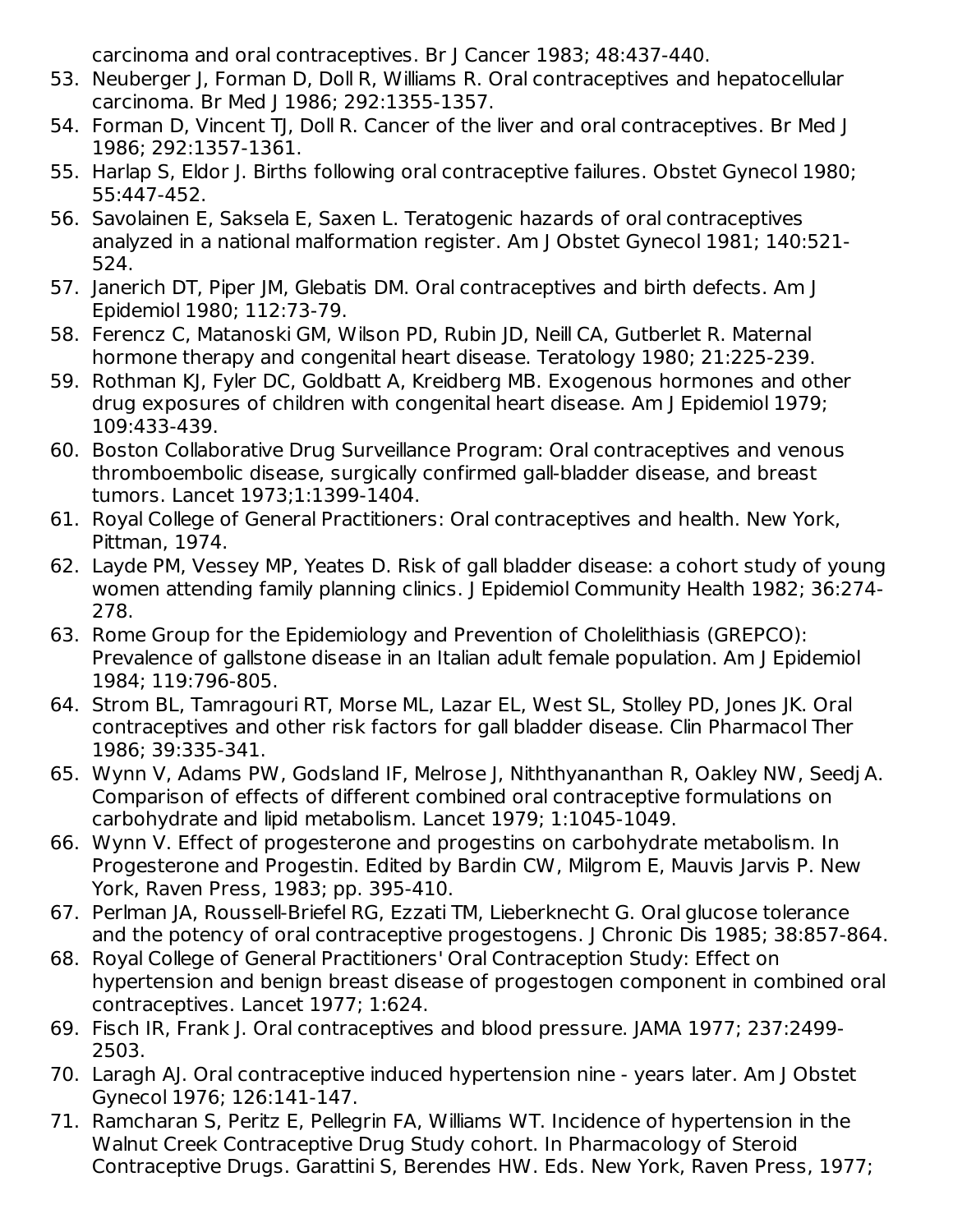pp. 277-288. (Monographs of the Mario Negri Institute for Pharmacological Research, Milan).

- 72. Stockley I. Interactions with oral contraceptives. J Pharm 1976; 216:140-143.
- 73. The Cancer and Steroid Hormone Study of the Centers for Disease Control and the National Institute of Child Health and Human Development: Oral contraceptive use and the risk of ovarian cancer. JAMA 1983; 249:1596-1599.
- 74. The Cancer and Steroid Hormone Study of the Centers for Disease Control and the National Institute of Child Health and Human Development: Combination oral contraceptive use and the risk of endometrial cancer. JAMA 1987; 257:796-800.
- 75. Ory HW. Functional ovarian cysts and oral contraceptives: negative association confirmed surgically. JAMA 1974; 228: 68-69.
- 76. Ory HW, Cole P, Macmahon B, Hoover R. Oral contraceptives and reduced risk of benign breast disease. N Engl J Med 1976; 294:419-422.
- 77. Ory HW. The noncontraceptive health benefits from oral contraceptive use. Fam Plann Perspect 1982; 14:182-184.
- 78. Ory HW, Forrest JD, Lincoln R. Making Choices: Evaluating the health risks and benefits of birth control methods. New York, The Alan Guttmacher Institute, 1983; p.1.
- 79. Schlesselman J, Stadel BV, Murray P, Lai S. Breast Cancer in relation to early use of oral contraceptives. JAMA 1988; 259:1828-1833.
- 80. Hennekens CH, Speizer FE, Lipnick RJ, Rosner B, Bain C, Belanger C, Stampfer MJ, Willett W, Peto R. A case-controlled study of oral contraceptive use and breast cancer. JNCI 1984;72:39-42.
- 81. LaVecchia C, Decarli A, Fasoli M, Franceschi S, Gentile A, Negri E, Parazzini F, Tognoni G. Oral contraceptives and cancers of the breast and of the female genital tract. Interim results from a case-control study. Br. J. Cancer 1986; 54:311-317.
- 82. Meirik O, Lund E, Adami H, Bergstrom R, Christoffersen T, Bergsjo P. Oral contraceptive use in breast cancer in young women. A Joint National Case-control study in Sweden and Norway. Lancet 1986; 11:650-654.
- 83. Kay CR, Hannaford PC. Breast cancer and the pill-A further report from the Royal College of General Practitioners' oral contraception study. Br. J. Cancer 1988; 58:675- 680.
- 84. Stadel BV, Lai S, Schlesselman JJ, Murray P. Oral contraceptives and premenopausal breast cancer in nulliparous women. Contraception 1988; 38:287-299.
- 85. Miller DR, Rosenberg L, Kaufman DW, Stolley P, Warshauer ME, Shapiro S. Breast cancer before age 45 and oral contraceptive use: New Findings. Am. J. Epidemiol 1989; 129:269-280.
- 86. The UK National Case-Control Study Group, Oral contraceptive use and breast cancer risk in young women. Lancet 1989; 1:973-982.
- 87. Schlesselman JJ. Cancer of the breast and reproductive tract in relation to use of oral contraceptives. Contraception 1989; 40:1-38.
- 88. Vessey MP, McPherson K, Villard-Mackintosh L, Yeates D. Oral contraceptives and breast cancer: latest findings in a large cohort study. Br. J. Cancer 1989; 59:613-617.
- 89. Jick SS, Walker AM, Stergachis A, Jick H. Oral contraceptives and breast cancer. Br. J. Cancer 1989; 59:618-621.
- 90. Godsland, I et al. The effects of different formulations of oral contraceptive agents on lipid and carbohydrate metabolism. N Engl J Med 1990; 323:1375-81.
- 91. Kloosterboer, HJ et al. Selectivity in progesterone and androgen receptor binding of progestogens used in oral contraception. Contraception 1988; 38:325-32.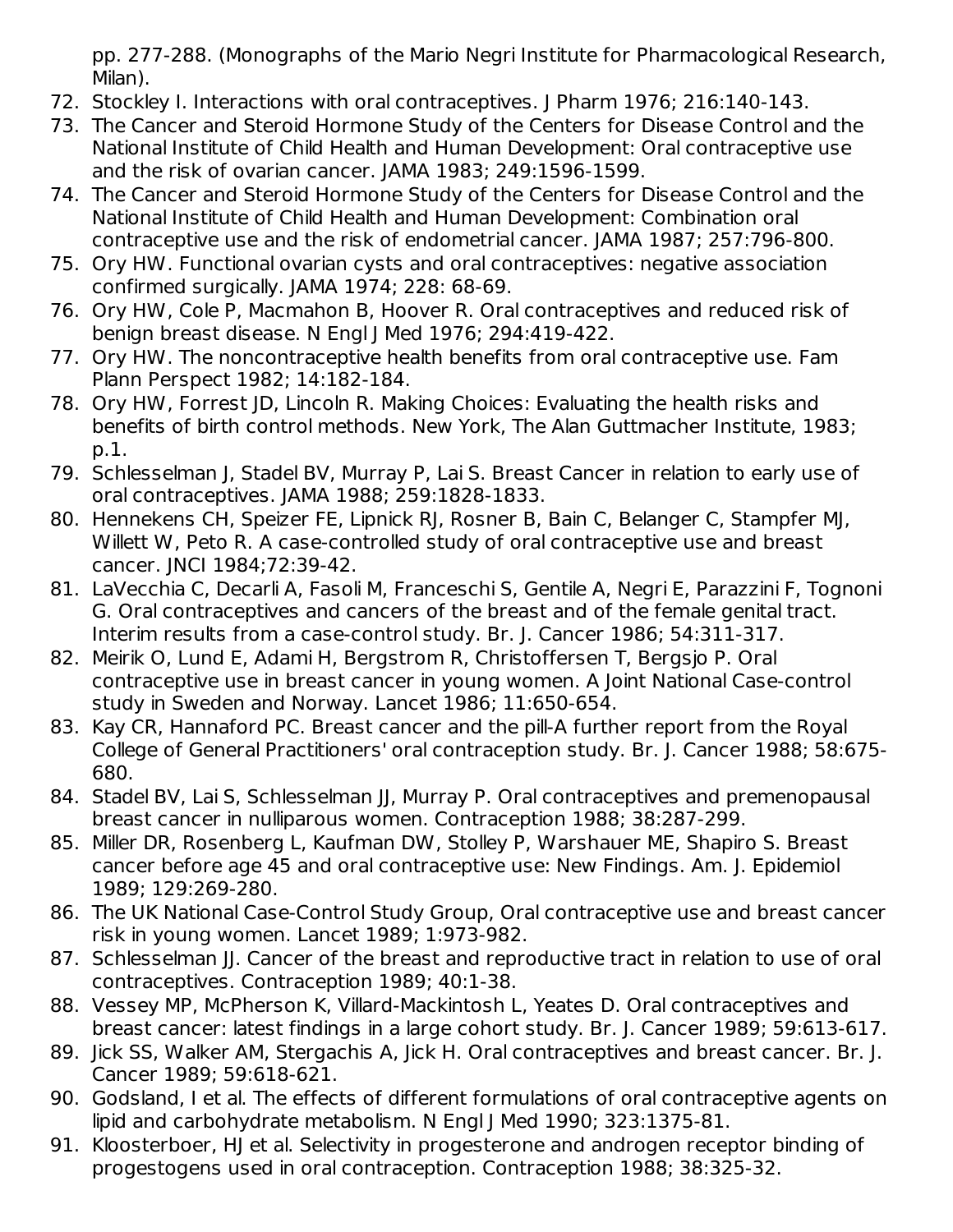- 92. Van der Vies, J and de Visser, J. Endocrinological studies with desogestrel. Arzneim Forsch/ Drug Res, 1983; 33(I),2:231-6.
- 93. Data on file, Organon Inc.
- 94. Fotherby, K. Oral contraceptives, lipids and cardiovascular diseases. Contraception 1985; Vol. 31; 4:367-94.
- 95. Lawrence, DM et al. Reduced sex hormone binding globulin and derived free testosterone levels in women with severe acne. Clinical Endocrinology 1981;15:87-91.
- 96. Collaborative Group on Hormonal Factors in Breast Cancer. Breast cancer and hormonal contraceptives: collaborative reanalysis of individual data on 53 297 women with breast cancer and 100 239 women without breast cancer from 54 epidemiological studies. Lancet 1996; 347:1713-1727.
- 97. Palmer JR, Rosenberg L, Kaufman DW, Warshauer ME, Stolley P, Shapiro S. Oral Contraceptive Use and Liver Cancer. Am J Epidemiol 1989; 130:878-882.
- 98. Improving access to quality care in family planning: Medical eligibility criteria for contraceptive use. Geneva, WHO, Family and Reproductive Health, 1996.
- 99. Bork K, Fischer B, DeWald G. Recurrent episodes of skin angioedema and severe attacks of abdominal pain induced by oral contraceptives or hormone replacement therapy. Am J Med 2003;114:294-298.
- 100. Van Giersbergen PLM, Halabi A, Dingemanse J. Pharmacokinetic interaction between bosentan and the oral contraceptives norethisterone and ethinyl estradiol. Int J Clin Pharmacol Ther 2006;44(3):113-118.
- 101. Christensen J, Petrenaite V, Atterman J, et al. Oral contraceptives induce lamotrigine metabolism: evidence from a double-blind, placebo-controlled trial. Epilepsia 2007;48(3):484-489.
- 102. Chobanian et al. Seventh report of the joint national committee on prevention, detection, evaluation, and treatment of high blood pressure. Hypertension 2003;42;1206–1252.
- 103. Brown KS, Armstrong IC, Wang A, Walker JR, Noveck RJ, Swearingen D, Allison M, Kissling JC, Kisicki J, Salazar D. Effect of the bile acid sequestrant colesevelam on the pharmacokinetics of pioglitazone, repaglinide, estrogen estradiol, norethindrone, levothyroxine, and glyburide. J Clin Pharmacol 2010;50:554–565.

# **BRIEF SUMMARY PATIENT PACKAGE INSERT**

### Rx only

This product (like all oral contraceptives) is intended to prevent pregnancy. It does not protect against HIV infection (AIDS) and other sexually transmitted diseases.

Oral contraceptives, also known as "birth control pills" or "the pill," are taken to prevent pregnancy, and when taken correctly without missing any pills, have a failure rate of approximately 1% per year. The typical failure rate is approximately 5% per year when women who miss pills are included. For most women, oral contraceptives are also free of serious or unpleasant side effects. However, forgetting to take pills considerably increases the chances of pregnancy.

For the majority of women, oral contraceptives can be taken safely. But there are some women who are at high risk of developing certain serious diseases that can be lifethreatening or may cause temporary or permanent disability. The risks associated with taking oral contraceptives increase significantly if you: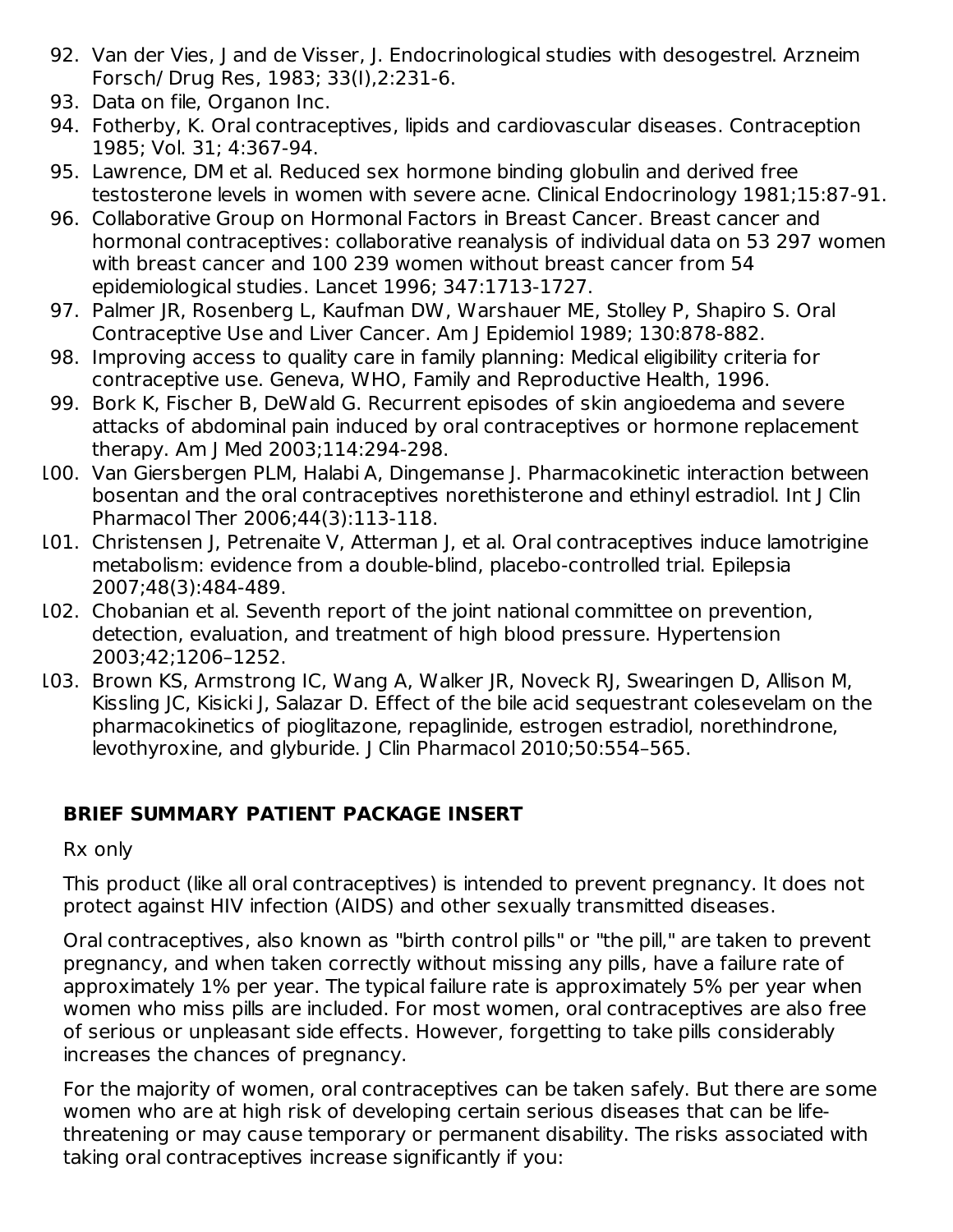smoke

have high blood pressure, diabetes, high cholesterol

have or have had clotting disorders, heart attack, stroke, angina pectoris, cancer of the breast or sex organs, jaundice or malignant or benign liver tumors.

Although cardiovascular disease risks may be increased with oral contraceptive use after age 40 in healthy, non-smoking women (even with the newer low-dose formulations), there are also greater potential health risks associated with pregnancy in older women.

You should not take the pill if you suspect you are pregnant or have unexplained vaginal bleeding.

Do not use desogestrel and ethinyl estradiol tablets if you smoke cigarettes and are over 35 years old. Smoking increases your risk of serious cardiovascular side effects (heart and blood vessel problems) from combination oral contraceptives, including death from heart attack, blood clots or stroke. This risk increases with age and the number of cigarettes you smoke.

Most side effects of the pill are not serious. The most common such effects are nausea, vomiting, bleeding between menstrual periods, weight gain, breast tenderness, headache, and difficulty wearing contact lenses. These side effects, especially nausea and vomiting, may subside within the first three months of use.

The serious side effects of the pill occur very infrequently, especially if you are in good health and are young. However, you should know that the following medical conditions have been associated with or made worse by the pill:

Blood clots in the legs (thrombophlebitis) or lungs (pulmonary embolism), stoppage or rupture of a blood vessel in the brain (stroke), blockage of blood vessels in the heart (heart attack or angina pectoris) or other organs of the body. As mentioned above, smoking increases the risk of heart attacks and strokes, and subsequent serious medical consequences.

In rare cases, oral contraceptives can cause benign but dangerous liver tumors. These benign liver tumors can rupture and cause fatal internal bleeding. In addition, some studies report an increased risk of developing liver cancer. However, liver cancers are rare.

High blood pressure, although blood pressure usually returns to normal when the pill is stopped.

The symptoms associated with these serious side effects are discussed in the detailed patient labeling given to you with your supply of pills. Notify your healthcare professional if you notice any unusual physical disturbances while taking the pill. In addition, drugs such as rifampin, bosentan as well as some seizure medicines and herbal preparations containing St. John's Wort ( Hypericum perforatum) may decrease oral contraceptive effectiveness.

Oral contraceptives may interact with lamotrigine (LAMICTAL®), a seizure medicine used for epilepsy. This may increase the risk of seizures so your healthcare professional may need to adjust the dose of lamotrigine.

Various studies give conflicting reports on the relationship between breast cancer and oral contraceptive use. Oral contraceptive use may slightly increase your chance of having breast cancer diagnosed, particularly after using hormonal contraceptives at a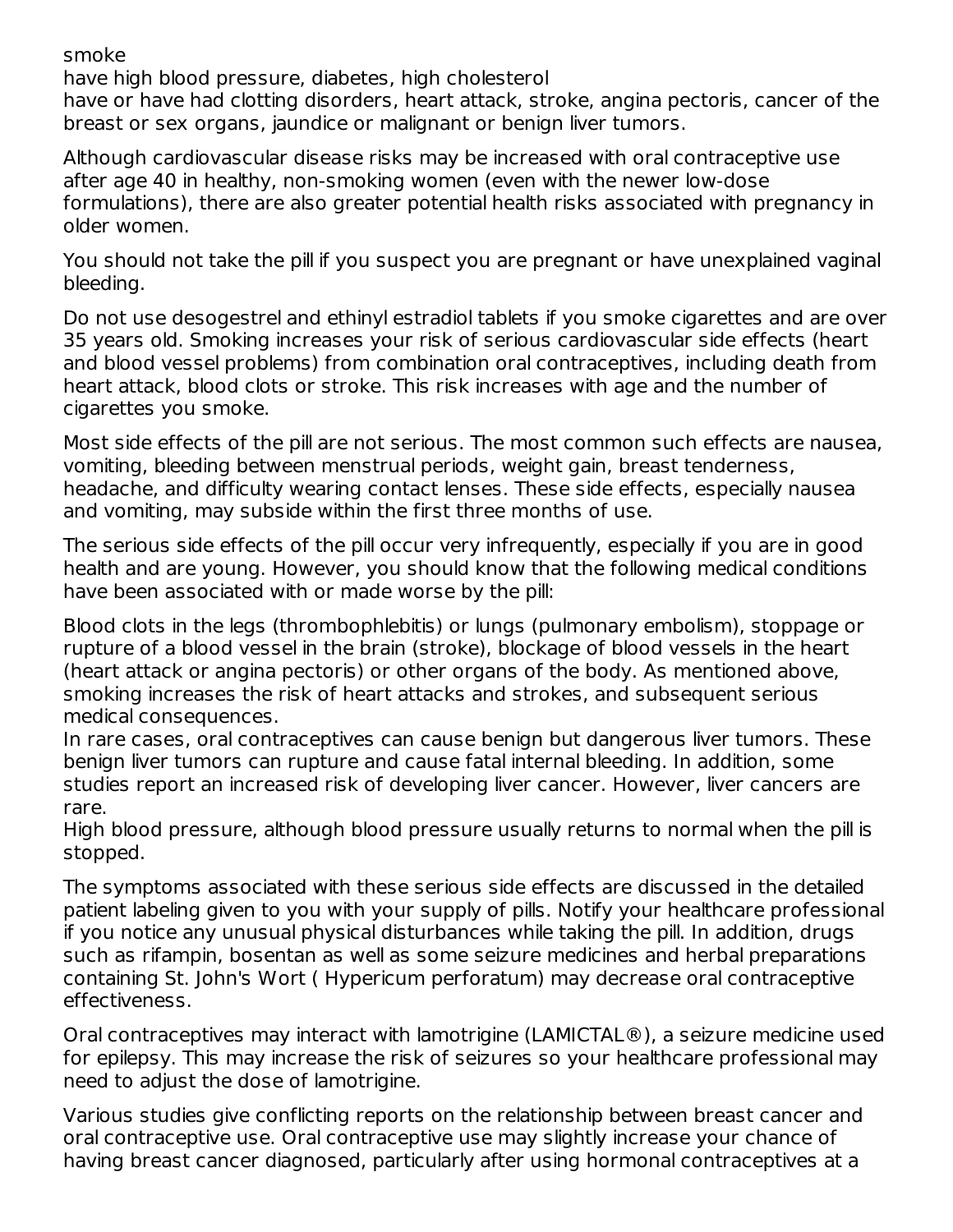younger age. After you stop using hormonal contraceptives, the chances of having breast cancer diagnosed begin to go back down. You should have regular breast examinations by a healthcare professional and examine your own breasts monthly. Tell your healthcare professional if you have a family history of breast cancer or if you have had breast nodules or an abnormal mammogram. Women who currently have or have had breast cancer should not use oral contraceptives because breast cancer is usually a hormone-sensitive tumor.

Some studies have found an increase in the incidence of cancer of the cervix in women who use oral contraceptives. However, this finding may be related to factors other than the use of oral contraceptives. There is insufficient evidence to rule out the possibility that the pill may cause such cancers.

Taking the pill provides some important non-contraceptive benefits. These include less painful menstruation, less menstrual blood loss and anemia, fewer pelvic infections, and fewer cancers of the ovary and the lining of the uterus.

Be sure to discuss any medical condition you may have with your healthcare professional. Your healthcare professional will take a medical and family history before prescribing oral contraceptives and will examine you. The physical examination may be delayed to another time if you request it and the healthcare professional believes that it is a good medical practice to postpone it. You should be reexamined at least once a year while taking oral contraceptives. The detailed patient information labeling gives you further information which you should read and discuss with your healthcare professional.

This product (like all oral contraceptives) is intended to prevent pregnancy. It does not protect against transmission of HIV (AIDS) and other sexually transmitted diseases such as chlamydia, genital herpes, genital warts, gonorrhea, hepatitis B, and syphilis.

HOW TO TAKE THE PILL

IMPORTANT POINTS TO REMEMBER

BEFORE YOU START TAKING YOUR PILLS:

BE SURE TO READ THESE DIRECTIONS:

Before you start taking your pills.

Anytime you are not sure what to do. THE RIGHT WAY TO TAKE THE PILL IS TO TAKE ONE PILL EVERY DAY AT THE SAME TIME.

If you miss pills you could get pregnant. This includes starting the pack late.

The more pills you miss, the more likely you are to get pregnant. MANY WOMEN HAVE SPOTTING OR LIGHT BLEEDING, OR MAY FEEL SICK TO THEIR STOMACH DURING THE FIRST 1 to 3 PACKS OF PILLS. If you feel sick to your stomach, do not stop taking the pill. The problem will usually go away. If it doesn't go away, check with your healthcare professional.

MISSING PILLS CAN ALSO CAUSE SPOTTING OR LIGHT BLEEDING, even when you make up these missed pills.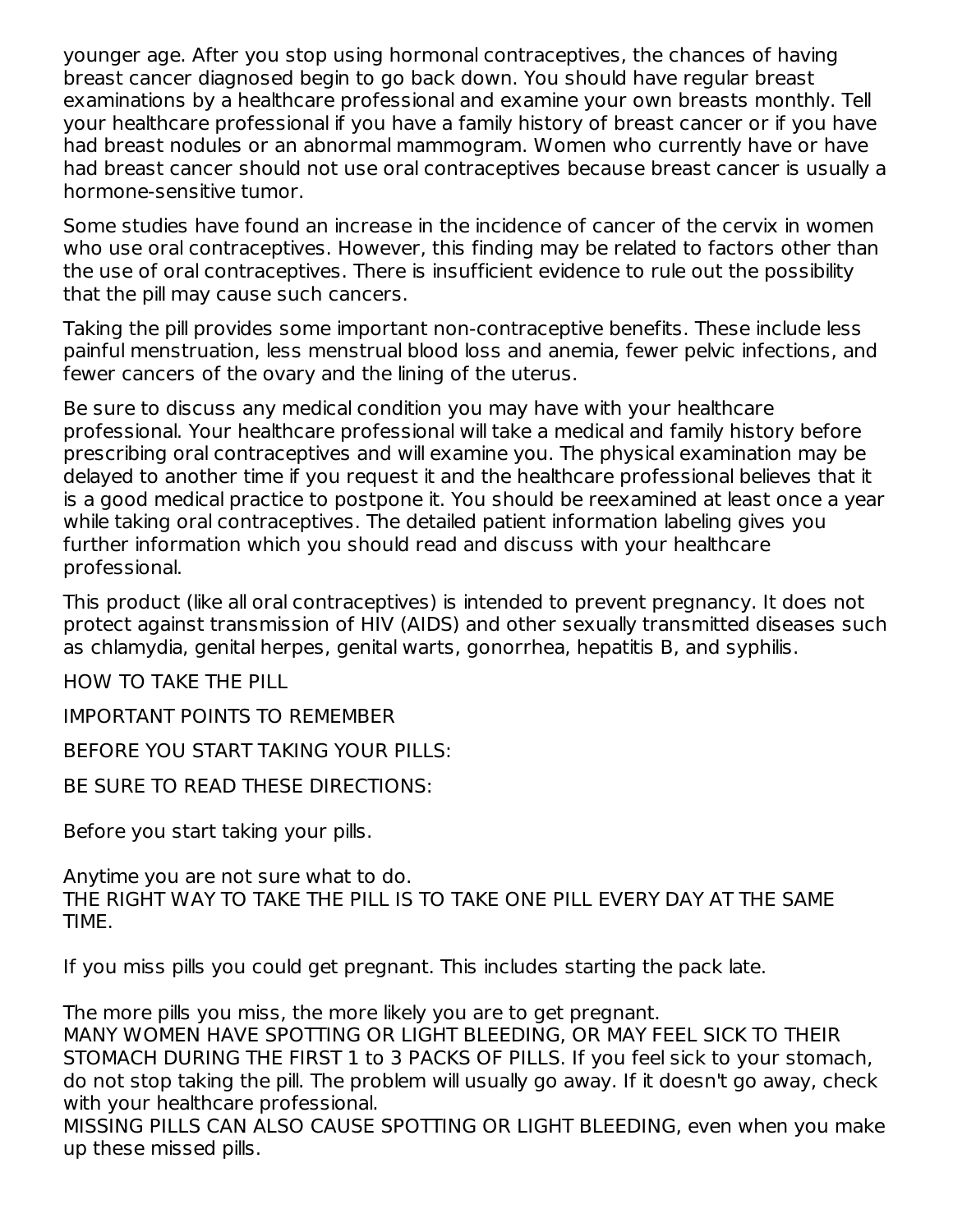On the days you take 2 pills to make up for missed pills, you could also feel a little sick to your stomach.

IF YOU HAVE VOMITING OR DIARRHEA, or IF YOU TAKE SOME MEDICINES, your pills may not work as well.

Use a back-up method (such as a condom or spermicide) until you check with your healthcare professional.

IF YOU HAVE TROUBLE REMEMBERING TO TAKE THE PILL, talk to your healthcare professional about how to make pill-taking easier or about using another method of birth control.

IF YOU HAVE ANY QUESTIONS OR ARE UNSURE ABOUT THE INFORMATION IN THIS LEAFLET, call your healthcare professional.

BEFORE YOU START TAKING YOUR PILLS

DECIDE WHAT TIME OF DAY YOU WANT TO TAKE YOUR PILL.

It is important to take it at about the same time every day. LOOK AT YOUR PILL PACK:

The pill pack has 21 orange "active" pills (with hormones) to take for 3 weeks, followed by 1 week of green "reminder" pills (without hormones). ALSO FIND:

1) where on the pack to start taking pills,

2) in what order to take the pills,

3) the week numbers as shown in the picture below:

[isibloom]

BE SURE YOU HAVE READY AT ALL TIMES:

ANOTHER KIND OF BIRTH CONTROL (such as a condom or spermicide) to use as a back-up method in case you miss pills.

AN EXTRA, FULL PILL PACK.

WHEN TO START THE FIRST PACK OF PILLS

You have a choice of which day to start taking your first pack of pills. Decide with your healthcare professional which is the best day for you. Pick a time of day that will be easy to remember.

DAY 1 START:

Take the first orange "active" pill of the first pack during the first 24 hours of your period You will not need to use a back-up method of birth control, since you are starting the pill at the beginning of your period.

#### SUNDAY START:

Take the first orange "active" pill of the first pack on the Sunday after your period starts, even if you are still bleeding. If your period begins on Sunday, start the pack that same day.

Use another method of birth control such as a condom or spermicide as a back-up method if you have sex anytime from the Sunday you start your first pack until the next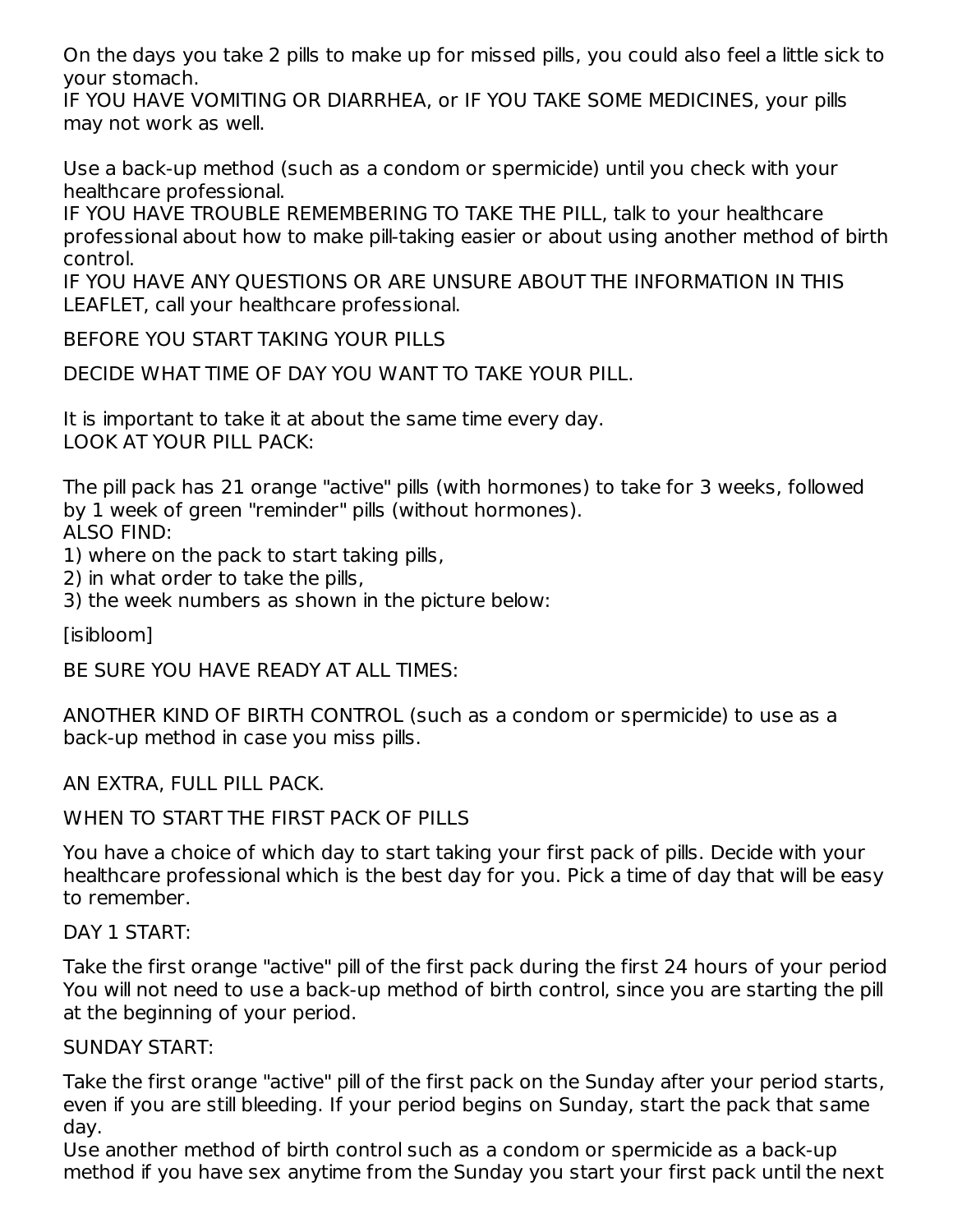Sunday (7 days).

WHAT TO DO DURING THE MONTH

TAKE ONE PILL AT THE SAME TIME EVERY DAY UNTIL THE PACK IS EMPTY.

Do not skip pills even if you are spotting or bleeding between monthly periods or feel sick to your stomach (nausea).

Do not skip pills even if you do not have sex very often. WHEN YOU FINISH A PACK OR SWITCH YOUR BRAND OF PILLS:

Start the next pack on the day after your last green "reminder" pill. Do not wait any days between packs.

WHAT TO DO IF YOU MISS PILLS

If you MISS 1 orange "active" pill:

Take it as soon as you remember. Take the next pill at your regular time. This means you may take 2 pills in 1 day.

You do not need to use a back-up birth control method if you have sex.

If you MISS 2 orange "active" pills in a row in WEEK 1 OR WEEK 2 of your pack:

Take 2 pills on the day you remember and 2 pills the next day.

Then take 1 pill a day until you finish the pack.

You COULD BECOME PREGNANT if you have sex in the 7 days after you miss pills. You MUST use another birth control method (such as a condom or spermicide) as a back-up method for those 7 days.

If you MISS 2 orange "active" pills in a row in THE 3RD WEEK:

If you are a Day 1 Starter:

THROW OUT the rest of the pill pack and start a new pack that same day.

If you are a Sunday Starter

Keep taking 1 pill every day until Sunday. On Sunday, THROW OUT the rest of the pack and start a new pack of pills that same day.

You may not have your period this month but this is expected. However, if you miss your period 2 months in a row, call your healthcare professional because you might be pregnant.

You COULD BECOME PREGNANT if you have sex in the 7 days after you miss pills. You MUST use another birth control method (such as a condom or spermicide) as a back-up method for those 7 days.

If you MISS 3 OR MORE orange "active" pills in a row (during the first 3 weeks):

If you are a Day 1 Starter:

THROW OUT the rest of the pill pack and start a new pack that same day.

If you are a Sunday Starter: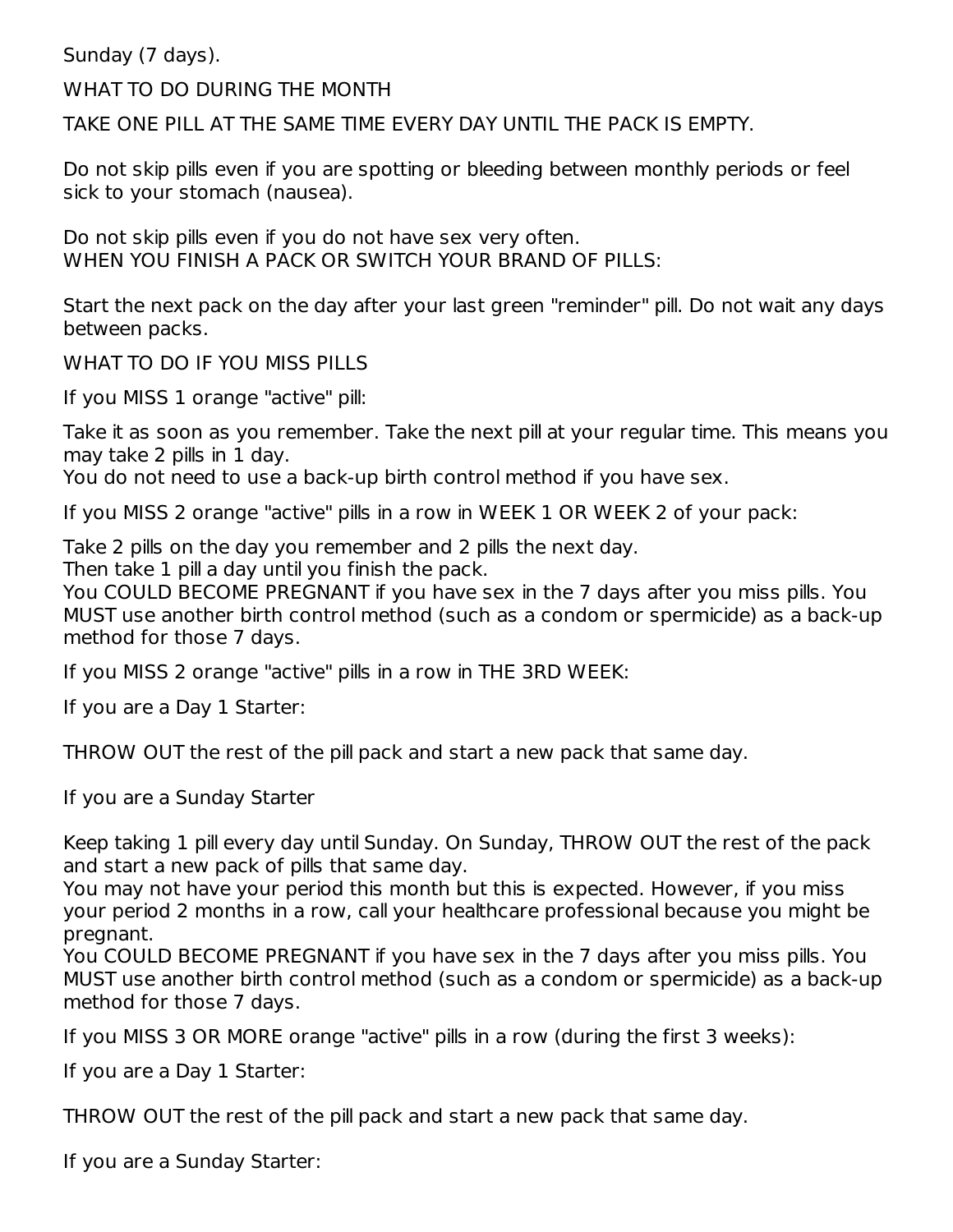Keep taking 1 pill every day until Sunday. On Sunday, THROW OUT the rest of the pack and start a new pack of pills that same day.

You may not have your period this month but this is expected. However, if you miss your period 2 months in a row, call your healthcare professional because you might be pregnant.

You COULD BECOME PREGNANT if you have sex in the 7 days after you miss pills. You MUST use another birth control method (such as a condom or spermicide) as a back-up method for those 7 days.

A REMINDER:

If you forget any of the 7 green "reminder" pills in Week 4:

THROW AWAY the pills you missed.

Keep taking 1 pill each day until the pack is empty.

You do not need a back-up method.

FINALLY, IF YOU ARE STILL NOT SURE WHAT TO DO ABOUT THE PILLS YOU HAVE MISSED:

Use a BACK-UP METHOD anytime you have sex.

KEEP TAKING ONE ORANGE "ACTIVE" PILL EACH DAY until you can reach your healthcare professional.

### INSTRUCTIONS FOR USE

The pill pack has 21 orange "active" pills (with hormones) to take for 3 weeks, followed by 1 week of green "reminder" pills (without hormones).

If you are to start pill-taking on Sunday, take your first orange pill on the first Sunday after your menstrual period begins. If your period begins on Sunday, take your first pill that day.

If you are to start pill-taking on "Day 1", choose a orange pill that corresponds with the day of the week on which you are taking the first pill.

Continue taking one pill daily until no orange pills remain.

The next day take the green pill from the pill pack that corresponds with the day of the week it happens to be. Take a green pill each day until all seven pills are taken. During this time your period should begin.

After you have taken all the green pills, begin a new blister card (see Step 1 above in "Instructions for Use") and take the first orange "active" pill on the next day, even if your period is not yet over.

STORAGE: Store at 20° to 25°C (68° to 77°F) [see USP Controlled Room temperature].

DETAILED PATIENT LABELING

This product (like all oral contraceptives) is intended to prevent pregnancy. It does not protect against HIV infection (AIDS) and other sexually transmitted diseases.

PLEASE NOTE: This labeling is revised from time to time as important new medical information becomes available. Therefore, please review this labeling carefully.

The following oral contraceptive product contains a combination of a progestogen and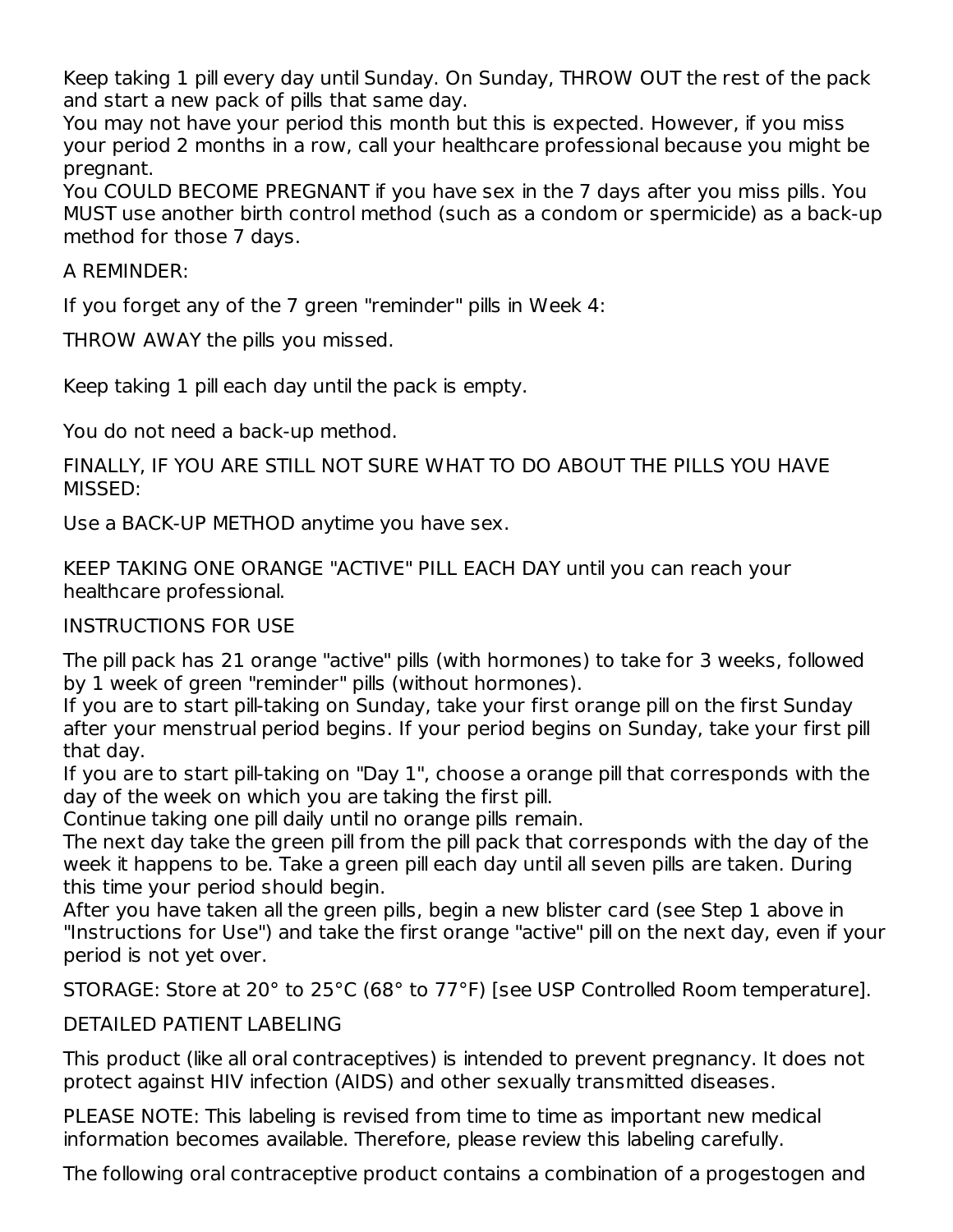estrogen, the two kinds of female hormones:

Isibloom TM (desogestrel and ethinyl estradiol tablets)

Each orange tablet contains 0.15 mg desogestrel and 0.03 mg ethinyl estradiol. Each green tablet contains inert ingredients.

### INTRODUCTION

Any woman who considers using oral contraceptives (the birth control pill or the pill) should understand the benefits and risks of using this form of birth control. This patient labeling will give you much of the information you will need to make this decision and will also help you determine if you are at risk of developing any of the serious side effects of the pill. It will tell you how to use the pill properly so that it will be as effective as possible. However, this labeling is not a replacement for a careful discussion between you and your healthcare professional. You should discuss the information provided in this labeling with him or her, both when you first start taking the pill and during your revisits. You should also follow your healthcare professional's advice with regard to regular check-ups while you are on the pill.

### EFFECTIVENESS OF ORAL CONTRACEPTIVES

Oral contraceptives or "birth control pills" or "the pill" are used to prevent pregnancy and are more effective than most other non-surgical methods of birth control. When they are taken correctly without missing any pills, the chance of becoming pregnant is approximately 1% (1 pregnancy per 100 women per year of use). Typical failure rates, including women who do not always take the pills exactly as directed, are approximately 5% per year. The chance of becoming pregnant increases with each missed pill during a menstrual cycle.

In comparison, typical failure rates for other non-surgical methods of birth control during the first year of use are as follows:

Implant: <1% Male sterilization: <1% Injection: <1% Cervical Cap with spermicides: 20 to 40% IUD: 1 to 2% Condom alone (male): 14% Diaphragm with spermicides: 20% Condom alone (female): 21% Spermicides alone: 26% Periodic abstinence: 25% Vaginal sponge: 20 to 40% Withdrawal: 19% Female sterilization: <1% No methods: 85%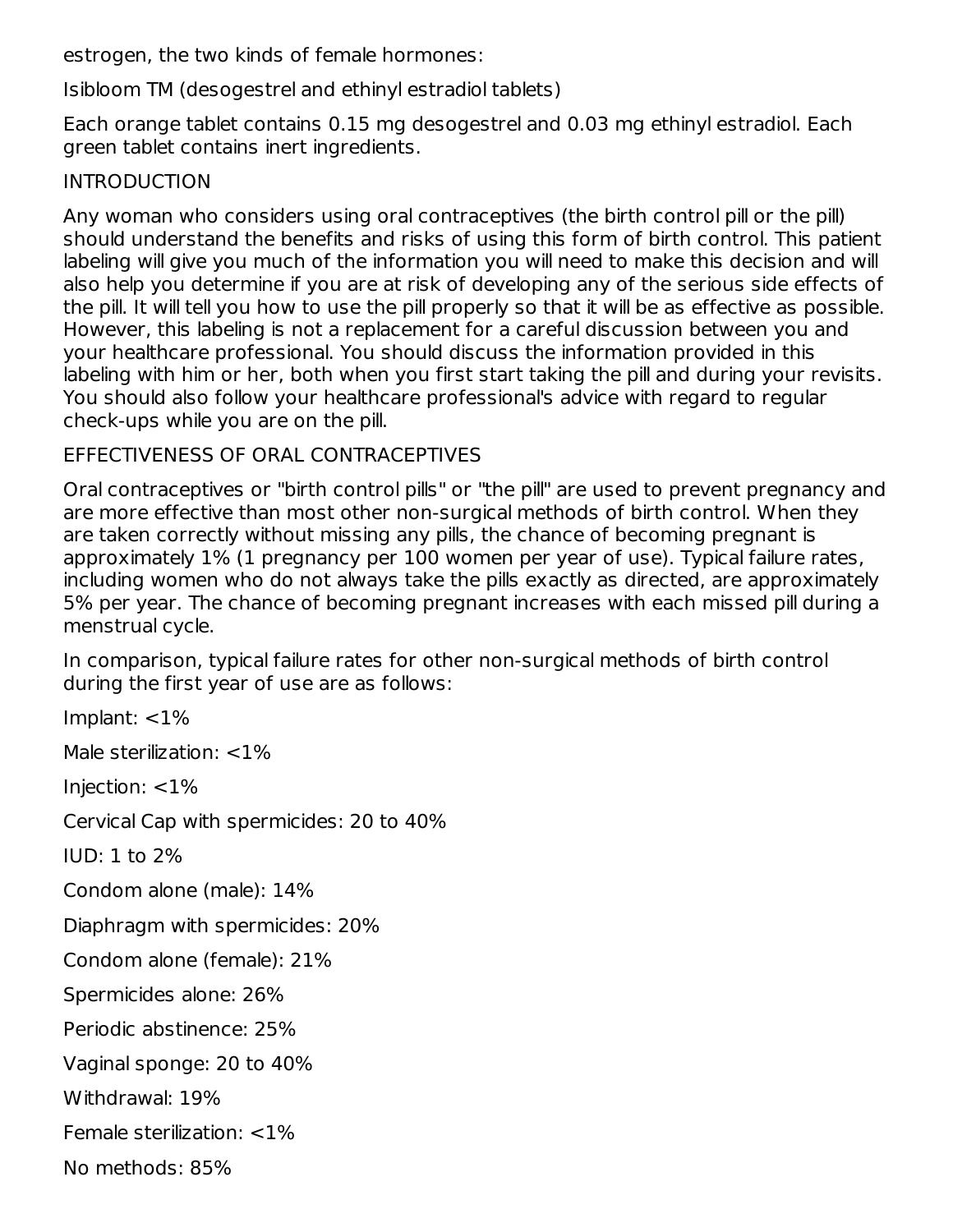### WHO SHOULD NOT TAKE ORAL CONTRACEPTIVES

Do not use desogestrel and ethinyl estradiol tablets if you smoke cigarettes and are over 35 years old. Smoking increases your risk of serious cardiovascular side effects (heart and blood vessel problems) from combination oral contraceptives, including death from heart attack, blood clots or stroke. This risk increases with age and the number of cigarettes you smoke.

Some women should not use the pill. For example, you should not take the pill if you have any of the following conditions:

A history of heart attack or stroke

Blood clots in the legs (thrombophlebitis), lungs (pulmonary embolism), or eyes A history of blood clots in the deep veins of your legs

An inherited problem that makes your blood clot more than normal

Chest pain (angina pectoris)

Known or suspected breast cancer or cancer of the lining of the uterus, cervix or vagina Unexplained vaginal bleeding (until a diagnosis is reached by your healthcare professional)

Yellowing of the whites of the eyes or of the skin (jaundice) during pregnancy or during previous use of the pill

Liver tumor (benign or cancerous)

Take any Hepatitis C drug combination containing ombitasvir/paritaprevir/ritonavir, with or without dasabuvir. This may increase levels of the liver enzyme "alanine

aminotransferase" (ALT) in the blood

Known or suspected pregnancy

If you plan to have surgery with prolonged bed rest

Tell your healthcare professional if you have ever had any of these conditions. Your healthcare professional can recommend another method of birth control.

OTHER CONSIDERATIONS BEFORE TAKING ORAL CONTRACEPTIVES

Tell your healthcare professional if you have or have had:

Breast nodules, fibrocystic disease of the breast, an abnormal breast x-ray or mammogram Diabetes Elevated cholesterol or triglycerides High blood pressure Migraine or other headaches or epilepsy Mental depression Gallbladder, liver, heart or kidney disease History of scanty or irregular menstrual periods

Women with any of these conditions should be checked often by their healthcare professional if they choose to use oral contraceptives.

Also, be sure to inform your healthcare professional if you smoke or are on any medications.

RISKS OF TAKING ORAL CONTRACEPTIVES

1. Risk of Developing Blood Clots

Blood clots and blockage of blood vessels are one of the most serious side effects of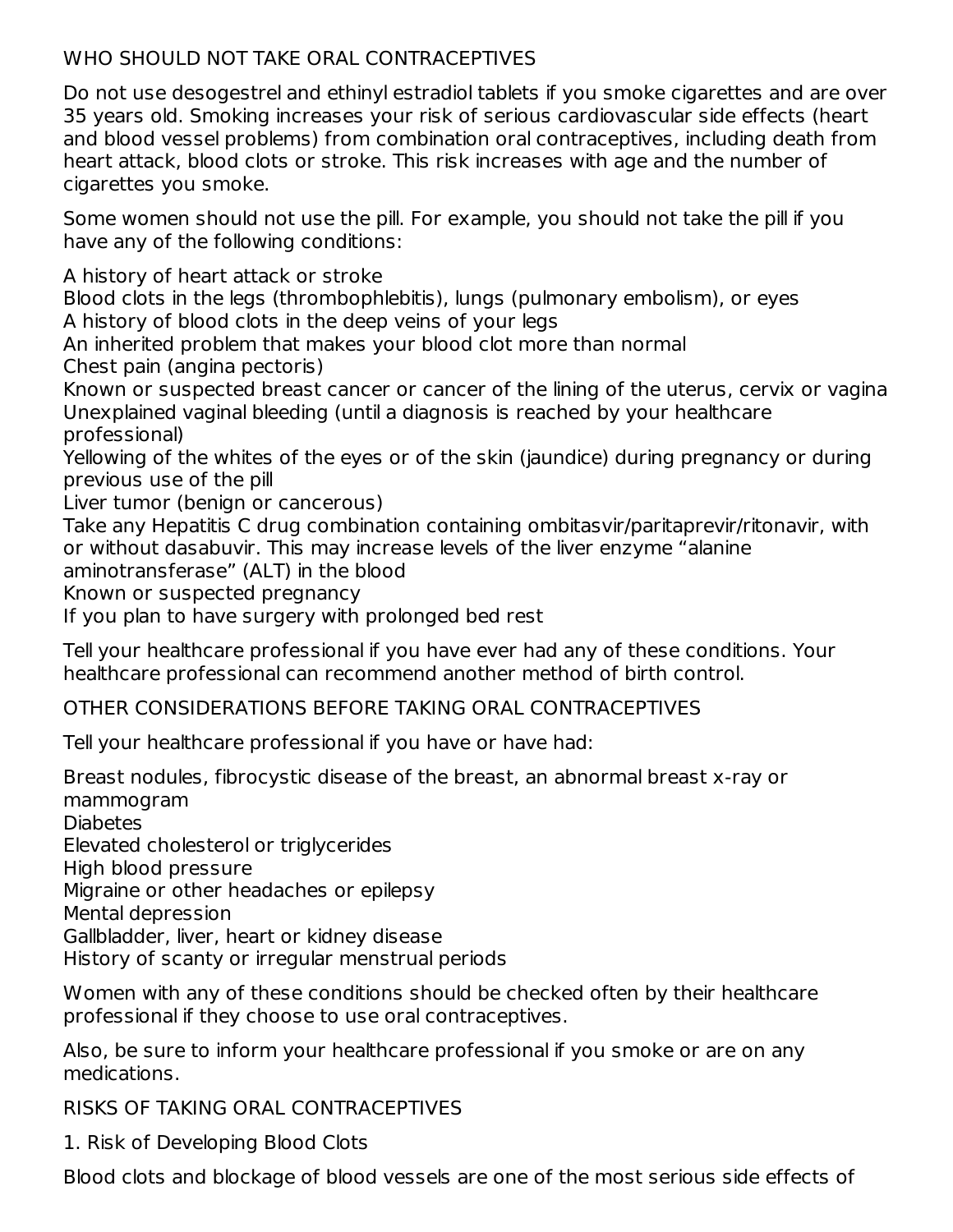taking oral contraceptives and can cause death or serious disability. Serious blood clots can happen especially if you smoke, are obese, or are older than 35 years of age. Serious blood clots are more likely to happen when you:

First start taking birth control pills Restart the same or different birth control pills after not using them for a month or more

In particular, a clot in the legs can cause thrombophlebitis and a clot that travels to the lungs can cause a sudden blocking of the vessel carrying blood to the lungs. The risks of these side effects may be greater with desogestrel-containing oral contraceptives, such as desogestrel and ethinyl estradiol tablets, than with certain other low-dose pills. Rarely, clots occur in the blood vessels of the eye and may cause blindness, double vision, or impaired vision.

If you take oral contraceptives and need elective surgery, need to stay in bed for a prolonged illness or injury or have recently delivered a baby, you may be at risk of developing blood clots. You should consult your healthcare professional about stopping oral contraceptives three to four weeks before surgery and not taking oral contraceptives for two weeks after surgery or during bed rest. You should also not take oral contraceptives soon after delivery of a baby. It is advisable to wait for at least four weeks after delivery if you are not breastfeeding. If you are breastfeeding, you should wait until you have weaned your child before using the pill. (See also the section on Breast-feeding in GENERAL PRECAUTIONS.)

The risk of circulatory disease in oral contraceptive users may be higher in users of high dose pills. The risk of venous thromboembolic disease associated with oral contraceptives does not increase with length of use and disappears after pill use is stopped. The risk of abnormal blood clotting increases with age in both users and nonusers of oral contraceptives, but the increased risk from the oral contraceptive appears to be present at all ages. For women aged 20 to 44 it is estimated that about 1 in 2,000 using oral contraceptives will be hospitalized each year because of abnormal clotting. Among nonusers in the same age group, about 1 in 20,000 would be hospitalized each year. For oral contraceptive users in general, it has been estimated that in women between the ages of 15 and 34 the risk of death due to a circulatory disorder is about 1 in 12,000 per year, whereas for nonusers the rate is about 1 in 50,000 per year. In the age group 35 to 44, the risk is estimated to be about 1 in 2,500 per year for oral contraceptive users and about 1 in 10,000 per year for nonusers.

#### 2. Heart Attacks and Strokes

Oral contraceptives may increase the tendency to develop strokes (stoppage or rupture of blood vessels in the brain) and angina pectoris and heart attacks (blockage of blood vessels in the heart). Any of these conditions can cause death or serious disability.

Smoking greatly increases the possibility of suffering heart attacks and strokes. Furthermore, smoking and the use of oral contraceptives greatly increase the chances of developing and dying of heart disease.

#### 3. Gallbladder Disease

Oral contraceptive users probably have a greater risk than nonusers of having gallbladder disease, although this risk may be related to pills containing high doses of estrogens.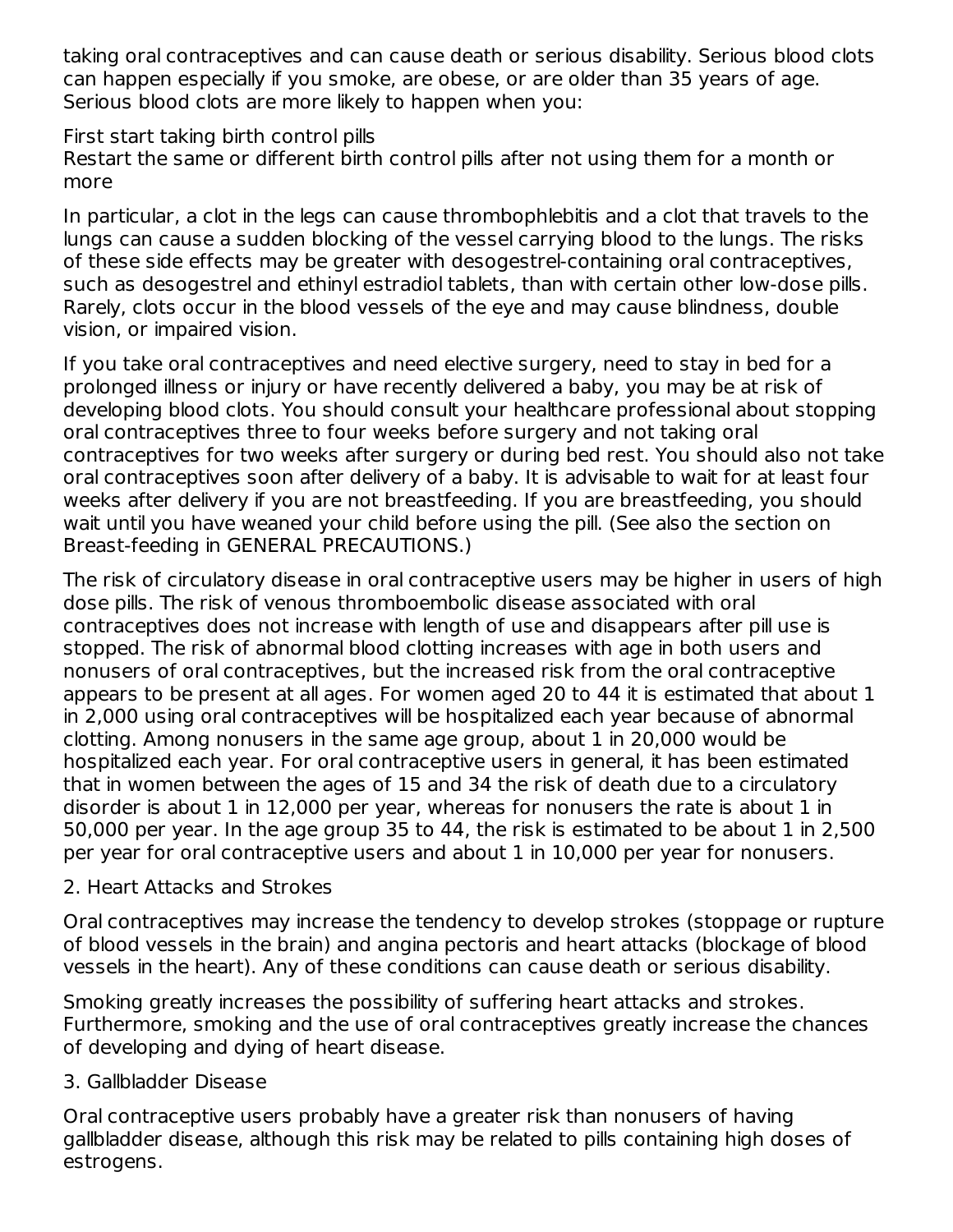#### 4. Liver Tumors

In rare cases, oral contraceptives can cause benign but dangerous liver tumors. These benign liver tumors can rupture and cause fatal internal bleeding. In addition, some studies report an increased risk of developing liver cancer. However, liver cancers are rare.

5. Cancer of the Reproductive Organs and Breasts

Various studies give conflicting reports on the relationship between breast cancer and oral contraceptive use. Oral contraceptive use may slightly increase your chance of having breast cancer diagnosed, particularly after using hormonal contraceptives at a younger age. After you stop using hormonal contraceptives, the chances of having breast cancer diagnosed begin to go back down. You should have regular breast examinations by a healthcare professional and examine your own breasts monthly. Tell your healthcare professional if you have a family history of breast cancer or if you have had breast nodules or an abnormal mammogram. Women who currently have or have had breast cancer should not use oral contraceptives because breast cancer is usually a hormone-sensitive tumor.

Some studies have found an increase in the incidence of cancer of the cervix in women who use oral contraceptives. However, this finding may be related to factors other than the use of oral contraceptives. There is insufficient evidence to rule out the possibility that pills may cause such cancers.

ESTIMATED RISK OF DEATH FROM A BIRTH CONTROL METHOD OR PREGNANCY

All methods of birth control and pregnancy are associated with a risk of developing certain diseases which may lead to disability or death. An estimate of the number of deaths associated with different methods of birth control and pregnancy has been calculated and is shown in the following table.

ANNUAL NUMBER OF BIRTH-RELATED OR METHOD-RELATED DEATHS ASSOCIATED WITH CONTROL OF FERTILITY PER 100,000 NONSTERILE WOMEN, BY FERTILITY CONTROL METHOD ACCORDING TO AGE

Method of control and outcome

| 15-19                          |
|--------------------------------|
| $20 - 24$                      |
| $25 - 29$                      |
| 30-34                          |
| 35-39                          |
| 40-44                          |
| No fertility control methods a |
| $\overline{7}$                 |
| 7.4                            |
| 9.1                            |
| 14.8                           |
|                                |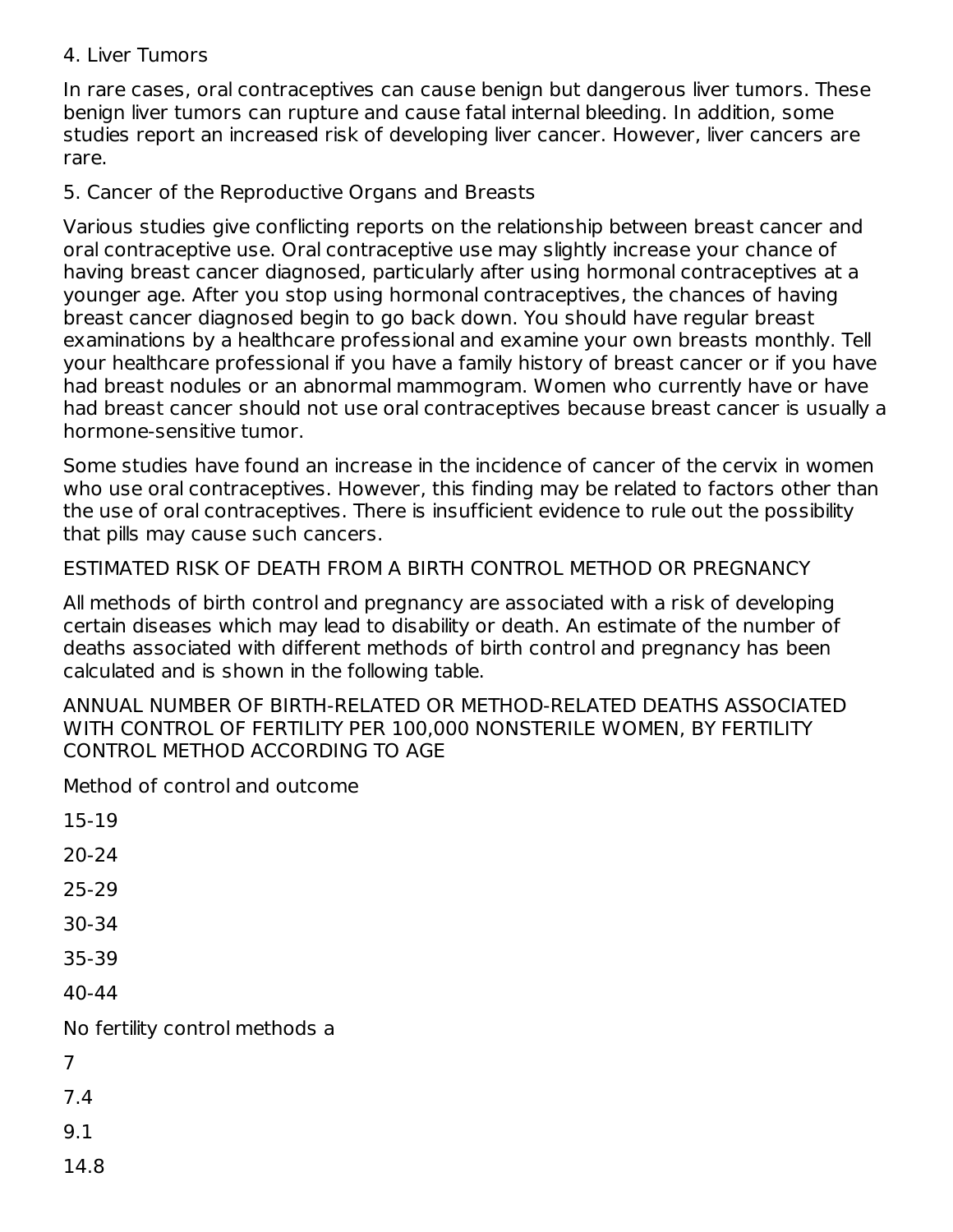| 25.7                             |
|----------------------------------|
| 28.2                             |
| Oral contraceptives non-smoker b |
| 0.3                              |
| 0.5                              |
| 0.9                              |
| 1.9                              |
| 13.8                             |
| 31.6                             |
| Oral contraceptives smoker b     |
| 2.2                              |
| 3.4                              |
| 6.6                              |
| 13.5                             |
| 51.1                             |
| 117.2                            |
| <b>IUD b</b>                     |
| 0.8                              |
| 0.8                              |
| 1                                |
| 1                                |
| 1.4                              |
| 1.4                              |
| Condom a                         |
| 1.1                              |
| 1.6                              |
| 0.7                              |
| 0.2                              |
| 0.3                              |
| 0.4                              |
| Diaphragm/spermicide a           |
| 1.9                              |
| 1.2                              |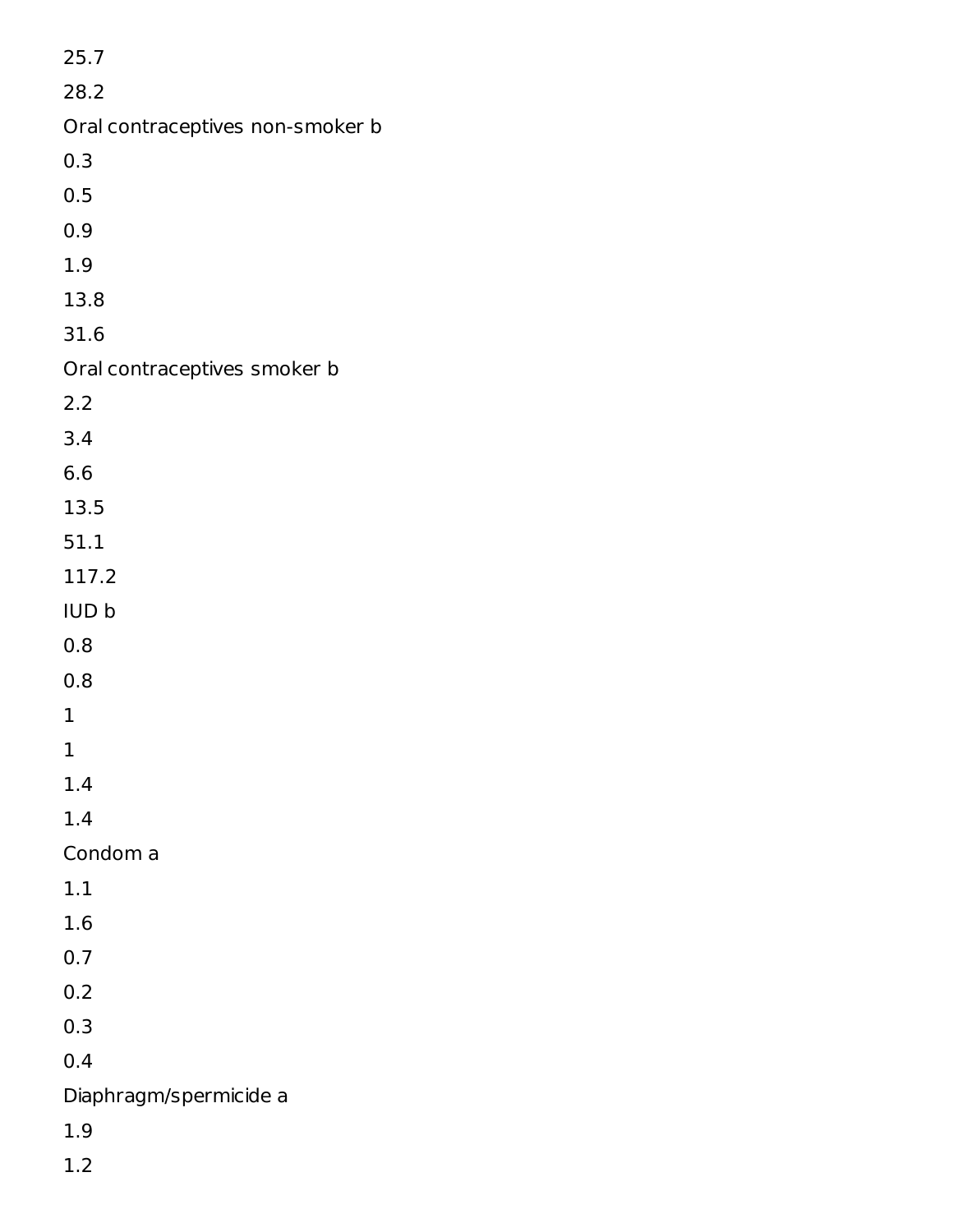| 1.2                      |
|--------------------------|
| 1.3                      |
| 2.2                      |
| 2.8                      |
| Periodic abstinence a    |
| 2.5                      |
| 1.6                      |
| 1.6                      |
| 1.7                      |
| 2.9                      |
| 3.6                      |
| Doothe are birth related |

Deaths are birth-related Deaths are method-related

In the above table, the risk of death from any birth control method is less than the risk of childbirth, except for oral contraceptive users over the age of 35 who smoke and pill users over the age of 40 even if they do not smoke. It can be seen in the table that for women aged 15 to 39, the risk of death was highest with pregnancy (7 to 26 deaths per 100,000 women, depending on age). Among pill users who do not smoke, the risk of death is always lower than that associated with pregnancy for any age group, although over the age of 40, the risk increases to 32 deaths per 100,000 women, compared to 28 associated with pregnancy at that age. However, for pill users who smoke and are over the age of 35, the estimated number of deaths exceeds those for other methods of birth control. If a woman is over the age of 40 and smokes, her estimated risk of death is four times higher (117/100,000 women) than the estimated risk associated with pregnancy (28/100,000 women) in that age group.

The suggestion that women over 40 who do not smoke should not take oral contraceptives is based on information from older, higher-dose pills. An Advisory Committee of the FDA discussed this issue in 1989 and recommended that the benefits of low-dose oral contraceptive use by healthy, non-smoking women over 40 years of age may outweigh the possible risks. Older women, as all women, who take oral contraceptives, should take an oral contraceptive which contains the least amount of estrogen and progestogen that is compatible with the individual patient needs.

#### WARNING SIGNALS

If any of these adverse effects occur while you are taking oral contraceptives, call your healthcare professional immediately:

Sharp chest pain, coughing of blood, or sudden shortness of breath (indicating a possible clot in the lung)

Pain in the calf (indicating a possible clot in the leg)

Crushing chest pain or heaviness in the chest (indicating a possible heart attack) Sudden severe headache or vomiting, dizziness or fainting, disturbances of vision or speech, weakness, or numbness in an arm or leg (indicating a possible stroke) Sudden partial or complete loss of vision (indicating a possible clot in the eye)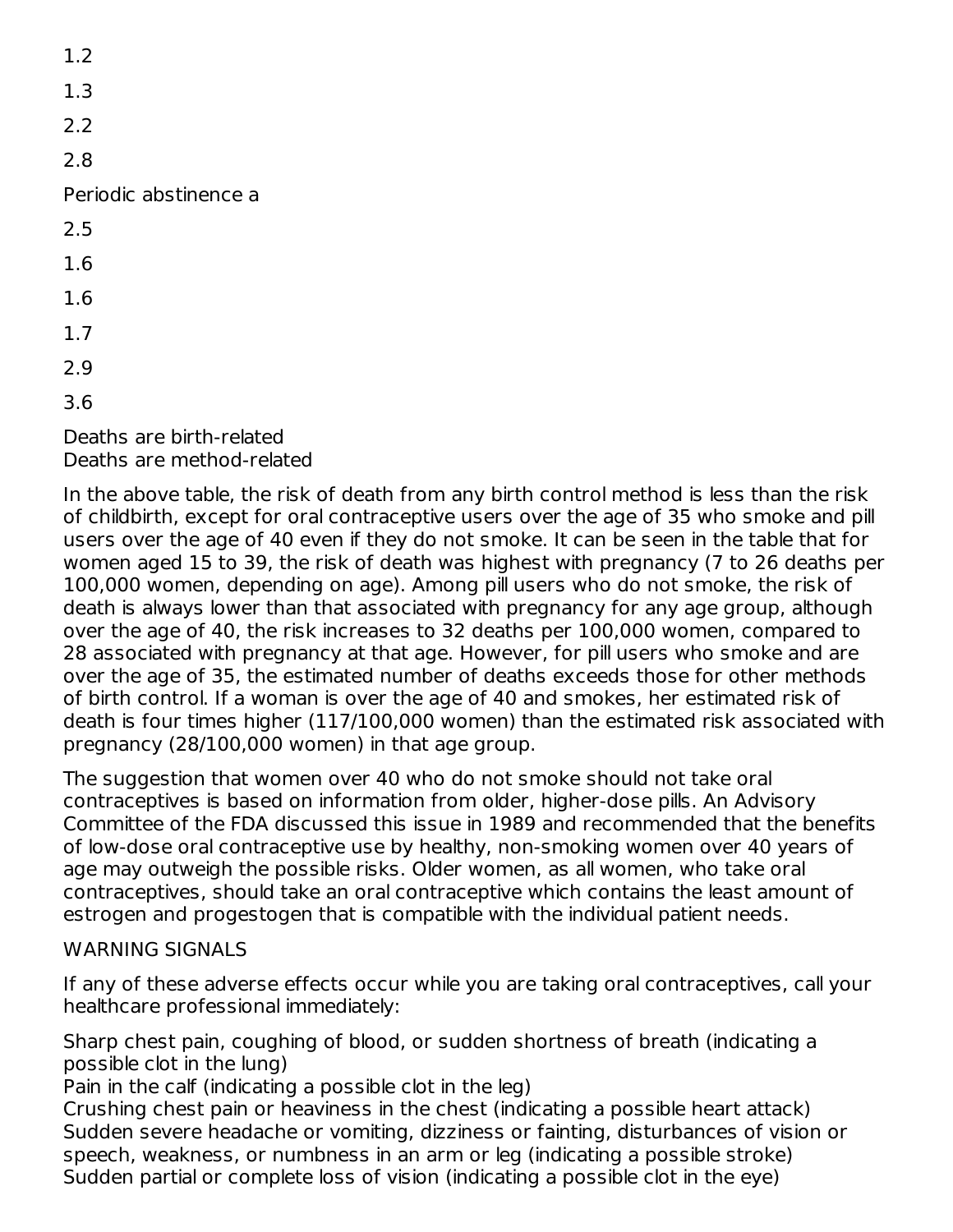Breast lumps (indicating possible breast cancer or fibrocystic disease of the breast; ask your healthcare professional to show you how to examine your breasts)

Severe pain or tenderness in the stomach area (indicating a possibly ruptured liver tumor)

Difficulty in sleeping, weakness, lack of energy, fatigue, or change in mood (possibly indicating severe depression)

Jaundice or a yellowing of the skin or eyeballs, accompanied frequently by fever, fatigue, loss of appetite, dark colored urine, or light colored bowel movements (indicating possible liver problems)

### SIDE EFFECTS OF ORAL CONTRACEPTIVES

### 1. Vaginal Bleeding

Irregular vaginal bleeding or spotting may occur while you are taking the pills. Irregular bleeding may vary from slight staining between menstrual periods to breakthrough bleeding which is a flow much like a regular period. Irregular bleeding occurs most often during the first few months of oral contraceptive use, but may also occur after you have been taking the pill for some time. Such bleeding may be temporary and usually does not indicate any serious problems. It is important to continue taking your pills on schedule. If the bleeding occurs in more than one cycle or lasts for more than a few days, talk to your healthcare professional.

### 2. Contact Lenses

If you wear contact lenses and notice a change in vision or an inability to wear your lenses, contact your healthcare professional.

#### 3. Fluid Retention

Oral contraceptives may cause edema (fluid retention) with swelling of the fingers or ankles and may raise your blood pressure. If you experience fluid retention, contact your healthcare professional.

#### 4. Melasma

A spotty darkening of the skin is possible, particularly of the face, which may persist.

### 5. Other Side Effects

Other side effects may include nausea and vomiting, change in appetite, headache, nervousness, depression, dizziness, loss of scalp hair, rash, vaginal infections and allergic reactions.

If any of these side effects bother you, call your healthcare professional.

### GENERAL PRECAUTIONS

1. Missed Periods and Use of Oral Contraceptives Before or During Early Pregnancy

There may be times when you may not menstruate regularly after you have completed taking a cycle of pills. If you have taken your pills regularly and miss one menstrual period, continue taking your pills for the next cycle but be sure to inform your healthcare professional before doing so. If you have not taken the pills daily as instructed and missed a menstrual period, you may be pregnant. If you missed two consecutive menstrual periods, you may be pregnant. Check with your healthcare professional immediately to determine whether you are pregnant. Stop taking oral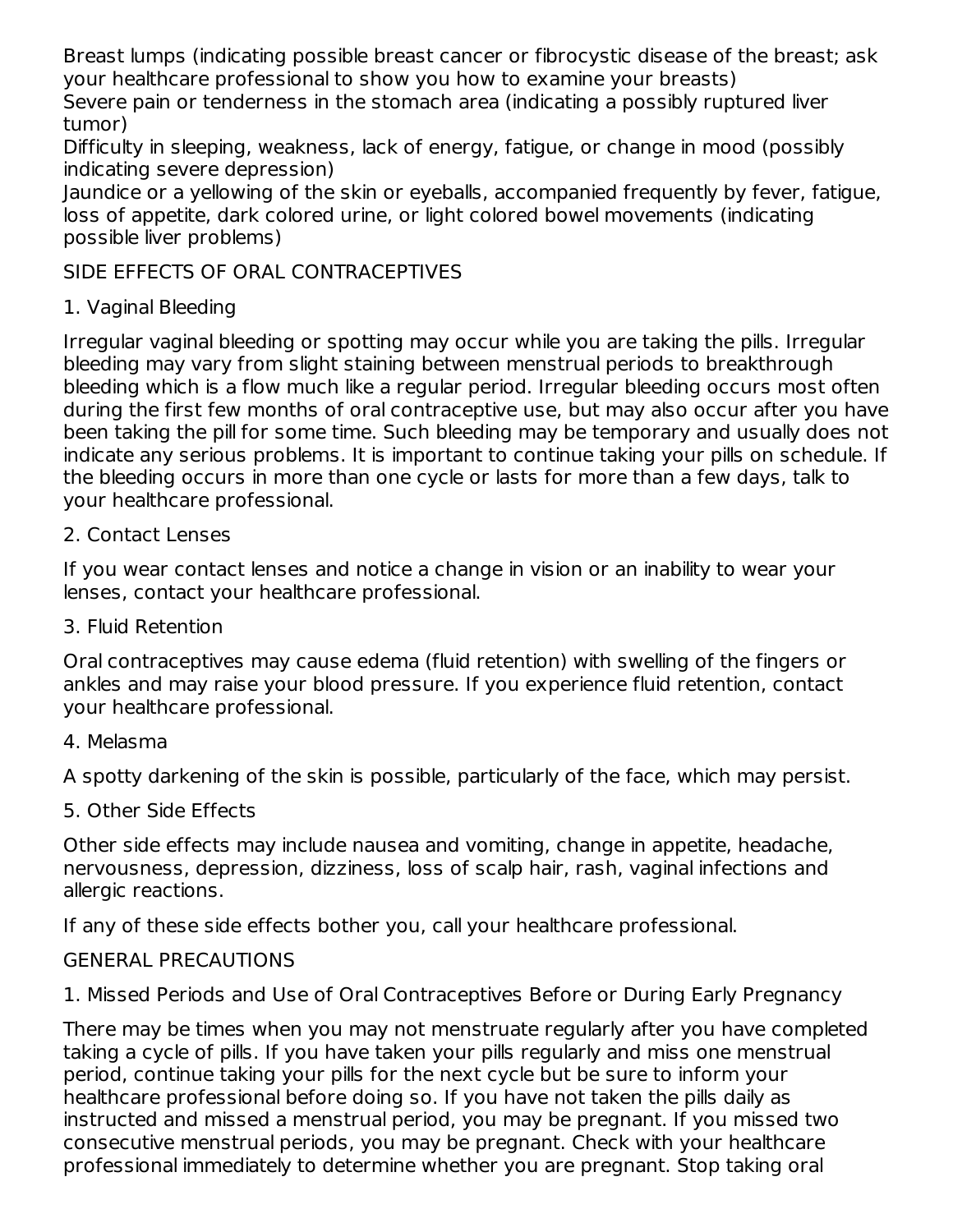contraceptives if pregnancy is confirmed.

There is no conclusive evidence that oral contraceptive use is associated with an increase in birth defects, when taken inadvertently during early pregnancy. Previously, a few studies had reported that oral contraceptives might be associated with birth defects, but these findings have not been seen in more recent studies. Nevertheless, oral contraceptives should not be used during pregnancy. You should check with your healthcare professional about risks to your unborn child of any medication taken during pregnancy.

### 2. While Breast-feeding

If you are breast-feeding, consult your healthcare professional before starting oral contraceptives. Some of the drug will be passed on to the child in the milk. A few adverse effects on the child have been reported, including yellowing of the skin (jaundice) and breast enlargement. In addition, oral contraceptives may decrease the amount and quality of your milk. If possible, do not use oral contraceptives while breastfeeding. You should use another method of contraception since breastfeeding provides only partial protection from becoming pregnant and this partial protection decreases significantly as you breastfeed for longer periods of time. You should consider starting oral contraceptives only after you have weaned your child completely.

### 3. Laboratory Tests

If you are scheduled for any laboratory tests, tell your healthcare professional you are taking birth control pills. Certain blood tests may be affected by birth control pills.

4. Drug Interactions

Tell your healthcare provider about all medicines and herbal products that you take.

Some medicines and herbal products may make hormonal birth control less effective, including, but not limited to:

certain seizure medicines (carbamazepine, felbamate, oxcarbazepine, phenytoin, rufinamide, and topiramate) aprepitant barbiturates bosentan colesevelam griseofulvin certain combinations of HIV medicines (nelfinavir, ritonavir, ritonavir-boosted protease inhibitors) certain non nucleoside reverse transcriptase inhibitors (nevirapine) rifampin and rifabutin St. John's wort

Use another birth control method (such as a condom and spermicide or diaphragm and spermicide) when you take medicines that may make desogestrel and ethinyl estradiol tablets less effective.

Some medicines and grapefruit juice may increase your level of the hormone ethinyl estradiol if used together, including:

acetaminophen ascorbic acid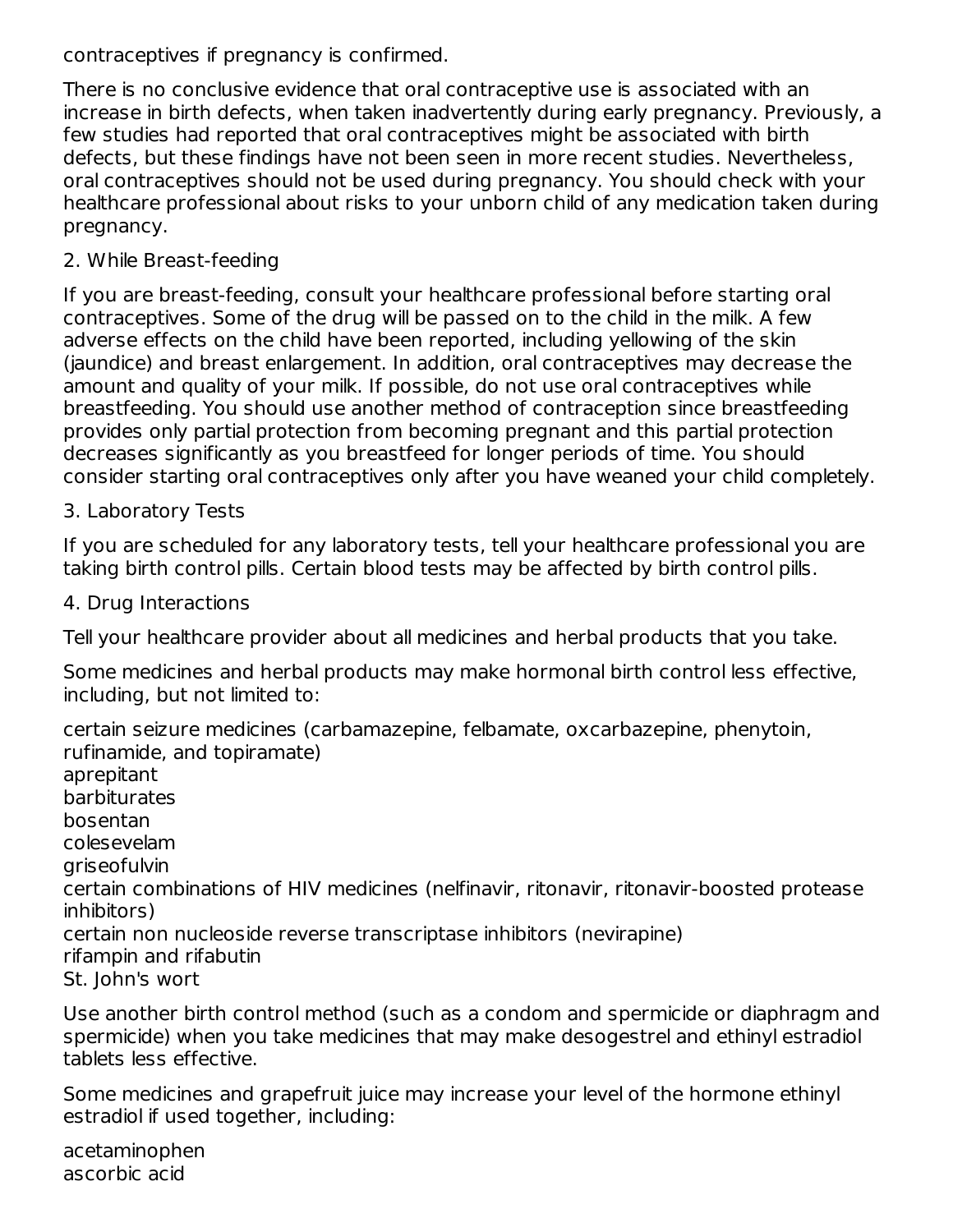medicines that affect how your liver breaks down other medicines (itraconazole, ketoconazole, voriconazole, and fluconazole) certain HIV medicines (atazanavir, indinavir) atorvastatin rosuvastatin etravirine

Hormonal birth control methods may interact with lamotrigine, a seizure medicine used for epilepsy. This may increase the risk of seizures, so your healthcare provider may need to adjust the dose of lamotrigine.

Women on thyroid replacement therapy may need increased doses of thyroid hormone.

Know the medicines you take. Keep a list of them to show your doctor and pharmacist when you get a new medicine.

5. Sexually Transmitted Diseases

This product (like all oral contraceptives) is intended to prevent pregnancy. It does not protect against transmission of HIV (AIDS) and other sexually transmitted diseases such as chlamydia, genital herpes, genital warts, gonorrhea, hepatitis B, and syphilis.

HOW TO TAKE THE PILL

IMPORTANT POINTS TO REMEMBER

BEFORE YOU START TAKING YOUR PILLS:

BE SURE TO READ THESE DIRECTIONS:

Before you start taking your pills.

Anytime you are not sure what to do. THE RIGHT WAY TO TAKE THE PILL IS TO TAKE ONE PILL EVERY DAY AT THE SAME TIME.

If you miss pills you could get pregnant. This includes starting the pack late.

The more pills you miss, the more likely you are to get pregnant.

MANY WOMEN HAVE SPOTTING OR LIGHT BLEEDING, OR MAY FEEL SICK TO THEIR STOMACH DURING THE FIRST 1 TO 3 PACKS OF PILLS. If you feel sick to your stomach, do not stop taking the pill. The problem will usually go away. If it doesn't go away, check with your healthcare professional.

MISSING PILLS CAN ALSO CAUSE SPOTTING OR LIGHT BLEEDING, even when you make up these missed pills.

On the days you take 2 pills to make up for missed pills, you could also feel a little sick to your stomach.

IF YOU HAVE VOMITING OR DIARRHEA, or IF YOU TAKE SOME MEDICINES, your pills may not work as well.

Use a back-up method (such as a condom or spermicide) until you check with your healthcare professional. IF YOU HAVE TROUBLE REMEMBERING TO TAKE THE PILL, talk to your healthcare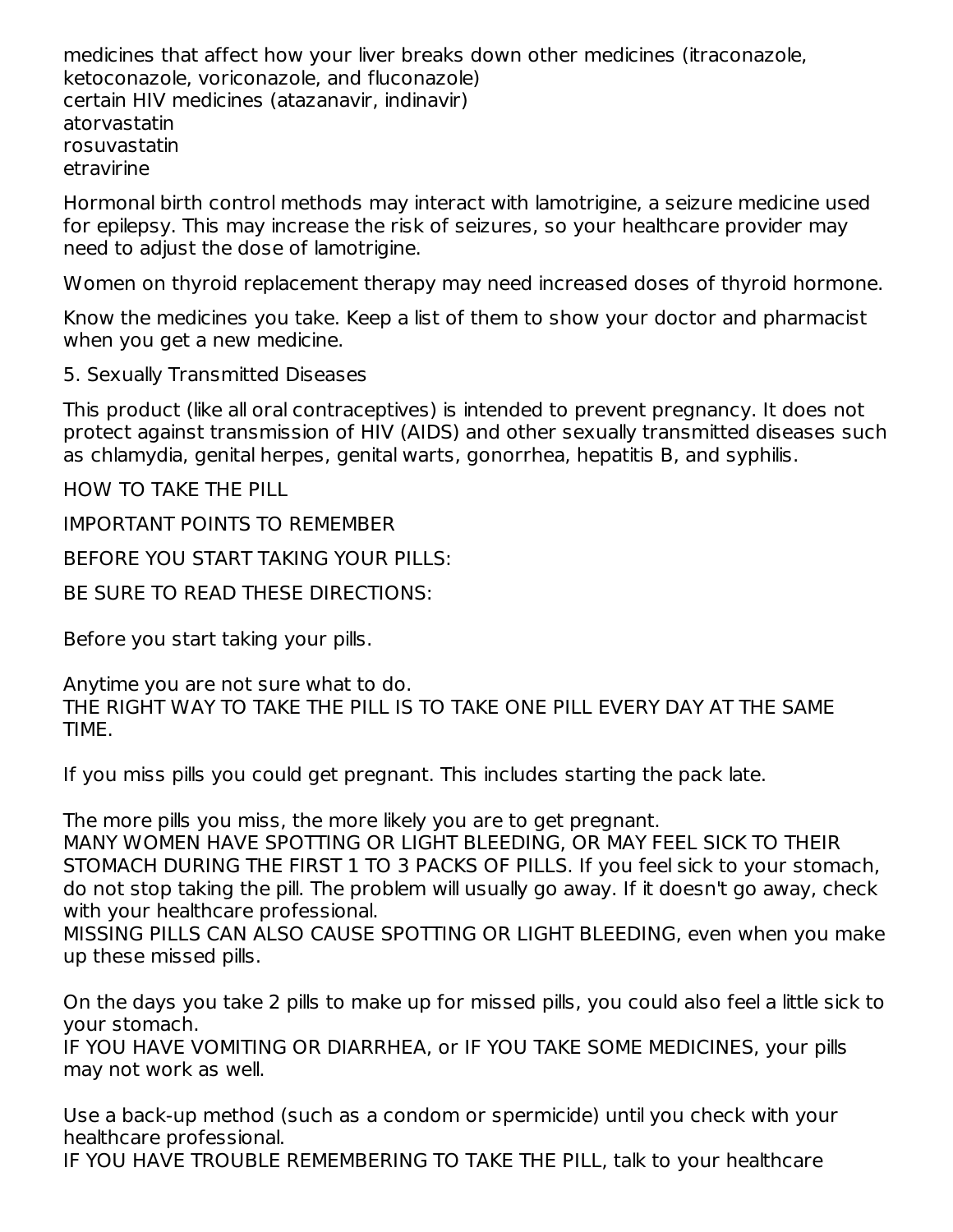professional about how to make pill-taking easier or about using another method of birth control.

IF YOU HAVE ANY QUESTIONS OR ARE UNSURE ABOUT THE INFORMATION IN THIS LEAFLET, call your healthcare professional.

BEFORE YOU START TAKING YOUR PILLS

DECIDE WHAT TIME OF DAY YOU WANT TO TAKE YOUR PILL.

It is important to take it at about the same time every day. LOOK AT YOUR PILL PACK:

The pill pack has 21 orange "active" pills (with hormones) to take for 3 weeks, followed by 1 week of green "reminder" pills (without hormones). ALSO FIND:

1) where on the pack to start taking pills,

2) in what order to take the pills,

3) the week numbers as shown in the picture below.

[isibloom]

BE SURE YOU HAVE READY AT ALL TIMES:

ANOTHER KIND OF BIRTH CONTROL (such as a condom or spermicide) to use as a back-up method in case you miss pills.

AN EXTRA, FULL PILL PACK.

WHEN TO START THE FIRST PACK OF PILLS

You have a choice of which day to start taking your first pack of pills. Decide with your healthcare professional which is the best day for you. Pick a time of day that will be easy to remember.

DAY 1 START:

Take the first orange "active" pill of the first pack during the first 24 hours of your period.

You will not need to use a back-up method of birth control, since you are starting the pill at the beginning of your period.

#### SUNDAY START:

Take the first orange "active" pill of the first pack on the Sunday after your period starts, even if you are still bleeding. If your period begins on Sunday, start the pack that same day.

Use another method of birth control such as a condom or spermicide as a back-up method if you have sex anytime from the Sunday you start your first pack until the next Sunday (7 days).

WHAT TO DO DURING THE MONTH

TAKE ONE PILL AT THE SAME TIME EVERY DAY UNTIL THE PACK IS EMPTY.

Do not skip pills even if you are spotting or bleeding between monthly periods or feel sick to your stomach (nausea).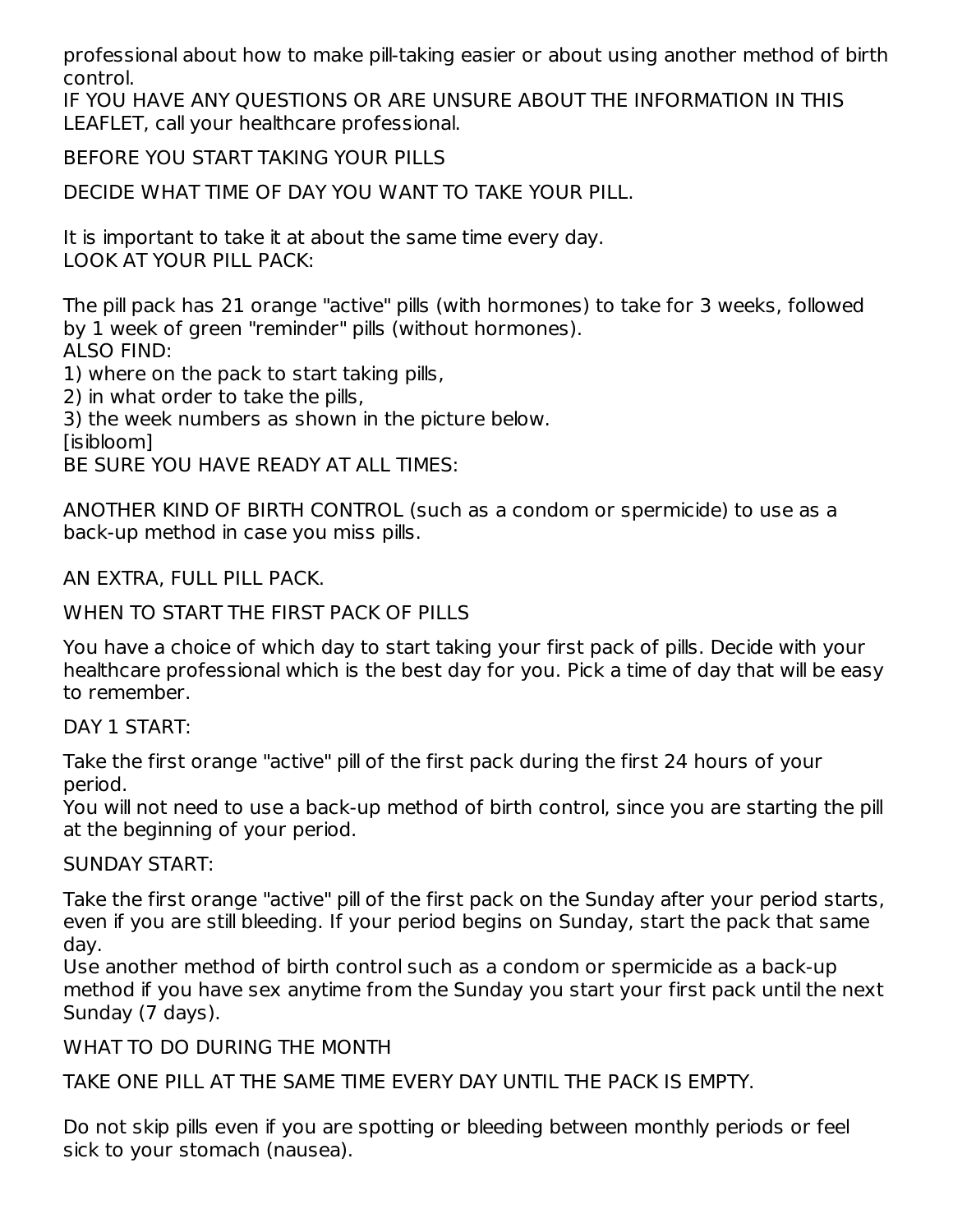Do not skip pills even if you do not have sex very often. WHEN YOU FINISH A PACK OR SWITCH YOUR BRAND OF PILLS:

Start the next pack on the day after your last green "reminder" pill. Do not wait any days between packs.

WHAT TO DO IF YOU MISS PILLS

If you MISS 1 orange "active" pill:

Take it as soon as you remember. Take the next pill at your regular time. This means you may take 2 pills in 1 day.

You do not need to use a back-up birth control method if you have sex.

If you MISS 2 orange "active" pills in a row in WEEK 1 OR WEEK 2 of your pack:

Take 2 pills on the day you remember and 2 pills the next day.

Then take 1 pill a day until you finish the pack.

You COULD BECOME PREGNANT if you have sex in the 7 days after you miss pills. You MUST use another birth control method (such as a condom or spermicide) as a back-up method for those 7 days.

If you MISS 2 orange "active" pills in a row in THE 3RD WEEK

If you are a Day 1 Starter

THROW OUT the rest of the pill pack and start a new pack that same day.

If you are a Sunday Starter

Keep taking 1 pill every day until Sunday. On Sunday, THROW OUT the rest of the pack and start a new pack of pills that same day.

You may not have your period this month but this is expected. However, if you miss your period 2 months in a row, call your healthcare professional because you might be pregnant.

You COULD BECOME PREGNANT if you have sex in the 7 days after you miss pills. You MUST use another birth control method (such as a condom or spermicide) as a back-up method for those 7 days.

If you MISS 3 OR MORE orange "active" pills in a row (during the first 3 weeks):

If you are a Day 1 Starter:

THROW OUT the rest of the pill pack and start a new pack that same day. If you are a Sunday Starter:

Keep taking 1 pill every day until Sunday. On Sunday, THROW OUT the rest of the pack and start a new pack of pills that same day.

You may not have your period this month but this is expected. However, if you miss your period 2 months in a row, call your healthcare professional because you might be pregnant.

You COULD BECOME PREGNANT if you have sex in the 7 days after you miss pills. You MUST use another birth control method (such as a condom or spermicide) as a back-up method for those 7 days.

A REMINDER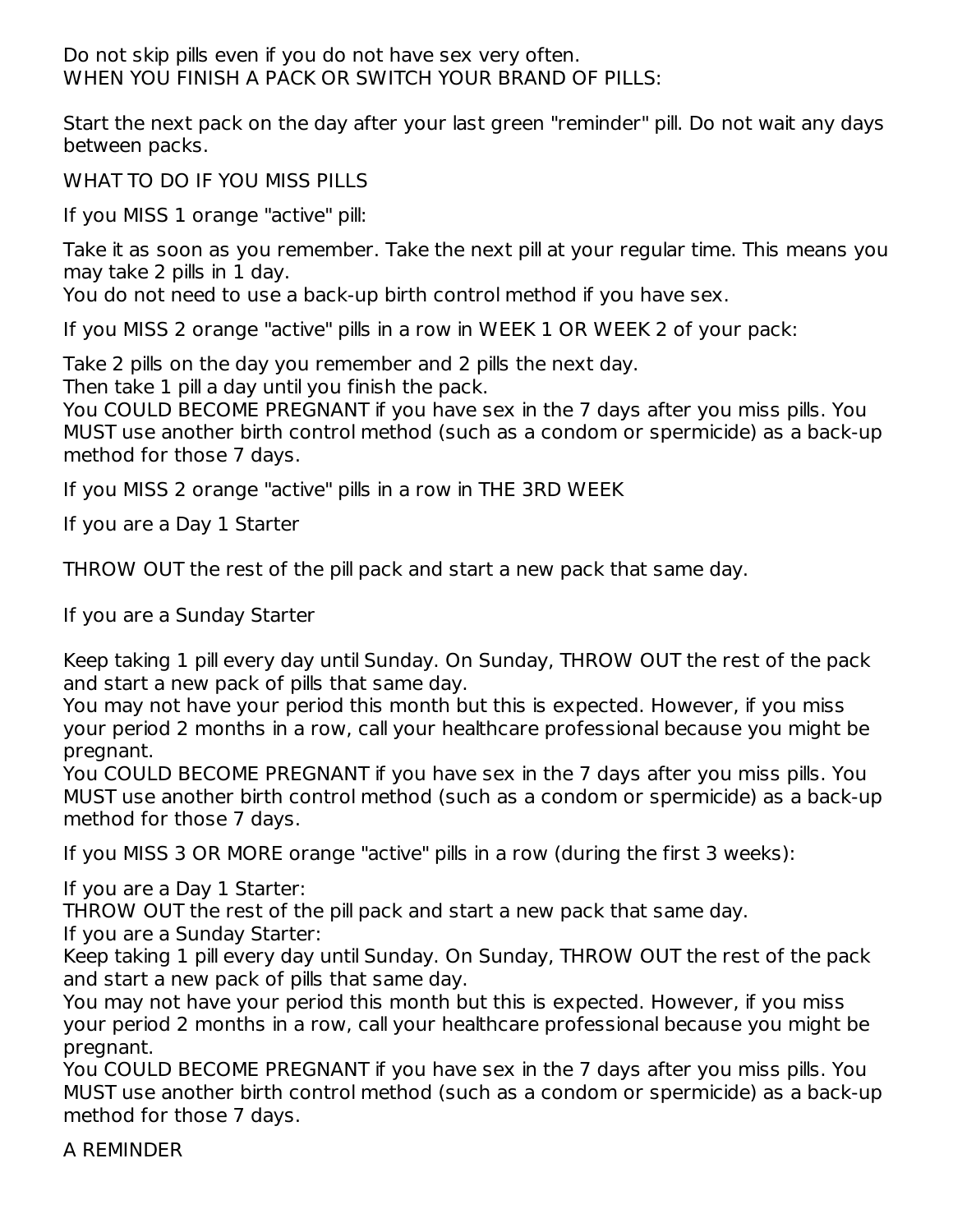If you forget any of the 7 green "reminder" pills in Week 4:

THROW AWAY the pills you missed.

Keep taking 1 pill each day until the pack is empty.

You do not need a back-up method.

FINALLY, IF YOU ARE STILL NOT SURE WHAT TO DO ABOUT THE PILLS YOU HAVE MISSED:

Use a BACK-UP METHOD anytime you have sex.

KEEP TAKING ONE ORANGE "ACTIVE" PILL EACH DAY until you can reach your healthcare professional.

### PREGNANCY DUE TO PILL FAILURE

When taken correctly without missing any pills, oral contraceptives are highly effective; however the typical failure rate of large numbers of pill users is 5% per year when women who miss pills are included. If failure does occur, the risk to the fetus is minimal.

#### PREGNANCY AFTER STOPPING THE PILL

There may be some delay in becoming pregnant after you stop using oral contraceptives, especially if you had irregular menstrual cycles before you used oral contraceptives. It may be advisable to postpone conception until you begin menstruating regularly once you have stopped taking the pill and desire pregnancy.

There does not appear to be any increase in birth defects in newborn babies when pregnancy occurs soon after stopping the pill.

#### OVERDOSAGE

Serious ill effects have not been reported following ingestion of large doses of oral contraceptives by young children. Overdosage may cause nausea and withdrawal bleeding in females. In case of overdosage, contact your healthcare professional.

#### OTHER INFORMATION

Your healthcare professional will take a medical and family history before prescribing oral contraceptives and will examine you. The physical examination may be delayed to another time if you request it and the healthcare professional believes that it is a good medical practice to postpone it. You should be reexamined at least once a year. Be sure to inform your healthcare professional if there is a family history of any of the conditions listed previously in this leaflet. Be sure to keep all appointments with your healthcare professional because this is a time to determine if there are early signs of side effects of oral contraceptive use.

Do not use the drug for any condition other than the one for which it was prescribed. This drug has been prescribed specifically for you; do not give it to others who may want birth control pills.

#### HEALTH BENEFITS FROM ORAL CONTRACEPTIVES

In addition to preventing pregnancy, use of combined oral contraceptives may provide certain benefits. They are: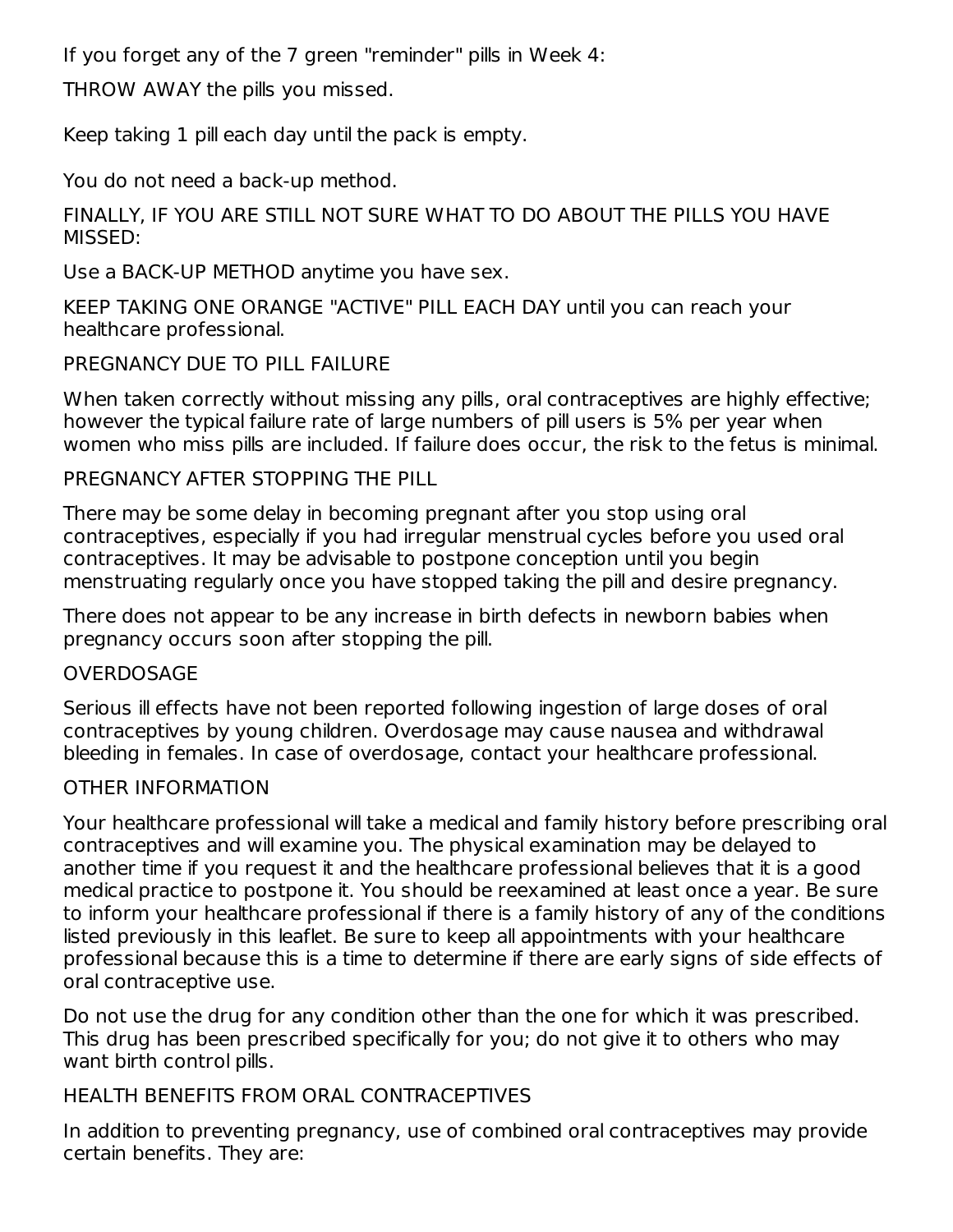menstrual cycles may become more regular

blood flow during menstruation may be lighter and less iron may be lost. Therefore, anemia due to iron deficiency is less likely to occur.

pain or other symptoms during menstruation may be encountered less frequently. ectopic (tubal) pregnancy may occur less frequently.

noncancerous cysts or lumps in the breast may occur less frequently.

acute pelvic inflammatory disease may occur less frequently.

oral contraceptive use may provide some protection against developing two forms of cancer: cancer of the ovaries and cancer of the lining of the uterus.

If you want more information about birth control pills, ask your healthcare professional or pharmacist. They have a more technical leaflet called the Professional Labeling, which you may wish to read.

STORAGE: Store at 20° to 25°C (68° to 77°F) [see USP Controlled Room Temperature].

Keep out of reach of children

Call your doctor for medical advice about side effects. You may reportside effects to Xiromed, LLC at 1-844-XIROMED (844-947-6633) or FDA at1-800-FDA-1088.

Repackaged and Distributed By:

Remedy Repack, Inc.

625 Kolter Dr. Suite #4 Indiana, PA 1-724-465-8762

DRUG: Desogestrel and ethinyl estradiol

GENERIC: desogestrel and ethinyl estradiol

DOSAGE: TABLET

ADMINSTRATION: ORAL

NDC: 70518-3029-0

COLOR: orange

SHAPE: ROUND

SCORE: No score

SIZE: 5 mm

IMPRINT: SZ;D2;

PACKAGING: 28 in 1 BLISTER PACK

ACTIVE INGREDIENT(S):

- ETHINYL ESTRADIOL 0.03mg in 1
- DESOGESTREL 0.15mg in 1

INACTIVE INGREDIENT(S):

- .ALPHA.-TOCOPHEROL
- STARCH, CORN
- POVIDONE K30
- STEARIC ACID
- SILICON DIOXIDE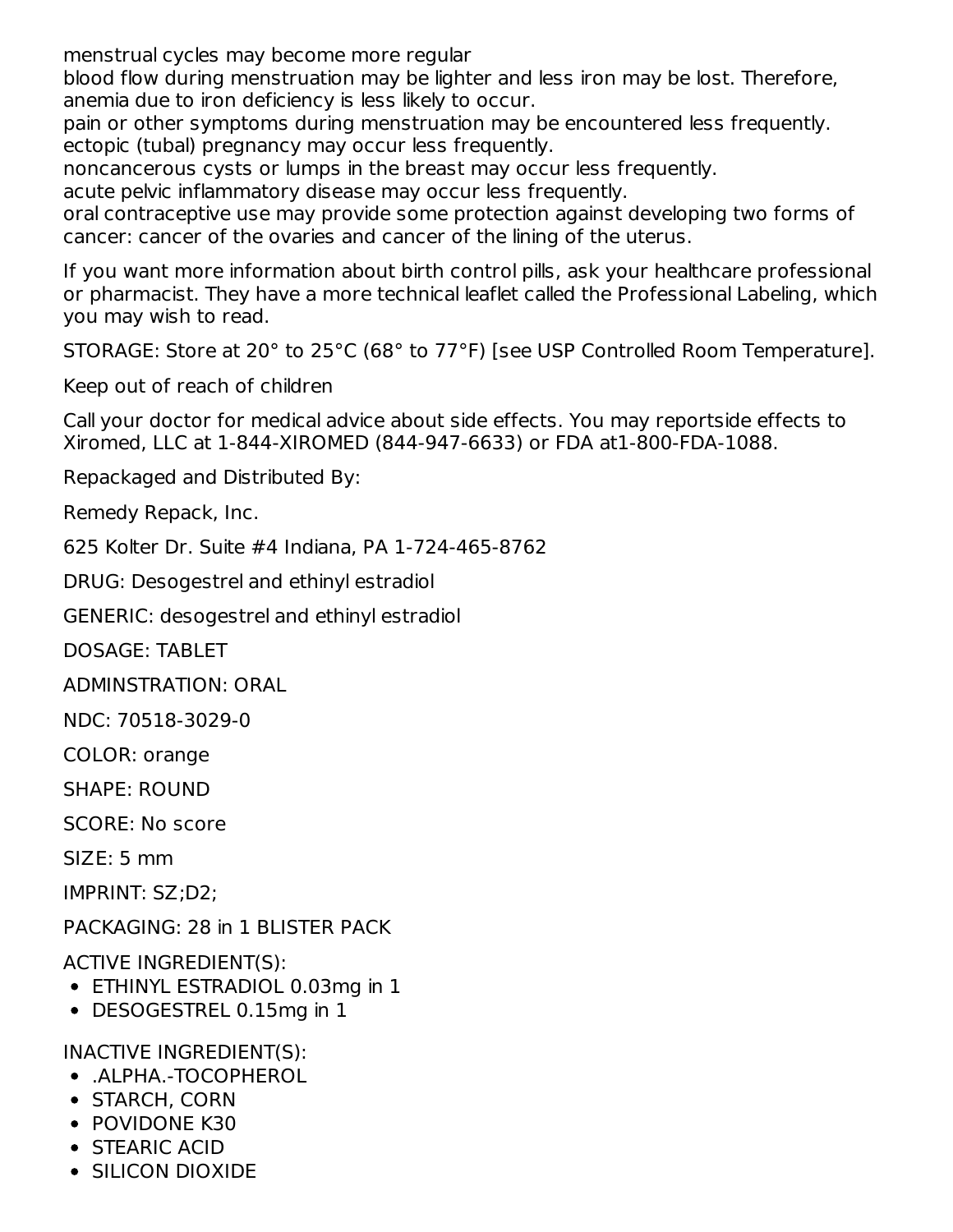- LACTOSE MONOHYDRATE
- FD&C YELLOW NO. 5
- FD&C YELLOW NO. 6
- HYPROMELLOSE 2910 (15 MPA.S)
- POLYSORBATE 80
- FERRIC OXIDE RED
- TITANIUM DIOXIDE
- TRIACETIN

| <b>Isibloom</b>                            |                 | NDC #: 70518-3029-00<br>Expires:                                                                                                                                                               |  |  |  |  |
|--------------------------------------------|-----------------|------------------------------------------------------------------------------------------------------------------------------------------------------------------------------------------------|--|--|--|--|
| Desogestrel/Ethinyl Estradiol              |                 | LOT#<br>Source NDC: 70700-0113-85                                                                                                                                                              |  |  |  |  |
| $0.15$ mg/0.03 mg                          |                 | MFG: Xiromed, LLC., Florham Park, NJ 07932<br>Keep this and all medication out of the reach of children                                                                                        |  |  |  |  |
| <b>Tablet</b><br>QTY: 28                   | HD <sub>2</sub> |                                                                                                                                                                                                |  |  |  |  |
| remedy<br><b>Prepack</b><br><b>RX ONLY</b> |                 | Directions For Use: See Package Insert<br>Store at 20-25°C (68-77°F); excursions permitted to 15-30°C (59-86°F) [See USP]<br>Repackaged by: RemedyRepack Inc., Indiana, PA 15701, 724.465.8762 |  |  |  |  |

|                                       | <b>ISIBLOOM</b>            |                                                           |                           |                                       |                               |                                     |  |  |  |
|---------------------------------------|----------------------------|-----------------------------------------------------------|---------------------------|---------------------------------------|-------------------------------|-------------------------------------|--|--|--|
| desogestrel and ethinyl estradiol kit |                            |                                                           |                           |                                       |                               |                                     |  |  |  |
|                                       |                            |                                                           |                           |                                       |                               |                                     |  |  |  |
|                                       | <b>Product Information</b> |                                                           |                           |                                       |                               |                                     |  |  |  |
|                                       | <b>Product Type</b>        | <b>HUMAN PRESCRIPTION DRUG</b>                            | <b>Item Code (Source)</b> | NDC:70518-3029(NDC:70700-113)         |                               |                                     |  |  |  |
|                                       |                            |                                                           |                           |                                       |                               |                                     |  |  |  |
|                                       | <b>Packaging</b>           |                                                           |                           |                                       |                               |                                     |  |  |  |
|                                       |                            |                                                           |                           |                                       |                               |                                     |  |  |  |
| #                                     | <b>Item Code</b>           | <b>Package Description</b>                                |                           | <b>Marketing Start</b><br><b>Date</b> |                               | <b>Marketing End</b><br><b>Date</b> |  |  |  |
| 1                                     | NDC: 70518-<br>3029-0      | 3 in 1 CARTON                                             |                           | 02/25/2021                            |                               |                                     |  |  |  |
| 1                                     |                            | 1 in 1 CARTON                                             |                           |                                       |                               |                                     |  |  |  |
| 1                                     |                            | 1 in 1 BLISTER PACK; Type 0: Not a Combination<br>Product |                           |                                       |                               |                                     |  |  |  |
|                                       |                            |                                                           |                           |                                       |                               |                                     |  |  |  |
|                                       | <b>Quantity of Parts</b>   |                                                           |                           |                                       |                               |                                     |  |  |  |
|                                       | Part #                     | <b>Package Quantity</b>                                   |                           |                                       | <b>Total Product Quantity</b> |                                     |  |  |  |
|                                       | Part 1                     |                                                           | 21                        |                                       |                               |                                     |  |  |  |
|                                       | Part 2                     |                                                           | 7                         |                                       |                               |                                     |  |  |  |
|                                       |                            |                                                           |                           |                                       |                               |                                     |  |  |  |
|                                       |                            |                                                           |                           |                                       |                               |                                     |  |  |  |
|                                       |                            |                                                           |                           |                                       |                               |                                     |  |  |  |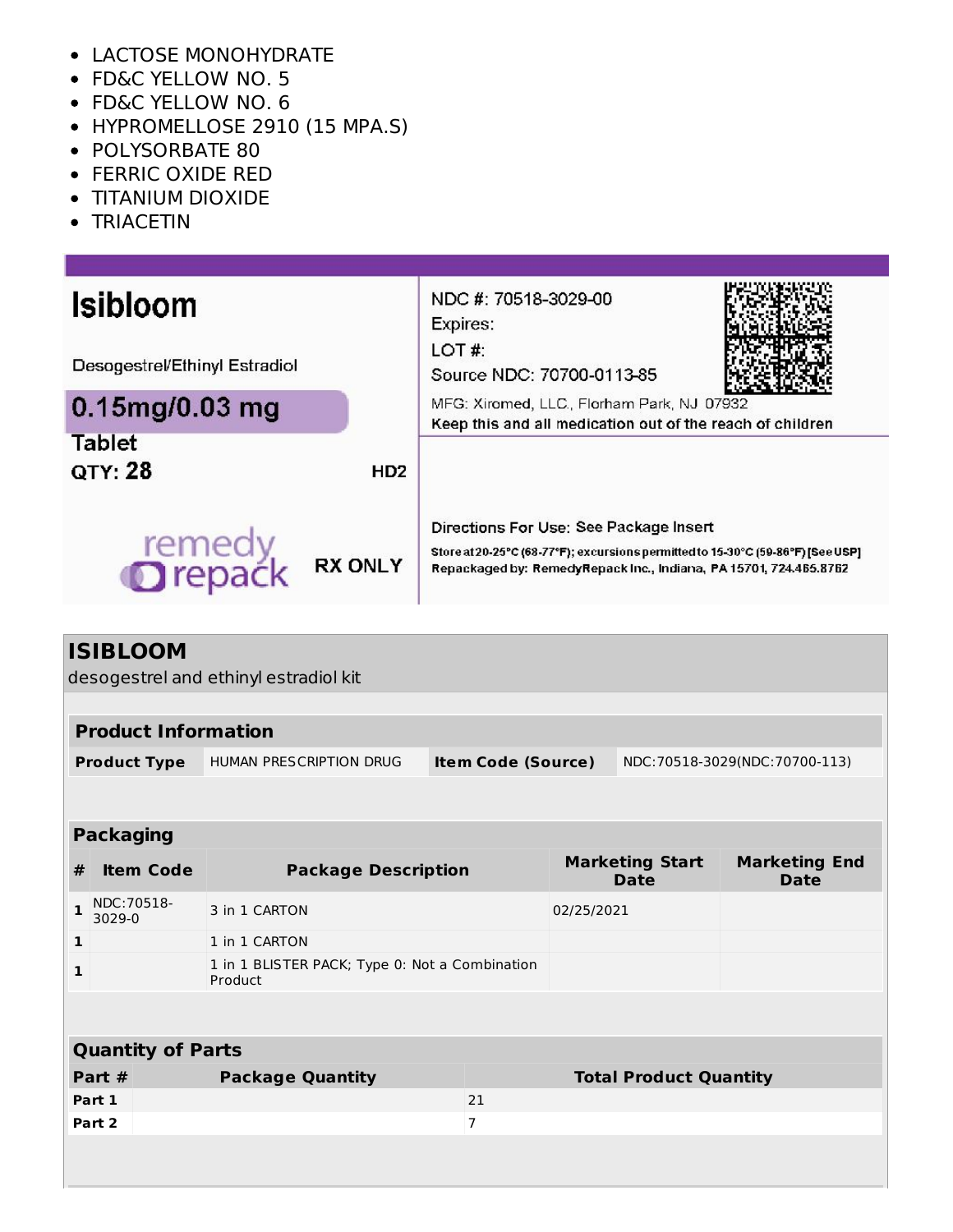# **Part 1 of 2**

## **DESOGESTREL AND ETHINYL ESTRADIOL**

desogestrel and ethinyl estradiol tablet

| <b>Product Information</b>                                        |            |                                                                |              |            |                                       |          |                                     |
|-------------------------------------------------------------------|------------|----------------------------------------------------------------|--------------|------------|---------------------------------------|----------|-------------------------------------|
| <b>Route of Administration</b>                                    |            | ORAL                                                           |              |            |                                       |          |                                     |
|                                                                   |            |                                                                |              |            |                                       |          |                                     |
| <b>Active Ingredient/Active Moiety</b>                            |            |                                                                |              |            |                                       |          |                                     |
|                                                                   |            | <b>Ingredient Name</b>                                         |              |            | <b>Basis of</b><br><b>Strength</b>    |          | <b>Strength</b>                     |
|                                                                   |            | DESOGESTREL (UNII: 81K9V7M3A3) (DESOGESTREL - UNII:81K9V7M3A3) |              |            | <b>DESOGESTREL</b>                    |          | $0.15$ mg                           |
| UNII:423D2T571U)                                                  |            | ETHINYL ESTRADIOL (UNII: 423D2T571U) (ETHINYL ESTRADIOL -      |              |            | ETHINYL ESTRADIOL                     |          | $0.03$ mg                           |
|                                                                   |            |                                                                |              |            |                                       |          |                                     |
| <b>Inactive Ingredients</b>                                       |            |                                                                |              |            |                                       |          |                                     |
|                                                                   |            | <b>Ingredient Name</b>                                         |              |            |                                       |          | <b>Strength</b>                     |
| .ALPHA.-TOCOPHEROL (UNII: H4N855PNZ1)                             |            |                                                                |              |            |                                       |          |                                     |
| STARCH, CORN (UNII: O8232NY3SJ)                                   |            |                                                                |              |            |                                       |          |                                     |
| <b>POVIDONE K30 (UNII: U725QWY32X)</b>                            |            |                                                                |              |            |                                       |          |                                     |
| <b>STEARIC ACID (UNII: 4ELV7Z65AP)</b>                            |            |                                                                |              |            |                                       |          |                                     |
| <b>SILICON DIOXIDE (UNII: ETJ7Z6XBU4)</b>                         |            |                                                                |              |            |                                       |          |                                     |
| LACTOSE MONOHYDRATE (UNII: EWQ57Q8I5X)                            |            |                                                                |              |            |                                       |          |                                     |
| FD&C YELLOW NO. 5 (UNII: I753WB2F1M)                              |            |                                                                |              |            |                                       |          |                                     |
| FD&C YELLOW NO. 6 (UNII: H77VEI93A8)                              |            |                                                                |              |            |                                       |          |                                     |
| HYPROMELLOSE 2910 (15 MPA.S) (UNII: 36SFW2JZ0W)                   |            |                                                                |              |            |                                       |          |                                     |
| POLYSORBATE 80 (UNII: 60ZP39ZG8H)                                 |            |                                                                |              |            |                                       |          |                                     |
| <b>FERRIC OXIDE RED (UNII: 1K09F3G675)</b>                        |            |                                                                |              |            |                                       |          |                                     |
| <b>TITANIUM DIOXIDE (UNII: 15FIX9V2JP)</b>                        |            |                                                                |              |            |                                       |          |                                     |
| <b>TRIACETIN (UNII: XHX3C3X673)</b>                               |            |                                                                |              |            |                                       |          |                                     |
|                                                                   |            |                                                                |              |            |                                       |          |                                     |
| <b>Product Characteristics</b>                                    |            |                                                                |              |            |                                       |          |                                     |
| Color                                                             | orange     |                                                                | <b>Score</b> |            |                                       | no score |                                     |
| <b>Shape</b>                                                      |            |                                                                | <b>Size</b>  |            |                                       | 5mm      |                                     |
| ROUND (Round)                                                     |            |                                                                |              |            |                                       |          |                                     |
| <b>Flavor</b><br>SZ;D2;<br><b>Imprint Code</b><br><b>Contains</b> |            |                                                                |              |            |                                       |          |                                     |
|                                                                   |            |                                                                |              |            |                                       |          |                                     |
|                                                                   |            |                                                                |              |            |                                       |          |                                     |
| <b>Marketing Information</b>                                      |            |                                                                |              |            |                                       |          |                                     |
| <b>Marketing</b><br>Category                                      |            | <b>Application Number or Monograph</b><br><b>Citation</b>      |              |            | <b>Marketing Start</b><br><b>Date</b> |          | <b>Marketing End</b><br><b>Date</b> |
| <b>ANDA</b>                                                       | ANDA202789 |                                                                |              | 12/23/2021 |                                       |          |                                     |
|                                                                   |            |                                                                |              |            |                                       |          |                                     |